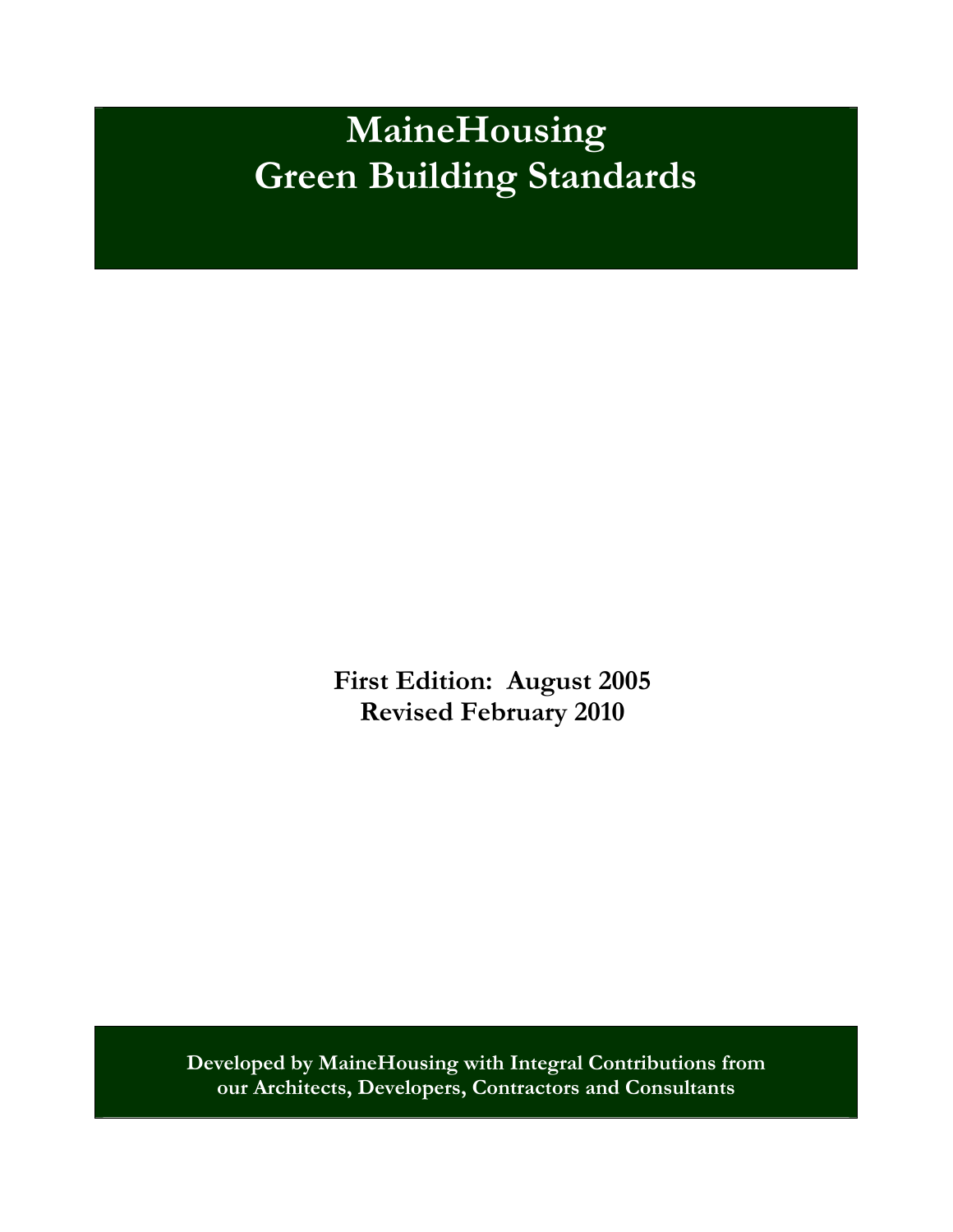# **MaineHousing Green Building Standards For Architects, Developers and Contractors**

In keeping with its mission to assist Maine people to obtain and maintain decent, safe, affordable housing services, MaineHousing has developed a set of Green Building Standards for designers, developers and contractors who apply for MaineHousing funding. Designing and building in this fashion assures longterm affordability by providing dwellings with low energy use that will insulate owners and occupants from rising fuel prices. The intention is to create healthy, economical and durable buildings that are efficient to operate and maintain.

Green building is the design, construction and operation of buildings that save money and energy, reduce their impact on natural resources and create healthy, comfortable living environments.

The standards are a requirement for all projects that submit applications for funding after May 1, 2005. They are organized into eleven sections, from site to post occupancy. Rehab and renovation projects must conform to the guidelines to the extent that their scope of work includes any specific measure. The emphasis is on energy efficiency, good indoor air quality and, additional site and building features such as native vegetation, that reduce the negative environmental impact of development without adding to the bottom line. MaineHousing's Green Building Standards promote regional products, and support local economies and economic development.

Dale McCormick **Director**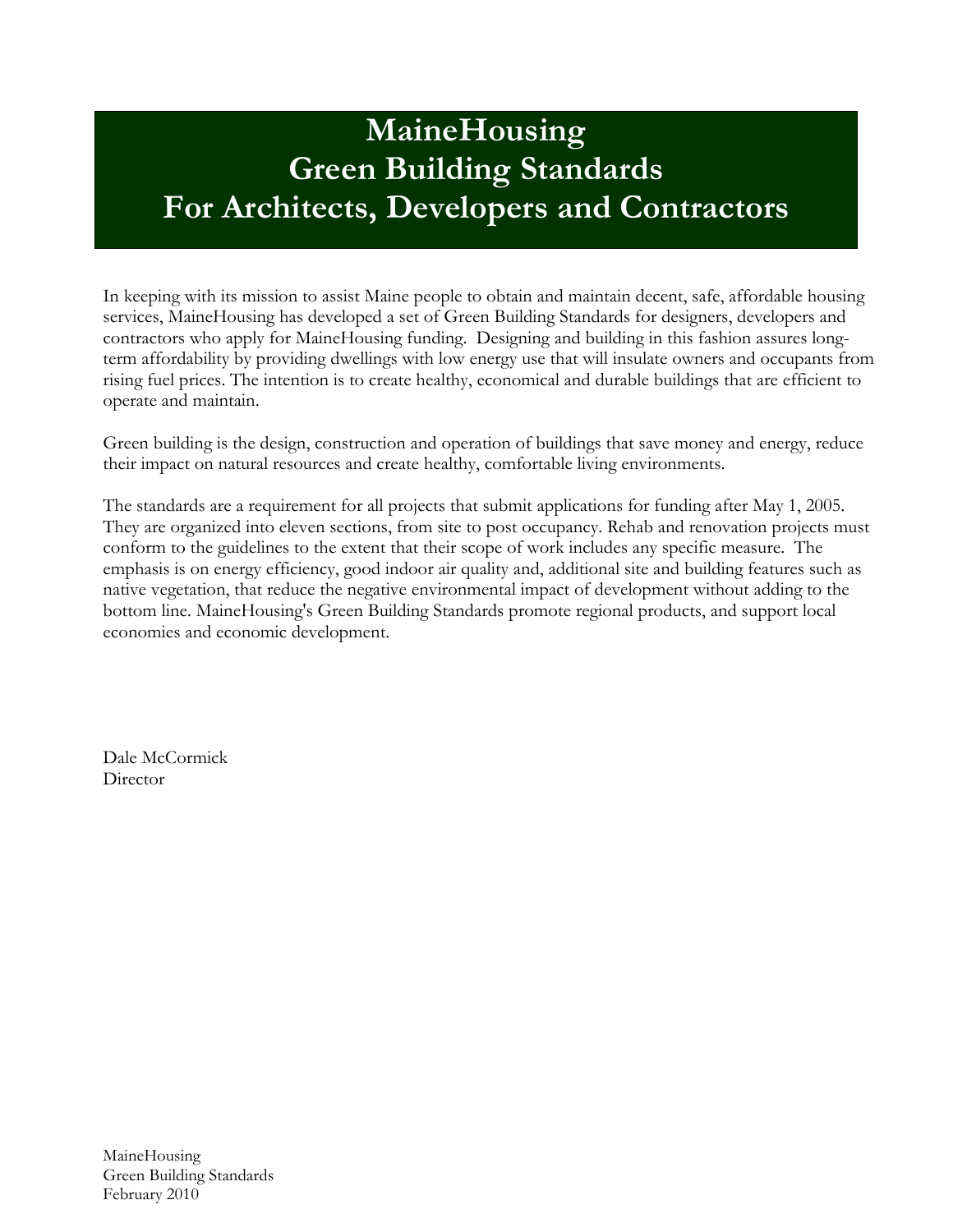# **MaineHousing History/Process**

### **PREFACE**

MaineHousing's *Green Building Standards* were first published and released in August of 2005 thanks to considerable input and dedication of many of our Architect, Developer, Contractor and Consultant partners, including Fore Solutions of Portland, Maine who put the initial *Standards* into their final form. The intent of these standards is to provide a living document – one that may require interpretation from time to time based on specific applications, can and will be amended from time to time, and will continue to grow and be supplemented with new ideas and trends as the world of green building evolves over time.

Since its initial publication, the standard has been revised three times; once integral with the 2007 QAP process, once integral with the 2008 QAP process, and this edition, integral with the 2010 QAP process. This revised document incorporates all amendments and new standards issued since the original publication.

Requests for clarification and/or modification of MaineHousing's *Green Building Standards* shall be submitted to MaineHousing in writing to the attention of the Construction Services Manger. In making a request, the concerned party shall provide specific standard references, restate the standard in question, and provide a detailed explanation of the proposed request as related to the standard. Any necessary backup information such as hard copy literature, web sites, engineering data, etc. shall also be provided and referenced as an integral part of any requests. MaineHousing's Construction Services Manager will, in a timely manner, investigate and respond to all requests and, to the extent necessary, shall issue an amendment which documents and implements any proposed clarifications and/or modifications to the standards.

For the first time, this edition contains *"Commentary"* within some of the standard sections to help explain a standard's intent. *Commentary* is generally based on historical and technical background. The *Commentary* is to be used in conjunction with the standard and is not a substitute for the standard; it is advisory only.

Donald R. McGilvery Construction Services Manager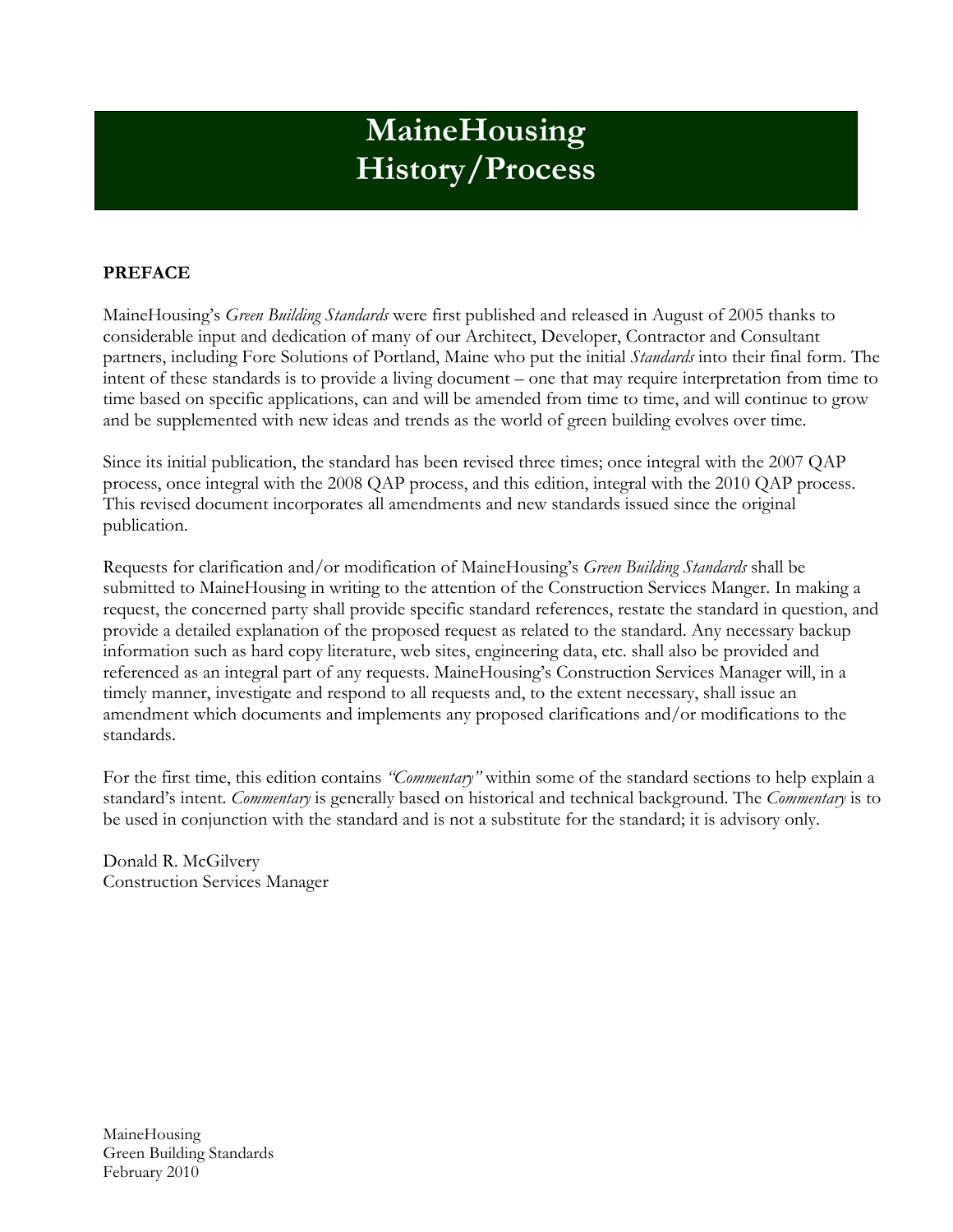|                   |                | <b>Standard</b>                                                                                                                                                                                                                                   | <b>Cost Implications</b>                                                                                                                                                                                                                                                                      |
|-------------------|----------------|---------------------------------------------------------------------------------------------------------------------------------------------------------------------------------------------------------------------------------------------------|-----------------------------------------------------------------------------------------------------------------------------------------------------------------------------------------------------------------------------------------------------------------------------------------------|
| 1 Site            |                |                                                                                                                                                                                                                                                   |                                                                                                                                                                                                                                                                                               |
|                   | R <sub>1</sub> | Landscape with at least 75% northern hardy native species<br>that do not require irrigation. This is measured by number of<br>plantings.                                                                                                          | No additional cost                                                                                                                                                                                                                                                                            |
|                   | R <sub>2</sub> | Preserve existing trees and vegetation, except within 30' of<br>buildings, driveways, solar access, areas cleared for food<br>production and as required for grading for drainage<br>requirements.                                                | No to low additional cost                                                                                                                                                                                                                                                                     |
|                   | R <sub>3</sub> | Minimize light pollution to the night sky.                                                                                                                                                                                                        | No to low additional cost                                                                                                                                                                                                                                                                     |
| 2 Building Design |                |                                                                                                                                                                                                                                                   |                                                                                                                                                                                                                                                                                               |
|                   | R <sub>1</sub> | An overall water management plan for the building envelope<br>for prevention of indoor air quality (IAQ) problems from<br>mold.                                                                                                                   | Costs are dependent on<br>which and how many of<br>these measures differ from<br>standard practice.                                                                                                                                                                                           |
|                   |                | 3 Energy Efficiency: Building Envelope                                                                                                                                                                                                            |                                                                                                                                                                                                                                                                                               |
|                   | R <sub>1</sub> | The building envelope must be sealed to prevent air leaks.                                                                                                                                                                                        | Additional labor costs and<br>very low additional material<br>costs. Effective training<br>programs for project teams<br>can reduce and contain labor<br>costs.                                                                                                                               |
|                   | R <sub>2</sub> | The thermal envelope shall be insulated in a manner that<br>complies with either the requirements of Chapter 4 of the<br>2004 IECC (supplement edition to 2003), this standard, or<br>the requirements of state law, whichever is more stringent. | Additional cost for labor and<br>materials to meet code<br>requirements. (Note that by<br>using Optimum Value<br>Engineering (OVE)<br>efficiency techniques &<br>sheathing with rigid<br>insulation it should be<br>possible to meet code<br>requirements with no or low<br>additional cost.) |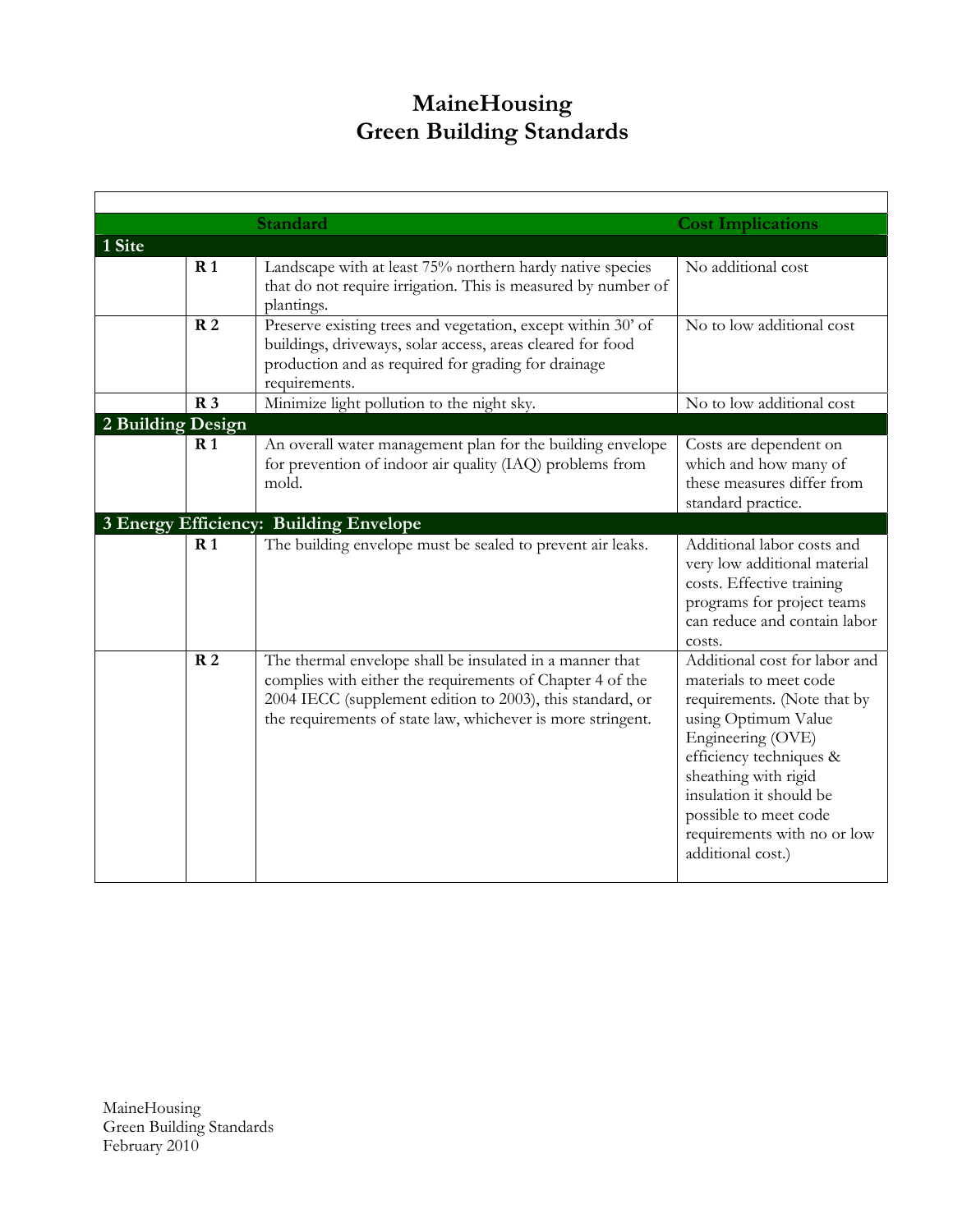| R <sub>3</sub> | Energy efficient windows optimized for solar gain OR<br>advanced framing techniques such as OVE, SIPS, ICF,<br>stress skin panel and others.                  | Possible additional costs<br>(range low to high) for all<br>recommended thermal<br>improvement strategies<br>except for OVE - OVE<br>should realize both cost<br>savings and thermal<br>efficiency improvement. |
|----------------|---------------------------------------------------------------------------------------------------------------------------------------------------------------|-----------------------------------------------------------------------------------------------------------------------------------------------------------------------------------------------------------------|
| R <sub>4</sub> | Spaces between trusses or rafters shall have blocking at the                                                                                                  | Low additional cost                                                                                                                                                                                             |
|                | soffit to prevent "windwashing" of the attic insulation.                                                                                                      |                                                                                                                                                                                                                 |
| <b>R</b> 5     | No pipes or ducts in outside walls.                                                                                                                           | No additional cost                                                                                                                                                                                              |
|                | 4 Energy Efficiency: Systems & Appliances                                                                                                                     |                                                                                                                                                                                                                 |
| R <sub>1</sub> | Energy Star labeled systems & appliances                                                                                                                      | Low cost - Energy Star<br>appliances are currently<br>often specified                                                                                                                                           |
| R <sub>2</sub> | Bathroom exhaust fans shall be low noise with energy<br>efficient fan motor rated for continuous duty with a<br>minimum rating of 50 cfm.                     | Low additional cost                                                                                                                                                                                             |
| R <sub>3</sub> | Water Efficiency: Low flow faucets and showerheads                                                                                                            | No additional cost                                                                                                                                                                                              |
| R <sub>4</sub> | Water Efficiency: Low flow toilets                                                                                                                            | Additional cost for dual<br>flush, 1.6 GPF toilets are<br>standard.                                                                                                                                             |
| <b>R</b> 5     | Seal ductwork with duct mastic to prevent air leakage                                                                                                         | Very low additional labor<br>and material costs                                                                                                                                                                 |
| R <sub>6</sub> | Solar Assist (Preheat) Domestic Hot Water Systems                                                                                                             | Added costs offset by energy<br>savings                                                                                                                                                                         |
|                | <b>5 Energy Efficiency: Interior Lighting Fixtures</b>                                                                                                        |                                                                                                                                                                                                                 |
| $\mathbf{R}1$  | Lighting lamps and fixtures shall be Energy Star rated.                                                                                                       | No additional cost                                                                                                                                                                                              |
| R <sub>2</sub> | No recessed light fixtures shall be installed in roof/ceiling<br>assemblies.                                                                                  | No additional cost                                                                                                                                                                                              |
| R <sub>3</sub> | All emergency exit signs shall be LED.                                                                                                                        | Low or no additional cost                                                                                                                                                                                       |
| R <sub>4</sub> | Automatic lighting controls to minimize energy use                                                                                                            | Minor added cost                                                                                                                                                                                                |
|                | 6 Inspection/Commissioning                                                                                                                                    |                                                                                                                                                                                                                 |
| R <sub>1</sub> | Commissioning required for projects of five units or more<br>with central mechanical systems.                                                                 | Additional costs contingent<br>upon size and complexity of<br>central mechanical systems.                                                                                                                       |
| R <sub>2</sub> | For each project, a representative number of units, as<br>determined by MaineHousing, must be "Blower Door"<br>tested to verify effectiveness of air sealing. | Blower Door tests cost \$150<br>$-$ \$200 / unit tested                                                                                                                                                         |
| R <sub>3</sub> | A representative sampling of ducted air distribution systems,<br>as determined by MaineHousing, must be tested to verify<br>effectiveness of duct sealing.    | Low additional cost                                                                                                                                                                                             |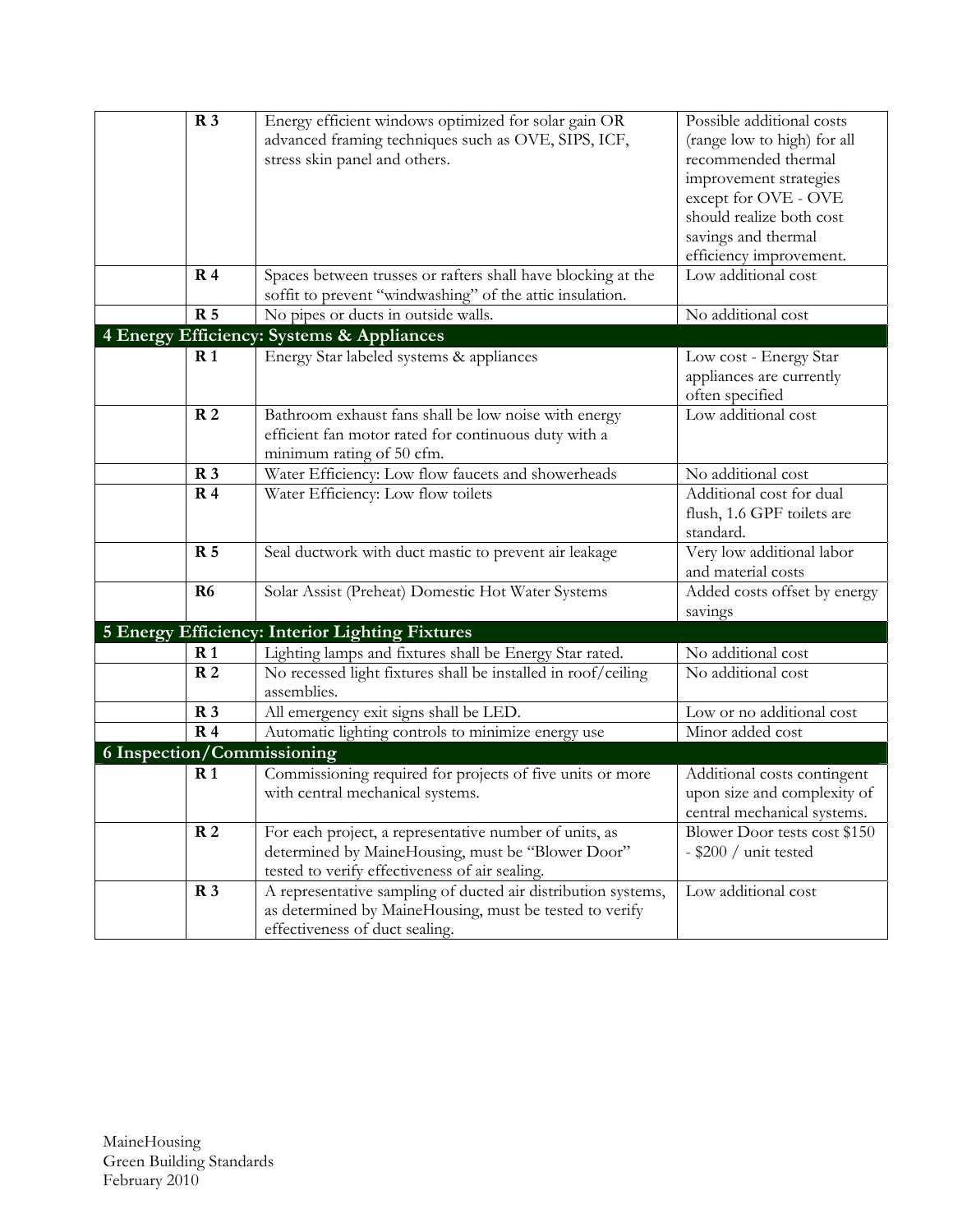|                                  |                | 7 Indoor Environmental Quality                                                                                                     |                                                                                                                                                       |
|----------------------------------|----------------|------------------------------------------------------------------------------------------------------------------------------------|-------------------------------------------------------------------------------------------------------------------------------------------------------|
|                                  | R <sub>1</sub> | Position and size operable windows and glazing systems to                                                                          | No to low additional cost                                                                                                                             |
|                                  |                | take advantage of natural ventilation, cooling and                                                                                 |                                                                                                                                                       |
|                                  | R <sub>2</sub> | daylighting.<br>Use low VOC paint                                                                                                  | No additional cost                                                                                                                                    |
|                                  | R <sub>3</sub> | Use low VOC adhesives & sealants                                                                                                   | No additional cost                                                                                                                                    |
|                                  | R <sub>4</sub> |                                                                                                                                    | No additional cost                                                                                                                                    |
|                                  |                | If carpet is installed it must meet CRI low emission test<br>standard.                                                             |                                                                                                                                                       |
|                                  | <b>R</b> 5     | No carpet in kitchens, bathrooms or within 3' of entry                                                                             | No additional cost                                                                                                                                    |
|                                  |                | doors.                                                                                                                             |                                                                                                                                                       |
| 8 Materials                      |                |                                                                                                                                    |                                                                                                                                                       |
|                                  | R <sub>1</sub> | Use framing and finish lumber harvested from sustainably<br>managed forests OR local / regional materials OR durable<br>materials. | Additional costs, if any, for<br>verification should be very<br>low. FSC certified wood and<br>most durable products will<br>have higher first costs. |
| 9 Resource Efficiency            |                |                                                                                                                                    |                                                                                                                                                       |
|                                  | R <sub>1</sub> | Provide space for recycling containers at convenient<br>location(s) for storage of recyclables.                                    | Cost for additional Square<br>Footage required for<br>recycling area                                                                                  |
|                                  | R <sub>2</sub> | Non-mercury thermostats                                                                                                            | No additional cost                                                                                                                                    |
| 10 Post Occupancy                |                |                                                                                                                                    |                                                                                                                                                       |
|                                  | R <sub>1</sub> | Provide tenants with educational materials about green<br>design, building operations, recycling & building<br>maintenance.        | Additional cost to purchase<br>or produce, print and<br>distribute educational<br>materials                                                           |
| <b>11 Construction Practices</b> |                |                                                                                                                                    |                                                                                                                                                       |
|                                  | R <sub>1</sub> | Construction waste and/or debris recycling to the extent<br>possible                                                               | No additional cost                                                                                                                                    |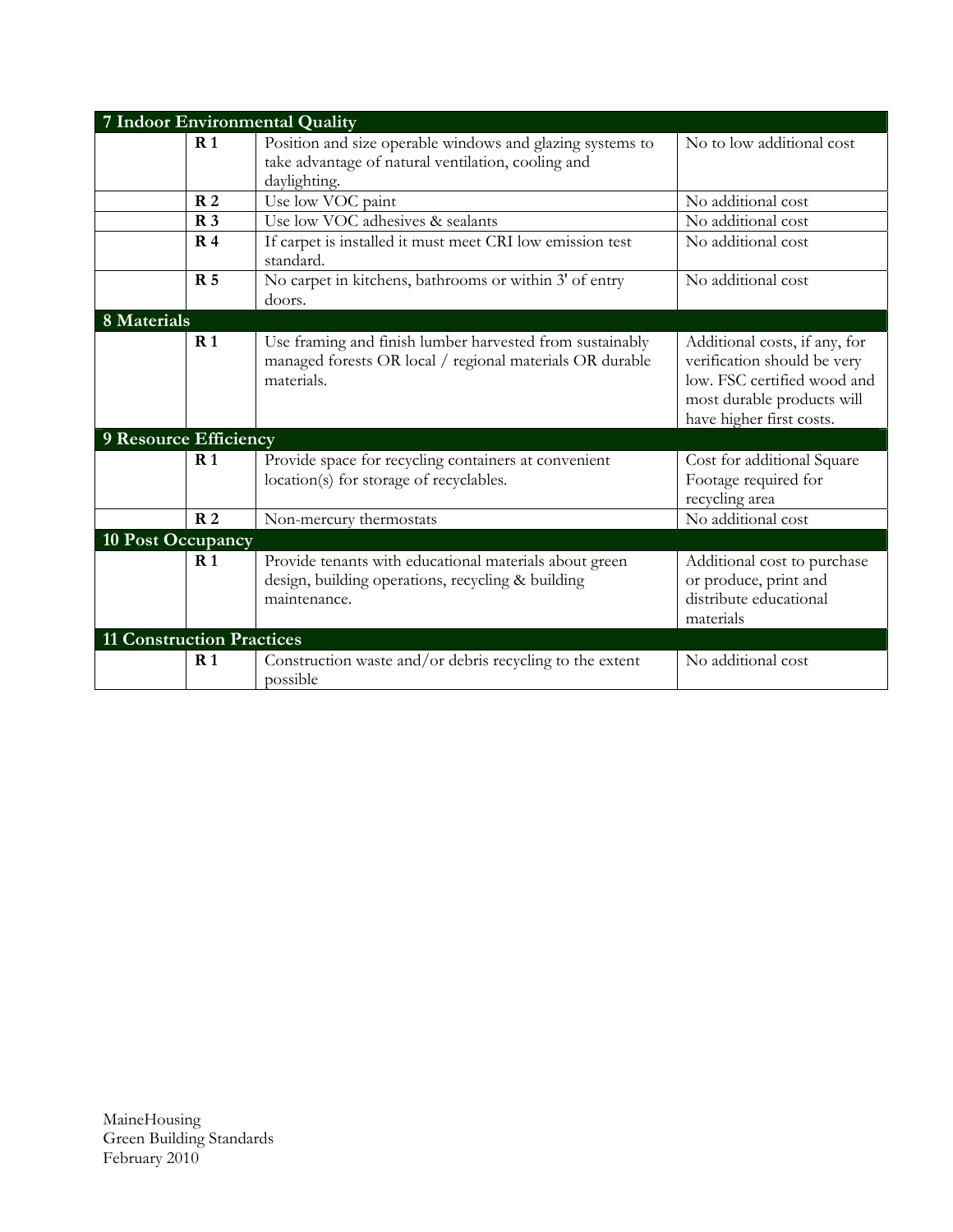**SECTION 1 R1 SITE**

| Standard                | Landscape with at least 75% northern hardy native species that do not require irrigation.<br>This is measured by the number of plantings.                                                                                                                                                                                                                          |
|-------------------------|--------------------------------------------------------------------------------------------------------------------------------------------------------------------------------------------------------------------------------------------------------------------------------------------------------------------------------------------------------------------|
| Intent                  | Create natural areas that provide wildlife habitat and promote biodiversity appropriate to the<br>ecosystem.                                                                                                                                                                                                                                                       |
| Requirement             | Plant with trees, shrubs, perennials, annuals and groundcovers that have one or more of the<br>1.<br>following attributes:<br>a. Northern, hardy and native to this area<br>b. Edible and/or wildlife enhancing<br>2. In addition to one of the above - drought tolerant<br>3. Permanent irrigation system to be permitted by MaineHousing on a case by case basis |
| Verification            | Provide Maine Housing with a site plan demonstrating areas of paving, landscaping (with<br>1.<br>species) and building footprint.<br>2. Provide a list of all species to be planted<br>3. Construction Analyst to verify on site                                                                                                                                   |
| <b>Resources</b>        | <b>University of Maine Cooperative Extension Service:</b><br>www.umext.maine.edu/onlinepubs/htmpubs/2500.htm<br>Maine Natural Areas Program Department of Conservation:<br>www.mainenaturalareas.org/index.php                                                                                                                                                     |
| <b>Rehab/Renovation</b> | The requirements of this standard must be followed where landscaping is included within the<br>scope of the renovation project.                                                                                                                                                                                                                                    |
| <b>Cost Implication</b> | No additional cost                                                                                                                                                                                                                                                                                                                                                 |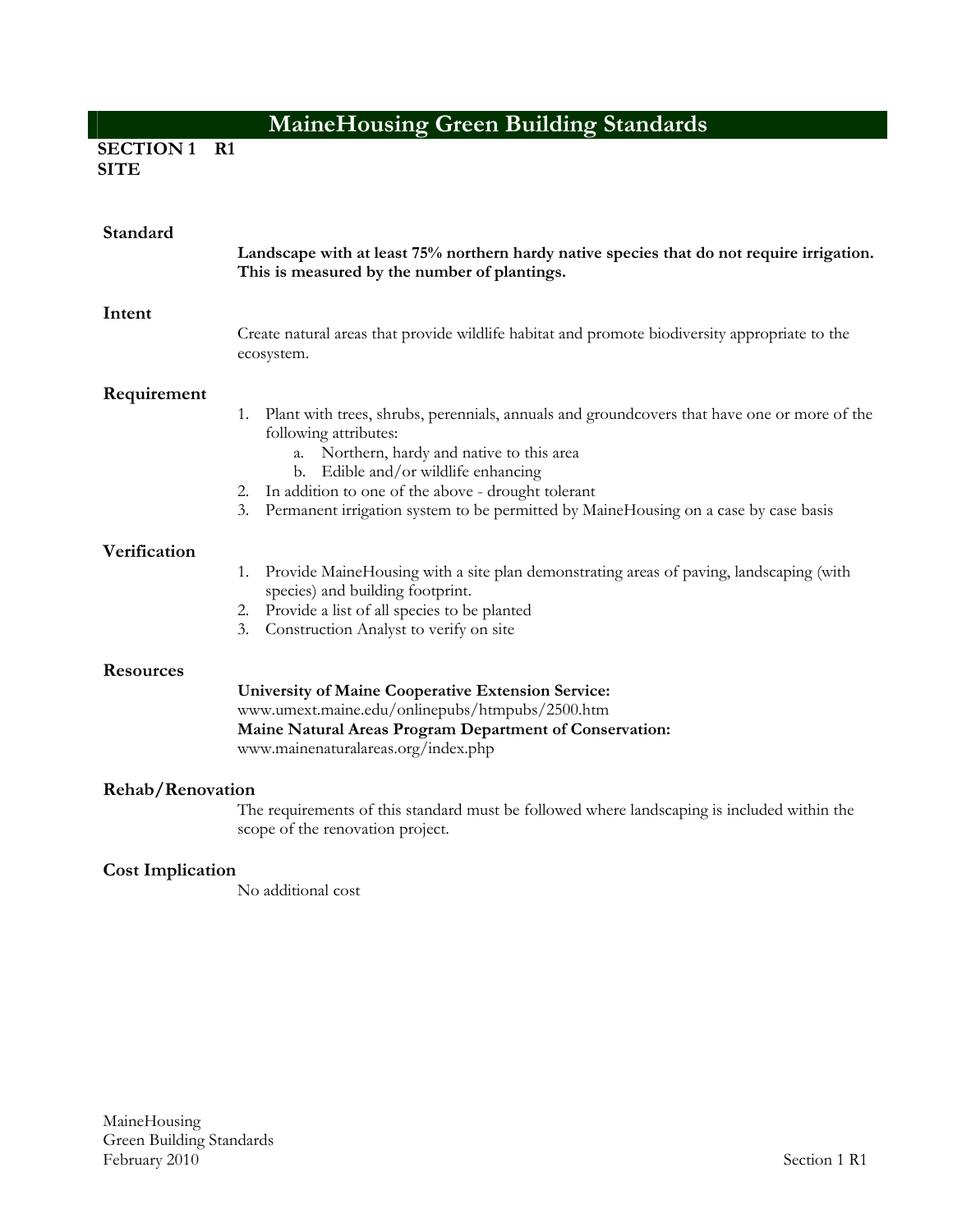**SECTION 1 R2 SITE**

| Standard                | Preserve existing trees and vegetation, except within 30' of buildings, driveways, solar<br>access, areas cleared for food production and as required for grading for drainage<br>requirements.                                                                                                                                                   |
|-------------------------|---------------------------------------------------------------------------------------------------------------------------------------------------------------------------------------------------------------------------------------------------------------------------------------------------------------------------------------------------|
| Intent                  | Preserve mature trees and vegetation                                                                                                                                                                                                                                                                                                              |
| Requirement             | Use best practices to preserve existing trees and vegetation<br>Inventory existing healthy trees and vegetation on the site<br>2. Identify trees and vegetation to be saved<br>3. Identify strategies to be used:<br>Protective barriers (Must extend to the dripline)<br>a.<br>b. Relocation<br>Other as approved by MaineHousing<br>$C_{\star}$ |
| Verification            | Provide predevelopment and post development site plans highlighting trees and vegetation that<br>were preserved and/or relocated on site.                                                                                                                                                                                                         |
| <b>Resources</b>        | None                                                                                                                                                                                                                                                                                                                                              |
| Rehab/Renovation        | The requirements of this standard must be followed in all rehab projects                                                                                                                                                                                                                                                                          |
| <b>Cost Implication</b> | No to low additional cost                                                                                                                                                                                                                                                                                                                         |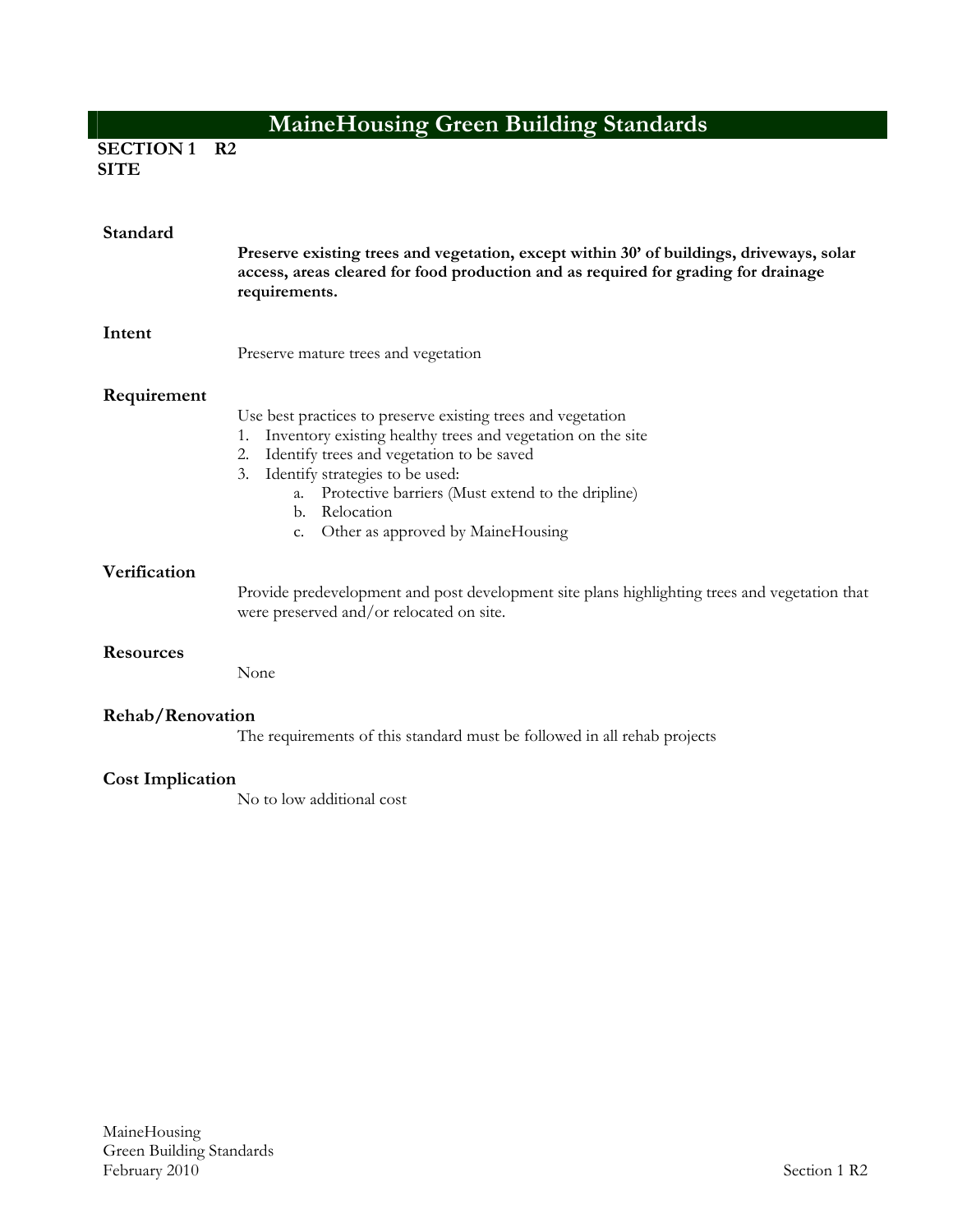**SECTION 1 R3 SITE**

| Standard                | Minimize light pollution to the night sky                                                                                                                                                                                                                                                                                                                                                                                                                                 |
|-------------------------|---------------------------------------------------------------------------------------------------------------------------------------------------------------------------------------------------------------------------------------------------------------------------------------------------------------------------------------------------------------------------------------------------------------------------------------------------------------------------|
| Intent                  | Eliminate light trespass from the building site to reduce the impact on nocturnal environments<br>and the night sky.                                                                                                                                                                                                                                                                                                                                                      |
| Requirement             | Design outdoor lighting to provide security without creating light pollution.<br>Do not exceed Illuminating Engineering Society of North America (IESNA) footcandle<br>1.<br>level requirements as stated in the Recommended Practice Manual: Lighting for Exterior<br>Environments (IESNA RP-33-99).<br>2. Design interior and exterior lighting so that zero direct beam illumination leaves the project<br>site.<br>Do not use unshielded fixtures (floodlights)<br>3. |
| Verification            | Manufacturers cut sheets<br>Site lighting plan                                                                                                                                                                                                                                                                                                                                                                                                                            |
| <b>Resources</b>        | The IESNA standard is RP-33-99, IESNA Recommended Practice Manual: Lighting for<br><b>Exterior Environments</b>                                                                                                                                                                                                                                                                                                                                                           |
|                         | <b>IESNA</b><br>www.iesna.org<br>Dark Sky Association<br>www.darksky.org                                                                                                                                                                                                                                                                                                                                                                                                  |
| Rehab/Renovation        | The requirements of this standard must be followed where exterior lighting is included within<br>the scope of the renovation project.                                                                                                                                                                                                                                                                                                                                     |
| <b>Cost Implication</b> | No to low additional cost                                                                                                                                                                                                                                                                                                                                                                                                                                                 |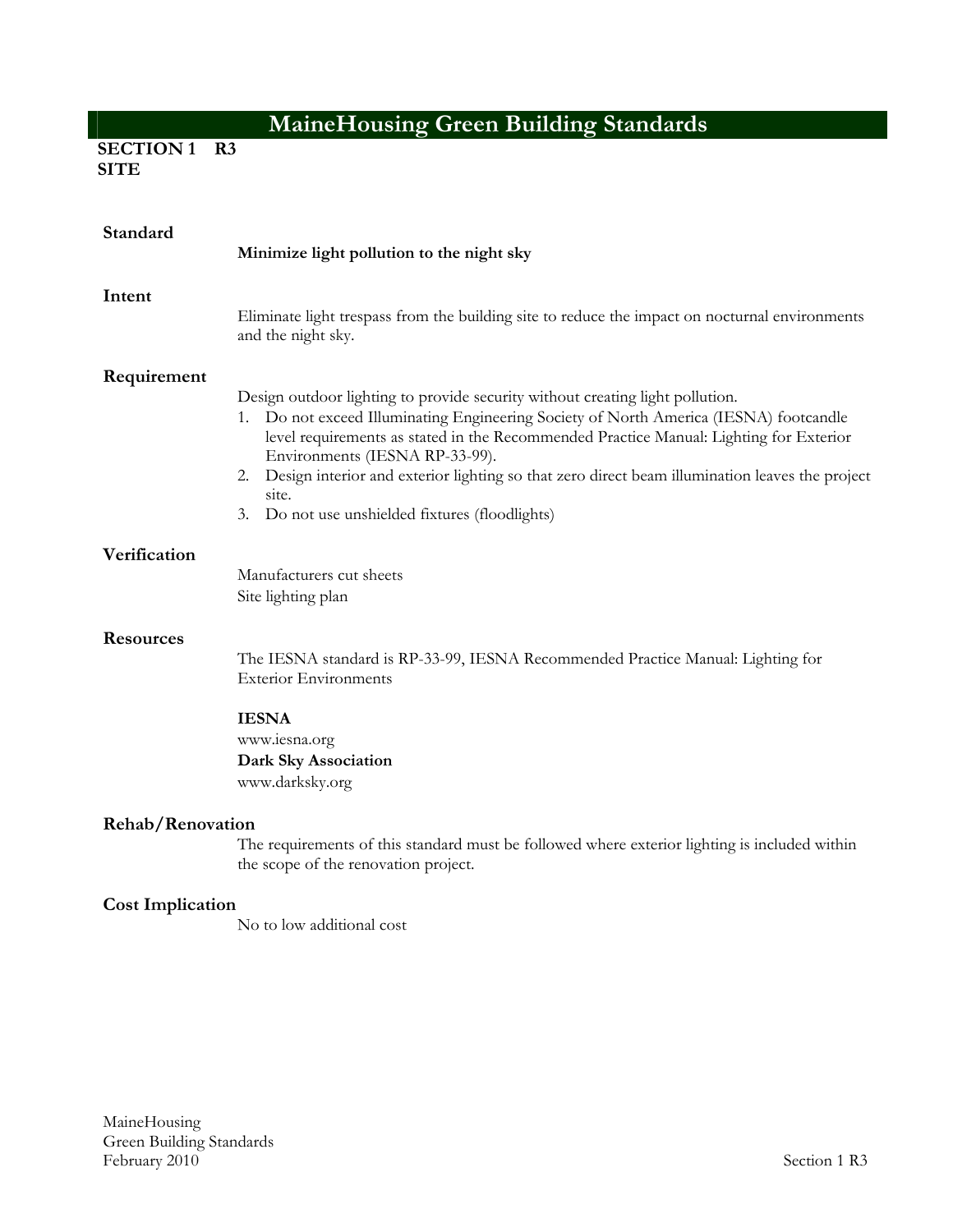### **SECTION 2 R1 BUILDING DESIGN**

#### **Standard**

**Implement an overall water management plan for the building envelope for prevention of indoor air quality (IAQ) problems from mold** 

#### **Intent**

Create durable and healthy buildings

# **Requirements**

#### **Exterior**

#### **Above Grade Walls**

- 1. Provide and properly seal air barriers over sheathing
- 2. Provide a continuous drainage plane beneath all exterior finishes
- 3. Daylight all drainage planes at the base of walls
- 4. Flash all wall penetrations over drainage plains

#### **Footings at Frost Walls & Slabs-on-grade**

- 1. Foundation drains at edges of footings
- 2. Gravel bed or stone beneath slab minimum 4" depth
- 3. Minimum six mil polyethylene vapor diffusion retarder between slab and gravel with joints lapped at least one foot

#### **Basement Footings & Slabs**

- 1. Capillary break over footing with dampproofing, low perm or elastomeric paint
- 2. Foundation drains at edges of footings
- 3. Sub-grade (footing) drainage system
- 4. Gravel bed or stone beneath slab minimum 4" depth
- 5. Minimum six mil polyethylene vapor diffusion retarder between slab, rigid insulation and gravel, with joints lapped at least one foot and sealed.

#### **Surface Drainage**

- 1. Slope final grade away from foundation wall (recommend slope of 5/8" per foot for 10 feet and patios & driveways at  $1/4$ " per foot) not to conflict with Americans with Disabilities Act (ADA) requirements.
- 2. Downspouts deposit roof water at least 5' from the foundation
- 3. Provide a 3' by 4" thick graded perimeter of impermeable backfill around all the basement foundations

#### **Basement Walls**

- 1. Damp proofing or moisture barrier assembly system applied from footing to grade
- 2. Use porous backfill material against foundation walls
- 3. Provide exterior wall insulation and/or capillary break finish system that drains water to footing drain
- 4. Capillary break between the foundation and framing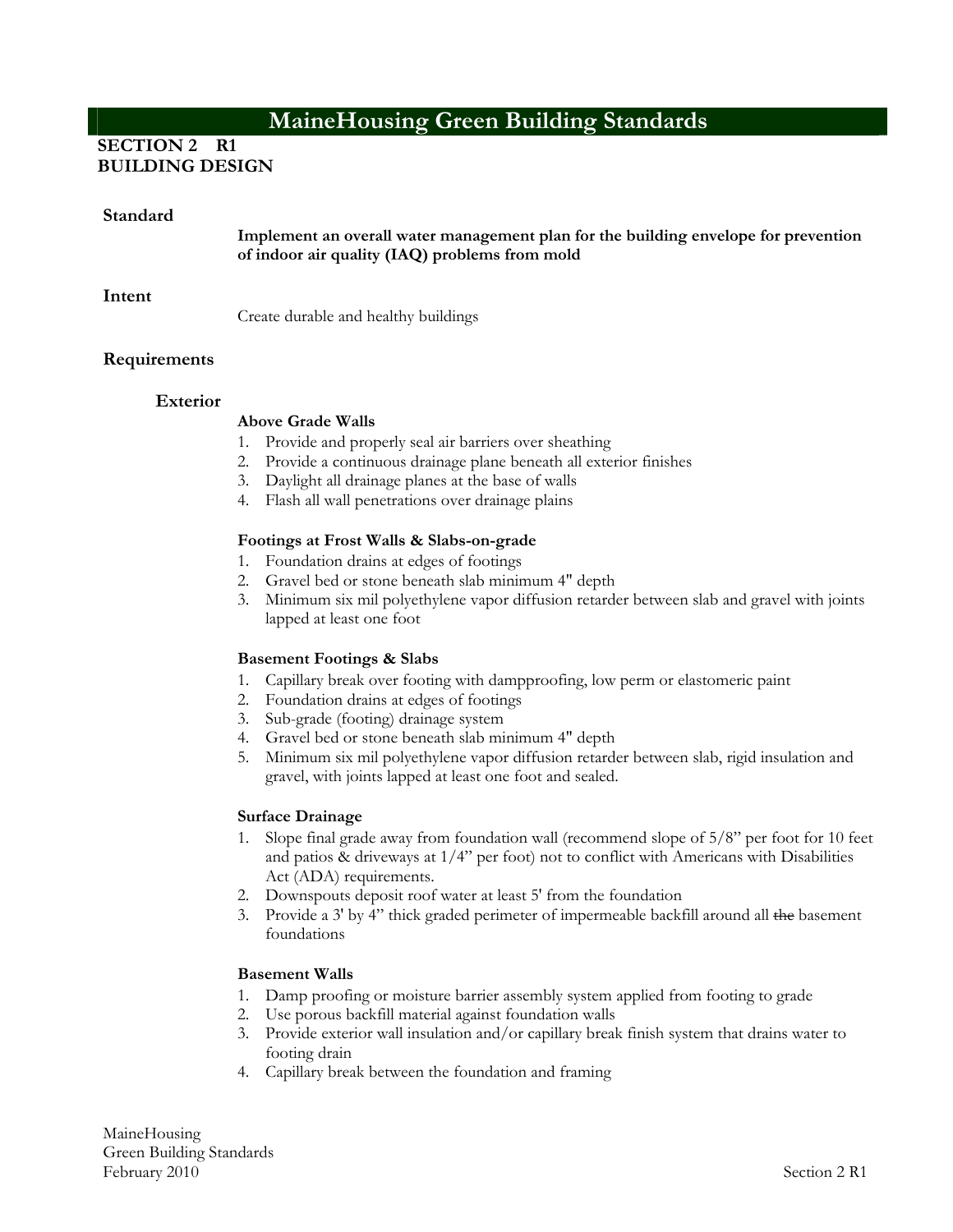### **SECTION 2 R1 BUILDING DESIGN**

#### **Windows & Doors**

1. All sides of doors and windows are to be wrapped and flashed with proper materials for moisture protection

#### **Roof**

1. Overhangs at eaves - Minimum of 1'-6" for buildings with pitched roofs

#### **Interior**

#### **Appliances**

Drainage pans under water heaters and clothes washers when installed on or over finished floors to catch minor equipment leaks (not required when located within unfinished basements)

#### **Verification**

- 1. Construction plans highlighting envelope details for water management
- 2. Construction Analyst to verify on site

#### **Resources**

#### **Building America:**

www.eere.energy.gov/buildings/building\_america/ **Building Science Corporation:**  www.buildingscience.com/ **Housing and Urban Development** (HUD) 'Durability by Design' available at:

www.huduser.org/intercept.asp?loc=/Publications/PDF/durability\_by\_design\_part1.pdf

#### **Rehab/Renovation**

The requirements of this standard must be followed to the maximum extent possible where rehab of the building envelope and site work that would permit water management improvements are included within the scope of the renovation project.

#### **Cost Implications**

Cost implications are dependent on which and how many of these measures differ from standard practice.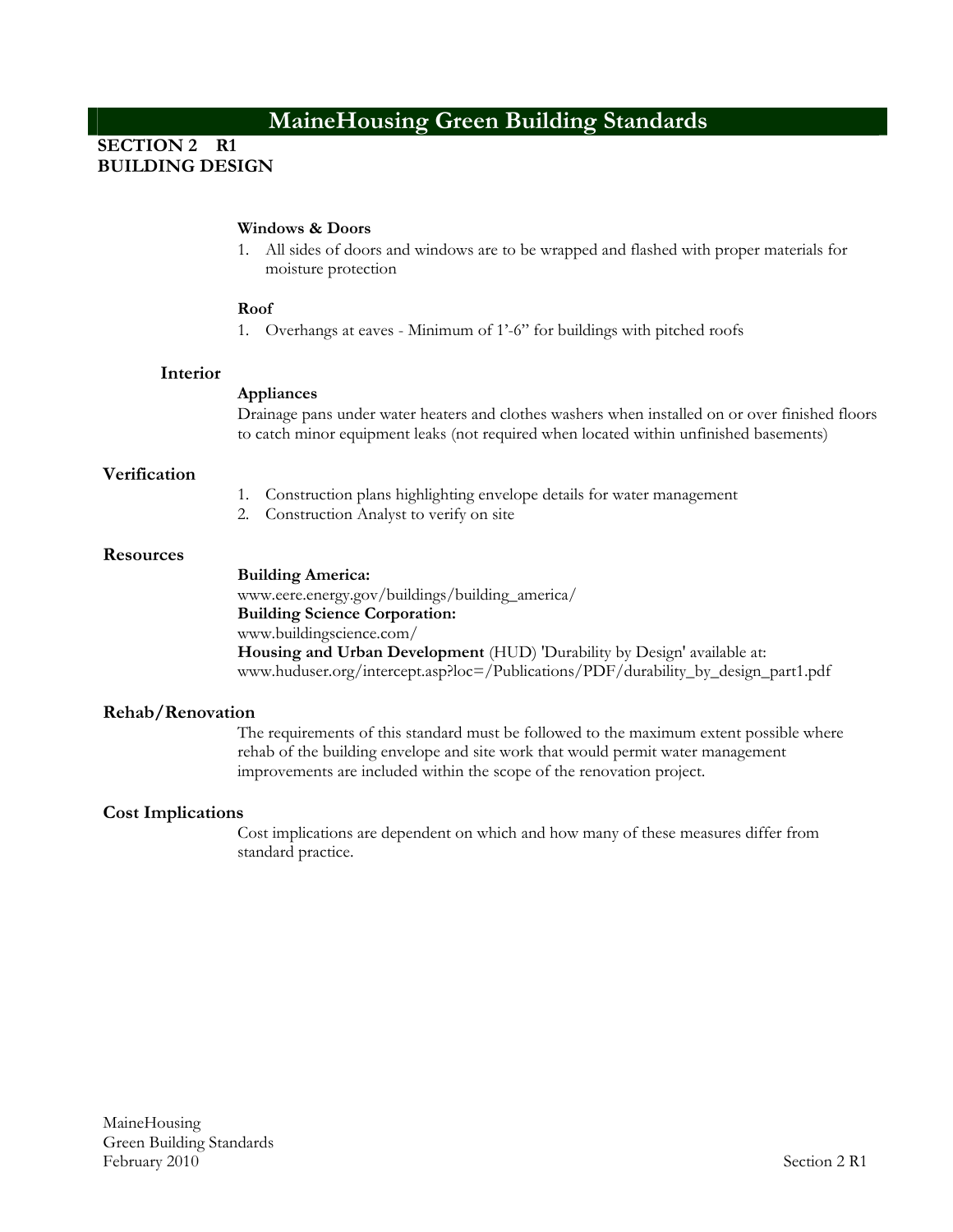### **SECTION 3 R1 ENERGY EFFICIENCY – BUILDING ENVELOPE**

| Standard     | The building envelope must be sealed to prevent air leaks                                                                                                                                                                                                                                                                                                                                                                                                                                                                                                                                                                                                                                                                                                                                                                                                                                                                                                                                                                                                                                                                                                                                                                                                                                                                                                                                                                                                                                                                                                                                                                                                                                                                                                                                                                                                                                                                                                                                                                                                                                   |
|--------------|---------------------------------------------------------------------------------------------------------------------------------------------------------------------------------------------------------------------------------------------------------------------------------------------------------------------------------------------------------------------------------------------------------------------------------------------------------------------------------------------------------------------------------------------------------------------------------------------------------------------------------------------------------------------------------------------------------------------------------------------------------------------------------------------------------------------------------------------------------------------------------------------------------------------------------------------------------------------------------------------------------------------------------------------------------------------------------------------------------------------------------------------------------------------------------------------------------------------------------------------------------------------------------------------------------------------------------------------------------------------------------------------------------------------------------------------------------------------------------------------------------------------------------------------------------------------------------------------------------------------------------------------------------------------------------------------------------------------------------------------------------------------------------------------------------------------------------------------------------------------------------------------------------------------------------------------------------------------------------------------------------------------------------------------------------------------------------------------|
| Intent       | To prevent energy loss through infiltration and cold surfaces on which water vapor can<br>condense.                                                                                                                                                                                                                                                                                                                                                                                                                                                                                                                                                                                                                                                                                                                                                                                                                                                                                                                                                                                                                                                                                                                                                                                                                                                                                                                                                                                                                                                                                                                                                                                                                                                                                                                                                                                                                                                                                                                                                                                         |
| Requirements | Building can be air sealed using the polyethylene vapor barrier or the airtight drywall approach<br>(ADA).<br>In addition to sealing poly or drywall:<br>1. Gaskets or sill seals under mud sills along foundation walls.<br>Seal first floor band joists to the adjoining mud sills and plywood decking using adhesive or<br>2.<br>caulk. Use construction adhesive or caulking between multiple sill plates.<br>Seal any band joists between upper floors to the adjoining top plates and plywood decking.<br>3.<br>Use construction adhesive or caulking between multiple top plates.<br>Seal bottom plates of exterior frame walls to the sub-floor with construction adhesive or<br>4.<br>caulking.<br>Avoid locating bathtubs and shower enclosures on exterior walls. If installed on exterior<br>5.<br>walls insulate and air seal this area BEFORE shower/tub is installed.<br>Recessed lights must be airsealed and airtight. (Recessed lights may not penetrate the<br>6.<br>building envelope - see Section 5 R2).<br>Window frames and door jambs must be sealed to their rough openings using low<br>7.<br>expansion foam, backer rod or caulk but NOT fiberglass.<br>All penetrations through the building envelope must be carefully sealed. Typical<br>8.<br>penetrations include chimney, duct & plumbing chases and penetrations of pipes and wires<br>through the top plates of top story walls. It is particularly important to seal all possible air<br>paths to the attic.<br>9. Building areas such as knee wall-floor transitions, dropped soffits, split-level transitions,<br>tuck-under garages and cantilevers must be identified and sealed with a continuous air<br>barrier. Where joist spans or stud bays run between a heated and unheated area all bays must<br>be blocked and sealed at the transition.<br>10. Attic and crawl space access doors and hatches must be weather-stripped and insulated.<br>11. Electrical boxes on exterior walls and ceilings should either be airsealed or placed in airtight<br>enclosures (Lessco box or equivalent). |
|              | Requirement for Stress Skin Panel, Structural Insulated Panel (SIPs), Insulating Concrete Forms (ICFs)<br>Air seal ceiling systems, wall-ceiling and wall-floor junctions.<br>1.                                                                                                                                                                                                                                                                                                                                                                                                                                                                                                                                                                                                                                                                                                                                                                                                                                                                                                                                                                                                                                                                                                                                                                                                                                                                                                                                                                                                                                                                                                                                                                                                                                                                                                                                                                                                                                                                                                            |

### **Verification**

- 1. Construction plans highlighting envelope airsealing details.
- 2. Construction Analyst to verify on site.

MaineHousing Green Building Standards February 2010 Section 3 R1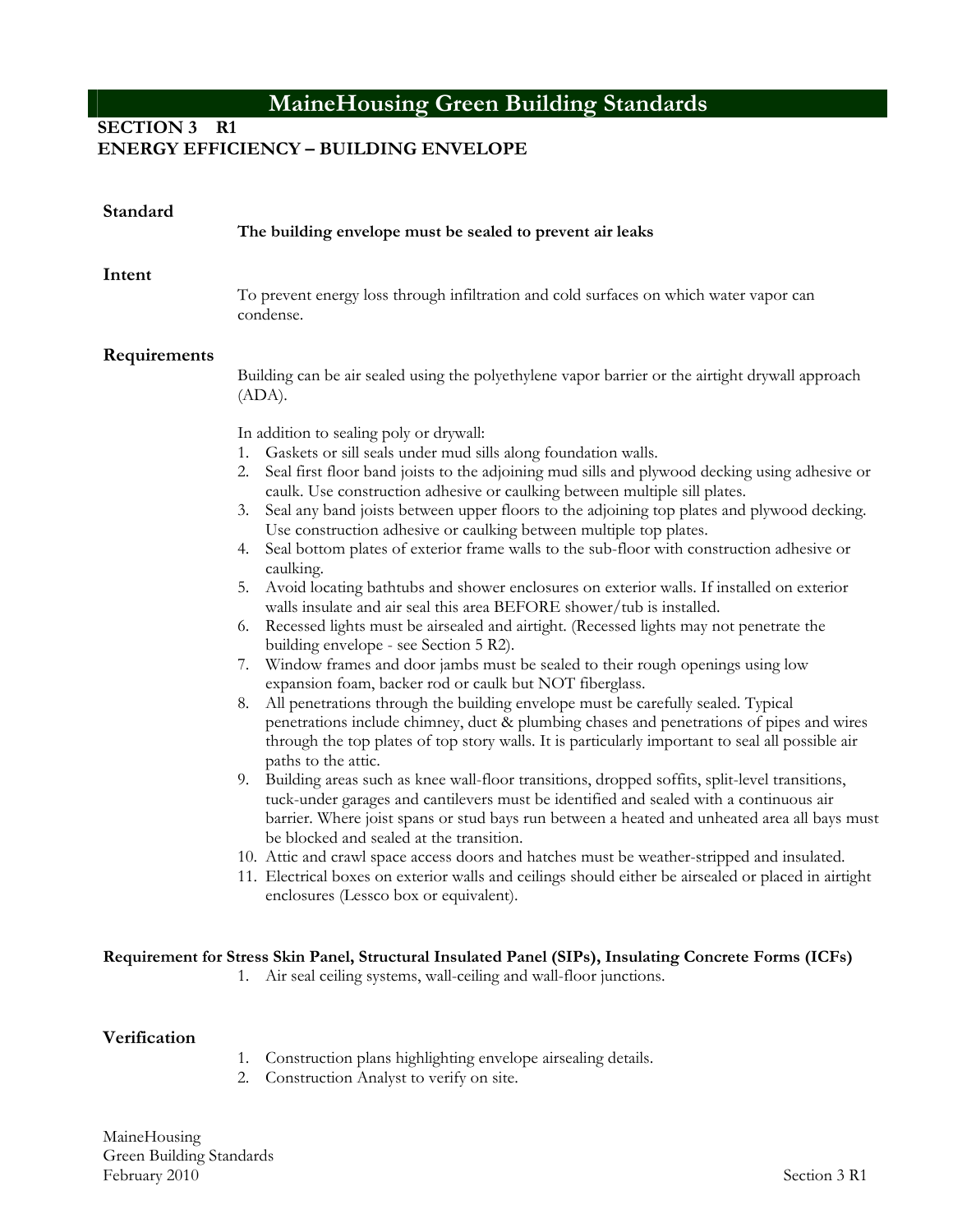### **SECTION 3 R1 ENERGY EFFICIENCY – BUILDING ENVELOPE**

#### **Resources**

For airsealing approaches and details: **Building Science Corporation:** www.buildingscience.com **Building America:** www.eere.energy.gov/buildings/building\_america/

#### **Rehab/Renovation**

The requirements of this standard must be followed to the maximum extent possible where building envelope improvements are included within the scope of the renovation project.

#### **Cost Implications**

Additional labor costs and very low additional material costs. Effective training programs for project teams can reduce and contain labor costs.

#### *Commentary:*

*The Building-as-a-System concept has been demonstrated as the most cost effective way to analyze, design, and construct thermally efficient structures. Without question, this concept has had a dramatic impact on the way buildings are currently being built when compared with those of years past. The attention to the establishment of definable, buildable, continuous airbarriers can not be overshadowed. Taking every opportunity to study, detail, build, inspect, and test air-barriers assures that the resultant air leakage will be minimized, which is paramount for the success of this approach.* 

*Over the past five years, MaineHousing has been successfully achieving a much higher level of air-sealing in its projects due to the attention given to the areas outlined in this standard. While a properly installed polyethylene vapor barrier is suggested as an effective means to achieve air-sealing, the use of alternative insulation materials and continuous interior sheetrock have proven to be the best methods to assure compliance with the standard. Certain products such as dense-packed cellulose insulation and spray foam insulations have proven superior to the once popular fiberglass insulation in reducing air flows within thermal components. In most instances, the use of these products has eliminated the need for Lessco boxes at electrical outlet and switches and vapor barriers in walls. It is the attention to the details such as sealing ALL penetrations in the airbarriers, assuring that the air-barriers are continuous between floors, and properly installing the various insulating materials, that assures that this standard continues to be met.* 

*Renovation projects present unique challenges, however experience gained from oversight of ongoing programs in other divisions of MaineHousing continually reinforces the need for attention to controlling the energy demands of our projects. Therefore the new construction standards are always a primary goal during renovation for all projects receiving MaineHousing funding.*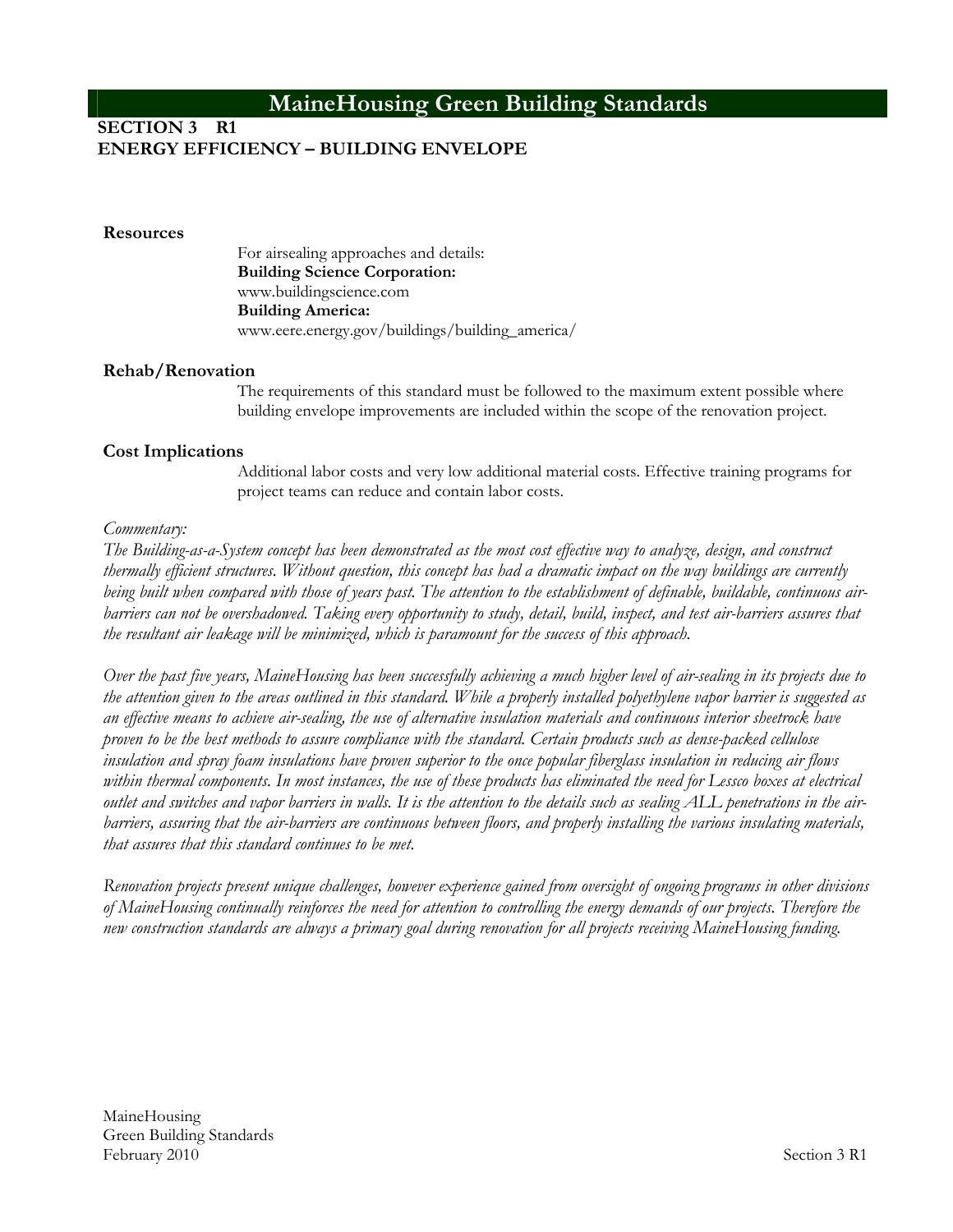### **SECTION 3 R2 ENERGY EFFICIENCY – BUILDING ENVELOPE**

| Standard                                     | The thermal envelope shall be insulated in a manner that complies with either the<br>requirements of Chapter 4 of the 2004 (supplement edition to the 2003) International<br>Energy Conservation Code (IECC), the requirements of state law, or the requirements<br>stated herein, whichever is more stringent.                                                                                                                                                                                                                                                                                                                                                                                                                                                      |
|----------------------------------------------|----------------------------------------------------------------------------------------------------------------------------------------------------------------------------------------------------------------------------------------------------------------------------------------------------------------------------------------------------------------------------------------------------------------------------------------------------------------------------------------------------------------------------------------------------------------------------------------------------------------------------------------------------------------------------------------------------------------------------------------------------------------------|
| Intent                                       | To prevent conductive energy loss and eliminate cold surfaces that can condense water vapor<br>and create rot, mold or mildew.                                                                                                                                                                                                                                                                                                                                                                                                                                                                                                                                                                                                                                       |
| Requirements                                 | Maine (except Aroostook County) Climate Zone 6 requirements - see following page<br>1.<br>Aroostook County Climate Zone 7 requirements - see following page.<br>2.<br>Maximum amount of window area shall not exceed 15% of the gross area of exterior walls<br>3.<br>(insulated envelope wall areas only) for detached one and two family dwellings or 25% for<br>all other building types without further consideration of additional energy conservation<br>measures. Such additional measures may include lower U values for the windows, upgrades<br>to the wall area R values, or a combination of both to assure that the overall effectiveness of<br>the building envelope is maintained. Each such condition shall be evaluated on a case by<br>case basis. |
| Verification                                 | Construction plans and specifications highlighting envelope insulation materials and<br>1.<br>installation details.<br>Construction Analyst to verify on site.<br>2.                                                                                                                                                                                                                                                                                                                                                                                                                                                                                                                                                                                                 |
| <b>Resources</b>                             | International Energy Conservation Code, 2004 Supplement Edition (ISBN 1-58001-230-2).<br>Energy Star:<br>http://www.energystar.gov/index.cfm?fuseaction=find_a_product.showProductGroup&pgw_c<br>$ode=WI$                                                                                                                                                                                                                                                                                                                                                                                                                                                                                                                                                            |
| Rehab/Renovation<br><b>Cost Implications</b> | The requirements of this standard must be followed to the maximum extent possible where<br>building envelope improvements are included within the scope of the renovation project.                                                                                                                                                                                                                                                                                                                                                                                                                                                                                                                                                                                   |

Additional cost for labor and materials to meet code requirements. (Note that by using Optimum Value Engineering (OVE) efficiency techniques & sheathing with rigid insulation it should be possible to meet code requirements with no or low additional cost.)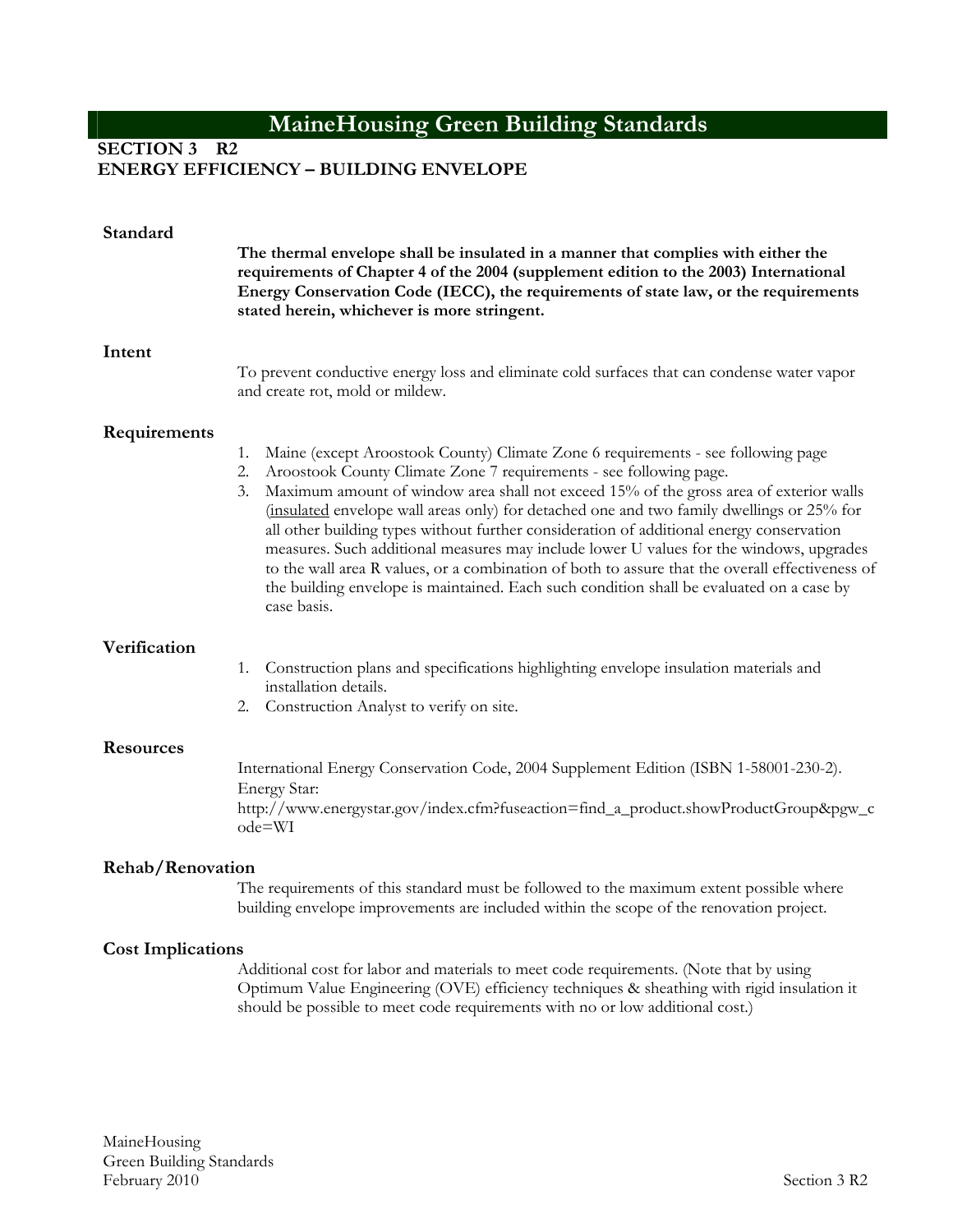#### **SECTION 3 R2 ENERGY EFFICIENCY – BUILDING ENVELOPE**

**Minimum Requirements of the International Energy Conservation Code, Chapter 4, 2004 Supplemental Edition** 

| Climate Zone 6: | Maine except for Aroostook County |
|-----------------|-----------------------------------|
| Climate Zone 7: | Aroostook County                  |

| Climate | Fenestration | Skylight U | Glazed       | Ceiling R | Wood                 | Mass   | Floor R | Basement         | Slab R       | Crawl         |
|---------|--------------|------------|--------------|-----------|----------------------|--------|---------|------------------|--------------|---------------|
| Zone    | U-Value      | Factor     | Fenestration | Value     | Frame                | Wall R | Value   | Wall R           | Value        | Space Wall    |
|         |              |            | <b>SHGC</b>  |           | Wall R               | Value  |         | Value            | &            | R Value       |
|         |              |            |              |           | Value<br>$(2)$ $(4)$ |        |         |                  | Depth<br>(1) |               |
|         |              |            |              |           |                      |        |         |                  |              |               |
| 6 or 7  | 2010         | 2010       | 2010         | 49        | 21 OR                | 15     | 30      | $15/19^{(3)(5)}$ | $10, 4$ ft   | $10/13^{(3)}$ |
|         | Energy       | Energy     | Energy       |           | $15 + 5$             |        |         |                  |              |               |
|         | Star         | Star       | Star         |           | <b>OR</b>            |        |         |                  |              |               |
|         | Reguire-     | Reguire-   | Reguire-     |           | $15 + 10$            |        |         |                  |              |               |
|         | ments        | ments      | ments        |           | <b>OR</b>            |        |         |                  |              |               |
|         |              |            |              |           | $19 + 5$             |        |         |                  |              |               |

The R Values in the above table are the minimum values for the insulation materials; they are not composite, average, aged, or any other form of factored value.

Long-Term Thermal Resistance (LTTR) values are recognized in the industry as a way of evaluating insulation values over time. LTTR, when tested in accordance with recognized standards (i.e. ASTM C 1303-95) shall be used in evaluating and selecting products for MaineHousing projects.

In summary, the R values listed in the table should be considered as minimums – what could be reasonably expected in a conventionally framed simple structure with standard framing materials and standard spacing, with a reasonable glazed area included in the building envelope. Alternative designs that require additional framing or that include large amounts of glazing erode the thermal envelope performance and must include provisions to meet the minimum R values when compared to a more conventionally framed building.

2010 Energy Star Qualification Criteria for Residential Windows, Doors & Skylights  $W^{\dagger}$  and  $\sigma^{\dagger}$ 

| w 11100 w S  |             |             |
|--------------|-------------|-------------|
| Climate Zone | U Factor    | <b>SHGC</b> |
| Northern*    | ${}_{0.30}$ | Any         |
|              | $= 0.31$    | > 0.35      |
|              | $= 0.32$    | > 0.40      |

**.** The contract of the contract of the contract of the contract of the contract of the contract of the contract of

*\*Northern zone windows can meet prescriptive (1st row) or alternative energy performance (2nd & 3rd row) criteria to qualify for Energy Star.*

| Swinging and Sliding Doors |             |             |
|----------------------------|-------------|-------------|
| Glazing                    | U Factor    | <b>SHGC</b> |
| Opaque                     | < 0.21      | No Rating   |
| $\leq \frac{1}{2}$ Lite    | < 0.27      | $\leq 0.30$ |
| $> \frac{1}{2}$ Lite       | < 0.32      | < 0.30      |
| Skylights                  | $\leq 0.55$ | No Rating   |

MaineHousing Green Building Standards February 2010 Section 3 R2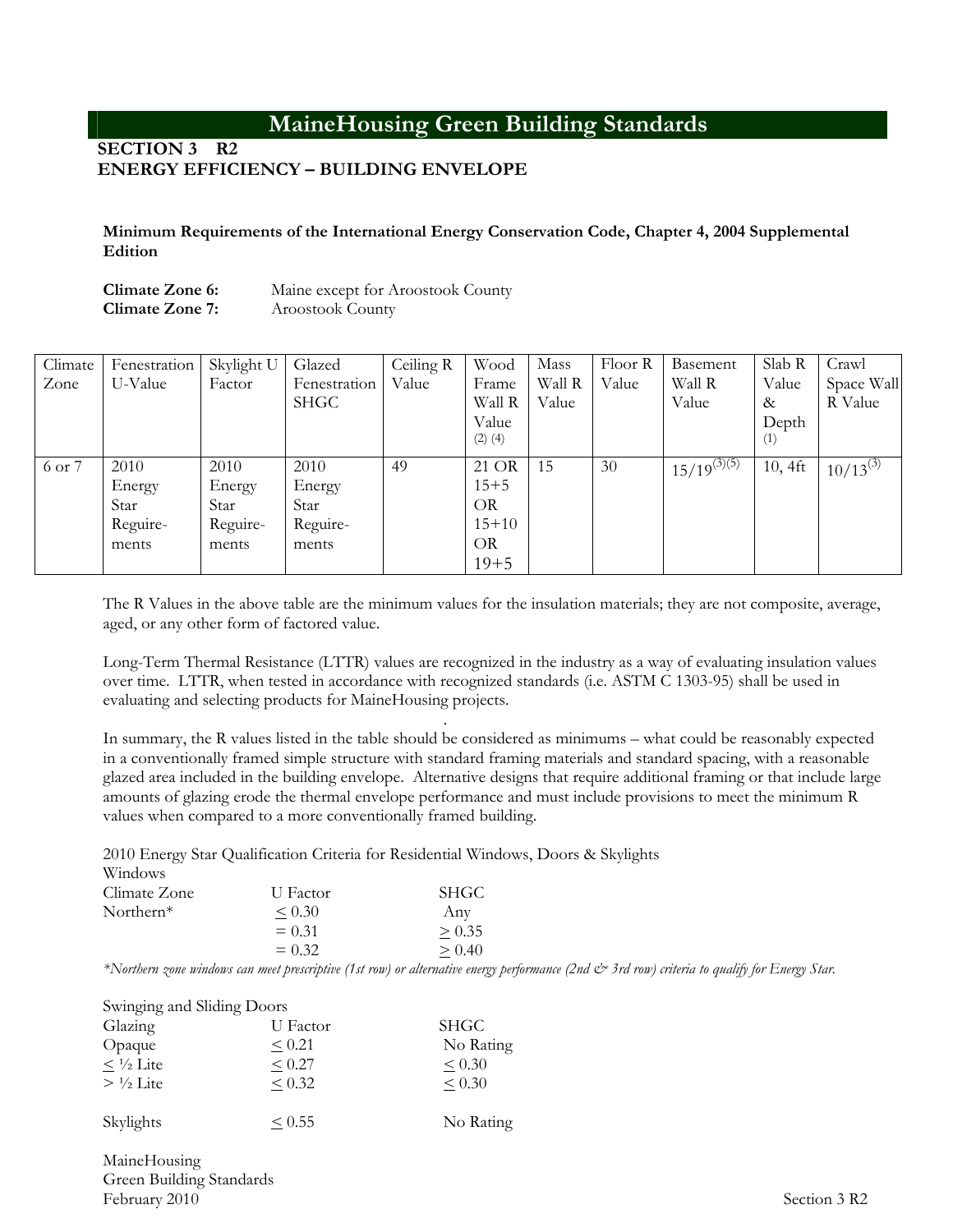# **MaineHousing Green Building Standards – Referenced Code**

**SECTION 3 R2** 

### **ENERGY EFFICIENCY – BUILDING ENVELOPE**

1 "Slab R Value & Depth," the 4ft requirement is clarified as follows:

Traditionally, slabs-on-grade and frost wall foundations have been insulated either with horizontal insulation under the slab edge or vertical insulation on the inside face of the frost walls at a minimum. The "4ft" "Depth" requirement in the Table applies to either of these methods - horizontal or vertical.

Please note also that in addition to the minimum requirements contained in these *Green Building Standards*, MaineHousing has a Construction Standard for Thermal and Moisture Protection (see Construction Services' *Design and Construction Manual*) that requires a minimum of R5 insulation beneath the entire floor slab area.

2 When expressed with a "+" the first R value applies to framing cavity insulation and the second applies to continuous insulation.

<sup>3</sup> The first R value applies to continuous insulation, the second to framing cavity insulation; either meets the requirements.

4 MaineHousing's minimum insulation standards for exterior walls are as follows: 21 OR 15+5: can only be proposed if cavity insulation products that considerably restrict air flow within the insulated framing bays are used. Note: Fiberglass insulation of any density does not meet this requirement.

15+10: can use any cavity wall insulation, including fiberglass, that provides the designated R value supplemented by continuous exterior insulation with a minimum LTTR meeting this option

19+5: can use any cavity wall insulation, including fiberglass, that provides the designated R value supplemented by continuous exterior insulation with a minimum LTTR meeting this option

5 Portions of basement walls that are above outside finished grades shall be insulated to the same R value as the exterior walls they support.

NOTE: Understanding that steel framing is a viable alternative to wood framing, please be advised that Table 402.2.4 of the *International Energy Conservation Code*, 2004 Supplement edition, provides for insulation equivalents to the minimum wood framing requirements for steel stud framing. Please note that due to the thermal "short circuiting" of steel studs continuous insulation over such framing is generally required as an integral part of the equivalency to the wood framing requirements.

NOTE: Mechanical equipment access panels, roof hatches or scuttles that penetrate thermal envelope components shall provide equivalent thermal and air sealing barriers as the components in which they are installed.

#### *Commentary:*

*Similar to the air-sealing concepts discussed earlier, once again the Building-as-a-System approach concept has been demonstrated as the most cost effective way to analyze, design, and construct thermally efficient structures. Without question, today's attention to energy use has a dramatic impact on the way buildings are currently being built when compared with those of years past. First costs can be overshadowed by long term energy use operating costs. The attention to the establishment of definable, buildable, continuous thermal barriers can not be overshadowed. Every opportunity to study, detail, build, inspect, and test thermal envelopes helps to assure that the resultant resistance to conductive heat loss will be maximized. Every decision related to insulation materials, thicknesses, density, workmanship, etc. impacts the performance of the building. The values provided within this standard are minimums and designers, contractors, and owners are all encouraged to improve upon these whenever feasible.* 

MaineHousing Green Building Standards February 2010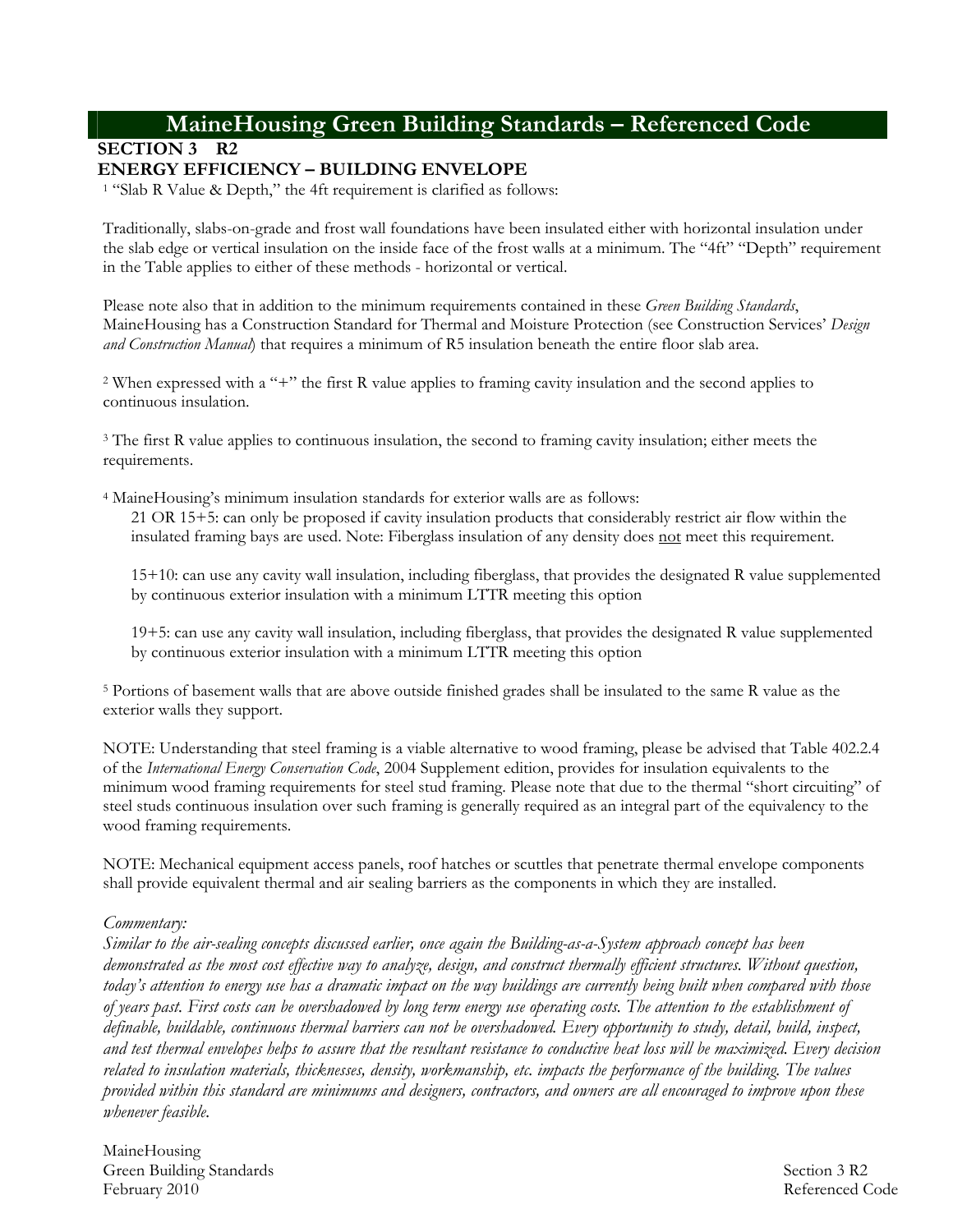**SECTION 3 R3** 

#### **ENERGY EFFICIENCY – BUILDING ENVELOPE**

| Standard     | Energy efficient windows optimized for solar gain OR advanced framing techniques<br>such as OVE, SIPS, ICF, stress skin panel and others.                                                                                                                                                                                                                                                                                                                                                                                                                                                                                                                                                                                                                              |
|--------------|------------------------------------------------------------------------------------------------------------------------------------------------------------------------------------------------------------------------------------------------------------------------------------------------------------------------------------------------------------------------------------------------------------------------------------------------------------------------------------------------------------------------------------------------------------------------------------------------------------------------------------------------------------------------------------------------------------------------------------------------------------------------|
| Intent       | To increase the efficiency of the thermal envelope                                                                                                                                                                                                                                                                                                                                                                                                                                                                                                                                                                                                                                                                                                                     |
| Requirements | Windows must be National Fenestration Rating Council (NFRC) rated AND have U and<br>1.<br>Solar Heat Gain Coefficients (SHGC) that meet Energy Star requirements for Northern<br>Climate and have an Air Leakage Rate (AL) of .30 or less.<br>2. For advanced framing:<br>a. OVE (Optimum Value Engineering) - see below<br>b. ICF (Insulated Concrete Form) system<br>SIPS (Structural Insulated Panel) system<br>C.<br>d. Equivalent system as approved by MaineHousing<br>Any one of the "advanced framing techniques" (OVE or ICF or SIPS) can be utilized to meet<br>the standard. Further, if for example Optimum Value Framing (OVE) is proposed, it shall be<br>utilized throughout the entire building or project and the more energy efficient windows would |

utilized throughout the entire building or project and the more energy efficient windows would then not be required. If, however, Structural Insulated Panel Systems (SIPS) were proposed for a roof system only, with the wall systems designed as conventionally framed, we would expect that energy efficient windows would also be provided in order to meet the intent of the R3 requirement. Therefore, it is important that both the alternative selected be effective and that the extent of the impact be fully understood in determining compliance with the R3 requirements. Providing energy efficient windows **and** advance framing techniques provide the best energy efficiency.

#### **Verification**

- 1. NFRC window labels or manufacturer documentation OR
- 2. Construction drawings highlighting framing details
- 3. Construction Analyst to verify on site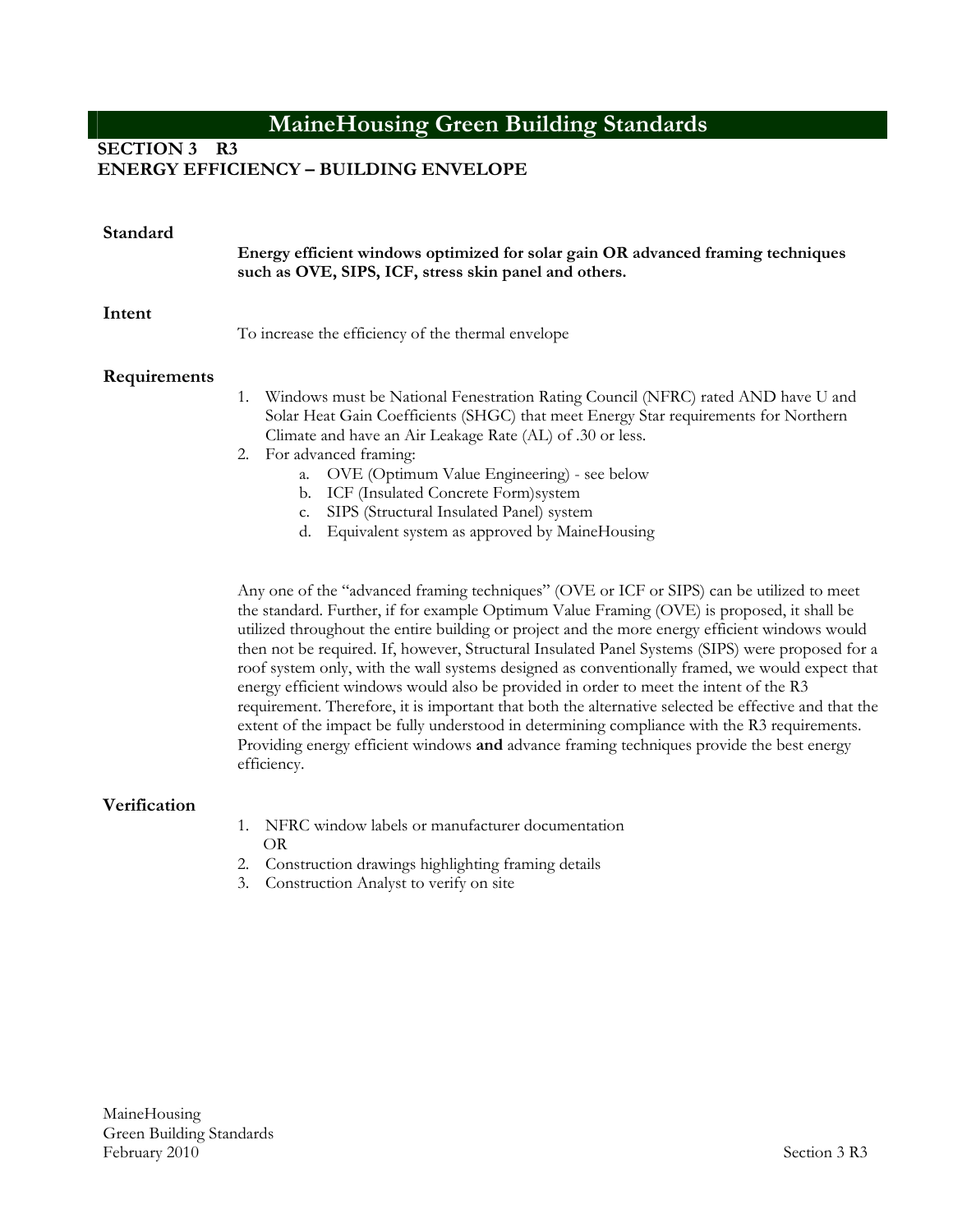#### **SECTION 3 R3 ENERGY EFFICIENCY – BUILDING ENVELOPE**

#### **Resources**

www.efficientwindows.org www.efficientwindows.org/factsheets/maine.pdf www.energystar.gov/index.cfm?c=bop.pt\_bop\_maine **National Fenestration Rating Council: www.nfrc.org**  Residential Windows: A Guide to New Technology and Energy Performance by John Carmody, Stephen Selkowitz, Dariush Arasteh, and Lisa Heschong, WW Norton, ISNB 0-393-73053-0 **SIPS:** www.sips.org/ **ICF:** www.icfhomes.com/ **OVE:** www.buildingscience.com/buildingamerica/targets.htm, then "Advanced Framing" under Recommendations: Green Building Aspects **National Association of Homebuilders** 'Simplified Residential Framing Guide', published by NAHBResearchCenter www.nahbrc.org Report is Summarized at: www.nahbrc.org/searchR.asp?selcategory=0&Action=Find&CategoryID=0  $&$ TrackID= $&$ Type= $&$ qu=ove $&$ x=29 $&$ y=8 Energy Star: http://www.energystar.gov/index.cfm?fuseaction=find\_a\_product.showProductGroup&pgw\_c ode=WI

#### **Notes**

#### **Optimum Value Engineering (OVE) includes but is not limited to:**

- 1.  $2x6$  ( $\overline{a}$ )  $24$ "" o.c.
- 2. Align windows and other openings with framing layout
- 3. Use of box headers designed for loading conditions
- 4. Eliminate unnecessary studs such as at corners and T-walls
- 5. Use drywall clips or an acceptable alternative to eliminate drywall backer studs and ceiling blocking
- 6. Corner bracing for racking support

#### **Rehab/Renovation**

The requirements of this standard must be followed to the maximum extent possible where building envelope improvements are included within the scope of the renovation project.

#### **Cost Implications**

Possible additional costs (range low to high) for all recommended thermal improvement strategies except for OVE - OVE should realize both cost savings and thermal efficiency improvement.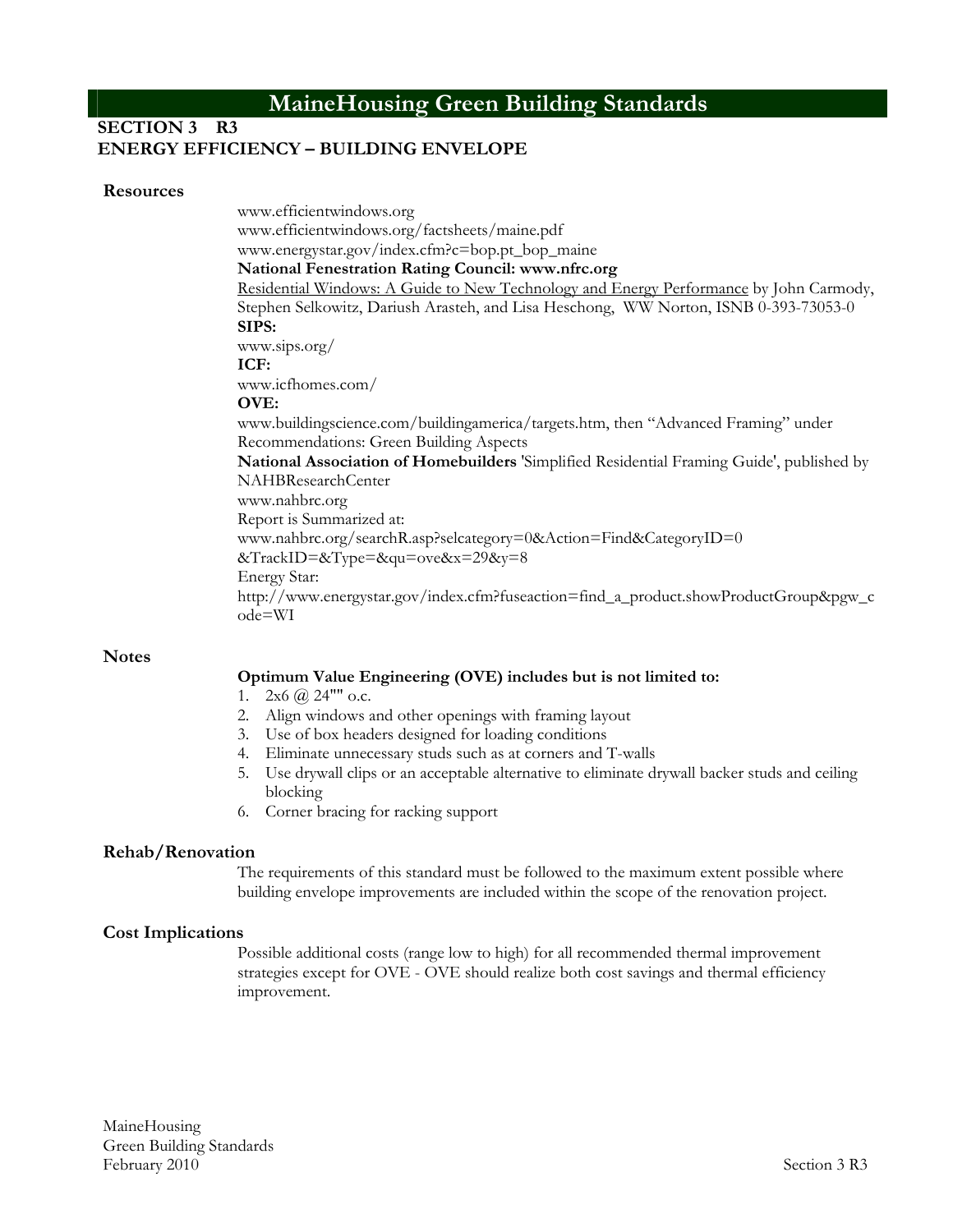**SECTION 3 R4** 

#### **ENERGY EFFICIENCY – BUILDING ENVELOPE**

| Standard                 | Spaces between trusses or rafters shall have blocking at the soffit to prevent<br>'windwashing"" of the attic insulation*                                                                                                                                                                                                                                                                        |
|--------------------------|--------------------------------------------------------------------------------------------------------------------------------------------------------------------------------------------------------------------------------------------------------------------------------------------------------------------------------------------------------------------------------------------------|
| Intent                   | To help prevent ice dams and cold interior 'condensing' surfaces                                                                                                                                                                                                                                                                                                                                 |
| Requirements             | *Note that this requirement applies to vented roofs that are insulated with fiberglass, cellulose or<br>other products that do not stop air flow and not to systems that utilize stress skin panels, rigid<br>insulation, SIPS etc.<br>Block space between trusses or rafters at soffit with durable material sealed in place to prevent<br>the flow of air through or under ceiling insulation. |
| Verification             | Construction plans highlighting truss/rafter blocking details<br>1.<br>Construction Analyst to verify on site<br>2.                                                                                                                                                                                                                                                                              |
| <b>Resources</b>         | None                                                                                                                                                                                                                                                                                                                                                                                             |
| <b>Rehab/Renovation</b>  | The requirements of this standard must be followed to the maximum extent possible where<br>building envelope improvements are included within the scope of the renovation project.                                                                                                                                                                                                               |
| <b>Cost Implications</b> | Low additional cost                                                                                                                                                                                                                                                                                                                                                                              |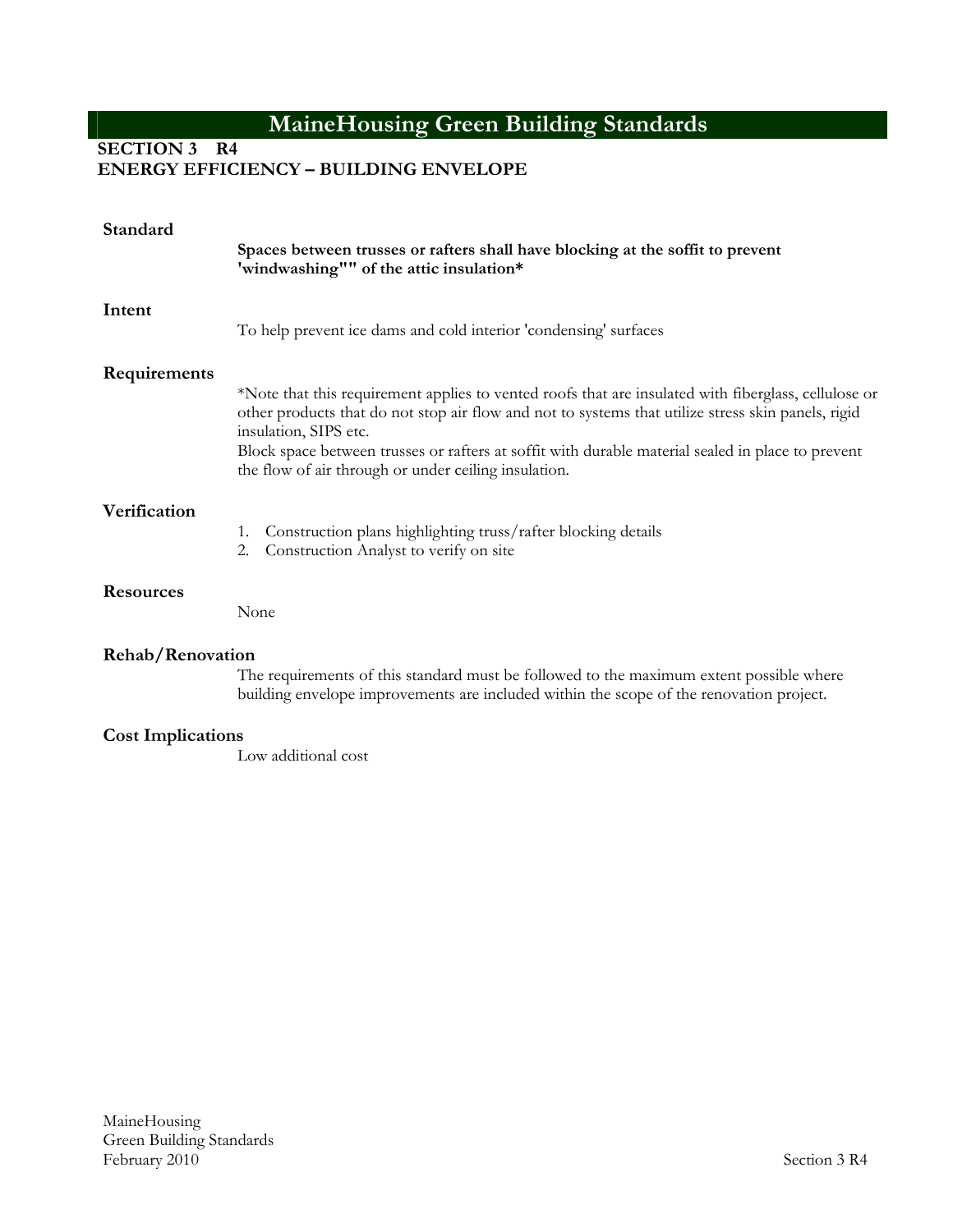**SECTION 3 R5 ENERGY EFFICIENCY – BUILDING ENVELOPE**

| Standard                 | No pipes or ducts in outside walls                                                                                                                                                                                   |
|--------------------------|----------------------------------------------------------------------------------------------------------------------------------------------------------------------------------------------------------------------|
| Intent                   | Minimize heat loss from ducts and pipes and prevent water damage from frozen pipes                                                                                                                                   |
| Requirements             | No pipes or ducts in outside walls                                                                                                                                                                                   |
| Verification             | Construction documents highlighting duct and pipe runs<br>1.<br>Construction Analyst to verify on site<br>2.                                                                                                         |
| <b>Resources</b>         | None                                                                                                                                                                                                                 |
| Rehab/Renovation         | The requirements of this standard must be followed to the maximum extent possible where<br>plumbing and/or mechanical and building envelope improvements are included within the scope<br>of the renovation project. |
| <b>Cost Implications</b> | $\mathbf{M} = \mathbf{M} \mathbf{M}$                                                                                                                                                                                 |

No additional cost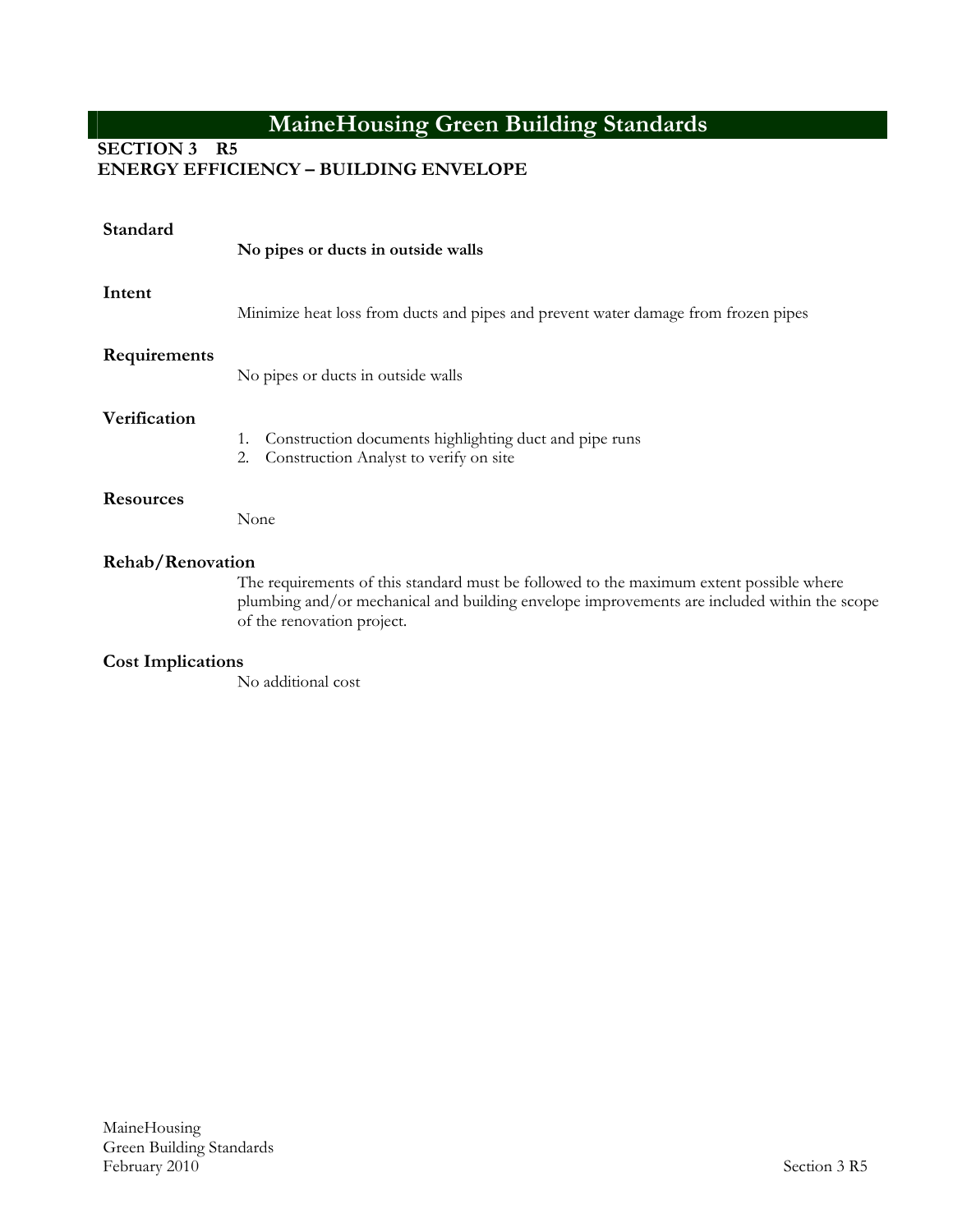**SECTION 3 R6** 

### **ENERGY EFFICIENCY – BUILDING ENVELOPE**

| Standard                 | Provide thermally efficient doors providing access to all heated spaces.                                                                                                                                                                                                                                                                                                                        |
|--------------------------|-------------------------------------------------------------------------------------------------------------------------------------------------------------------------------------------------------------------------------------------------------------------------------------------------------------------------------------------------------------------------------------------------|
| Intent                   | To save energy by increasing the efficiency of the thermal envelope                                                                                                                                                                                                                                                                                                                             |
| Requirements             | 1. Insulated Core Doors must meet the following:<br>a. U Value equal to .15 or less<br>b. Air Leakage Rate (AL) of .30 cfm/SF or less<br>c. Hollow metal doors AND frames shall be thermally broken type                                                                                                                                                                                        |
|                          | 2.<br>Swinging and Sliding Glass Doors<br>a) Glazing<br>U Factor<br><b>SHGC</b><br>b) Opaque<br>$\leq 0.21$<br>No Rating<br>c) $\leq \frac{1}{2}$ Lite<br>$\leq 0.27$<br>$\leq 0.30$<br>d) $> \frac{1}{2}$ Lite<br>$\leq 0.32$<br>$\leq 0.30$<br>e) Metal for doors AND frames shall be thermally broken type<br>Full glass doors should only be used as part of a vestibule entry system<br>f) |
| Verification             | Provide project design specifications and/or drawings clearly indicating intent<br>1.<br>All products shall be labeled by the manufacturer indicating compliance with the standards<br>2.<br>3.<br>Construction Analyst to verify installation and operation                                                                                                                                    |
| <b>Resources</b>         | Energy Star:<br>http://www.energystar.gov/index.cfm?fuseaction=find_a_product.showProductGroup&pgw_c<br>ode=WI                                                                                                                                                                                                                                                                                  |
| <b>Notes</b>             | None                                                                                                                                                                                                                                                                                                                                                                                            |
| Rehab/Renovation         | The requirements of this standard must be followed where building envelope improvements are<br>included within the renovation project scope.                                                                                                                                                                                                                                                    |
| <b>Cost Implications</b> |                                                                                                                                                                                                                                                                                                                                                                                                 |

None

MaineHousing Green Building Standards February 2010 Section 3 R6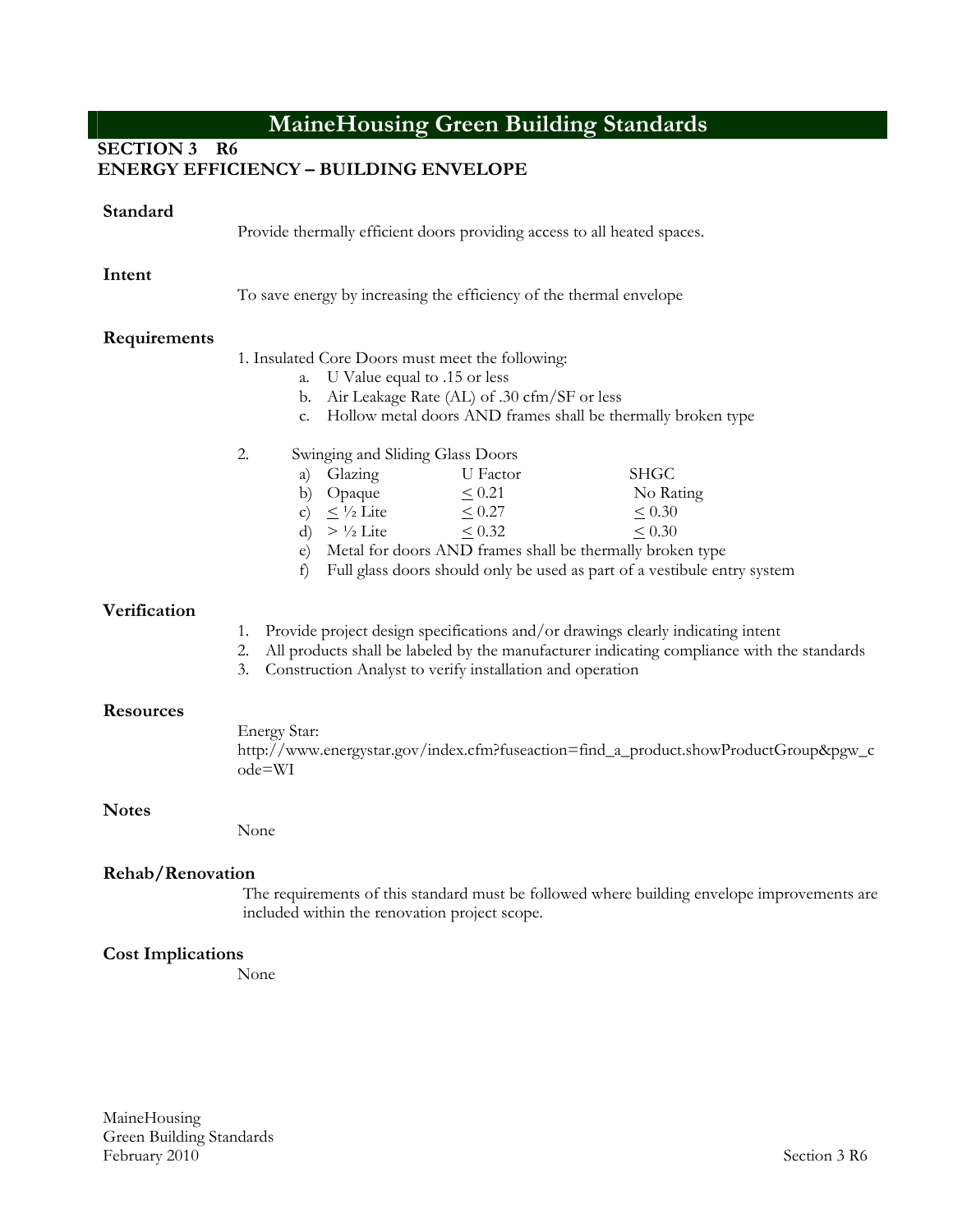**SECTION 4 R1** 

### **ENERGY EFFICIENCY – SYSTEMS & APPLIANCES**

| Standard                                    | Energy Star labeled systems and appliances                                                                                                                                                                                                                                                                                                                                                                                                                                                                                                  |
|---------------------------------------------|---------------------------------------------------------------------------------------------------------------------------------------------------------------------------------------------------------------------------------------------------------------------------------------------------------------------------------------------------------------------------------------------------------------------------------------------------------------------------------------------------------------------------------------------|
| Intent                                      | Energy Star systems and appliances are the most fuel efficient and save resources, energy and<br>money.                                                                                                                                                                                                                                                                                                                                                                                                                                     |
| Requirements                                | Energy Star rated furnaces, boilers utilizing sealed combustion up to 300,000 BTU sizes,<br>1.<br>then use AFUE greater than or equal to 85%<br>Energy Star rated refrigerators for all units<br>2.<br>Energy Star rated clothes washers for on-site laundry facilities<br>3.<br>Where installed - Energy Star rated dishwashers, freezers<br>4.<br>Where installed - Energy Star rated heat pumps<br>5.<br>6. Where installed - Energy Star rated ceiling Fans<br>7. Energy Star rated exhaust fans<br>Energy Star rated range hoods<br>8. |
| Verification                                | Submittals for systems and appliances highlighting Energy Star rating<br>1.<br>Construction Analyst to verify installation<br>2.                                                                                                                                                                                                                                                                                                                                                                                                            |
| <b>Resources</b><br><b>Rehab/Renovation</b> | <b>Consortium for Energy Efficiency:</b><br>www.cee1.org/<br><b>Energy Star:</b><br>www.energystar.gov/index.cfm?c=home.index                                                                                                                                                                                                                                                                                                                                                                                                               |
|                                             | The requirements of this standard must be followed where building systems and appliance<br>improvements are included within the scope of the renovation project.                                                                                                                                                                                                                                                                                                                                                                            |
| <b>Cost Implications</b>                    | Low cost - Energy Star appliances are currently often specified.                                                                                                                                                                                                                                                                                                                                                                                                                                                                            |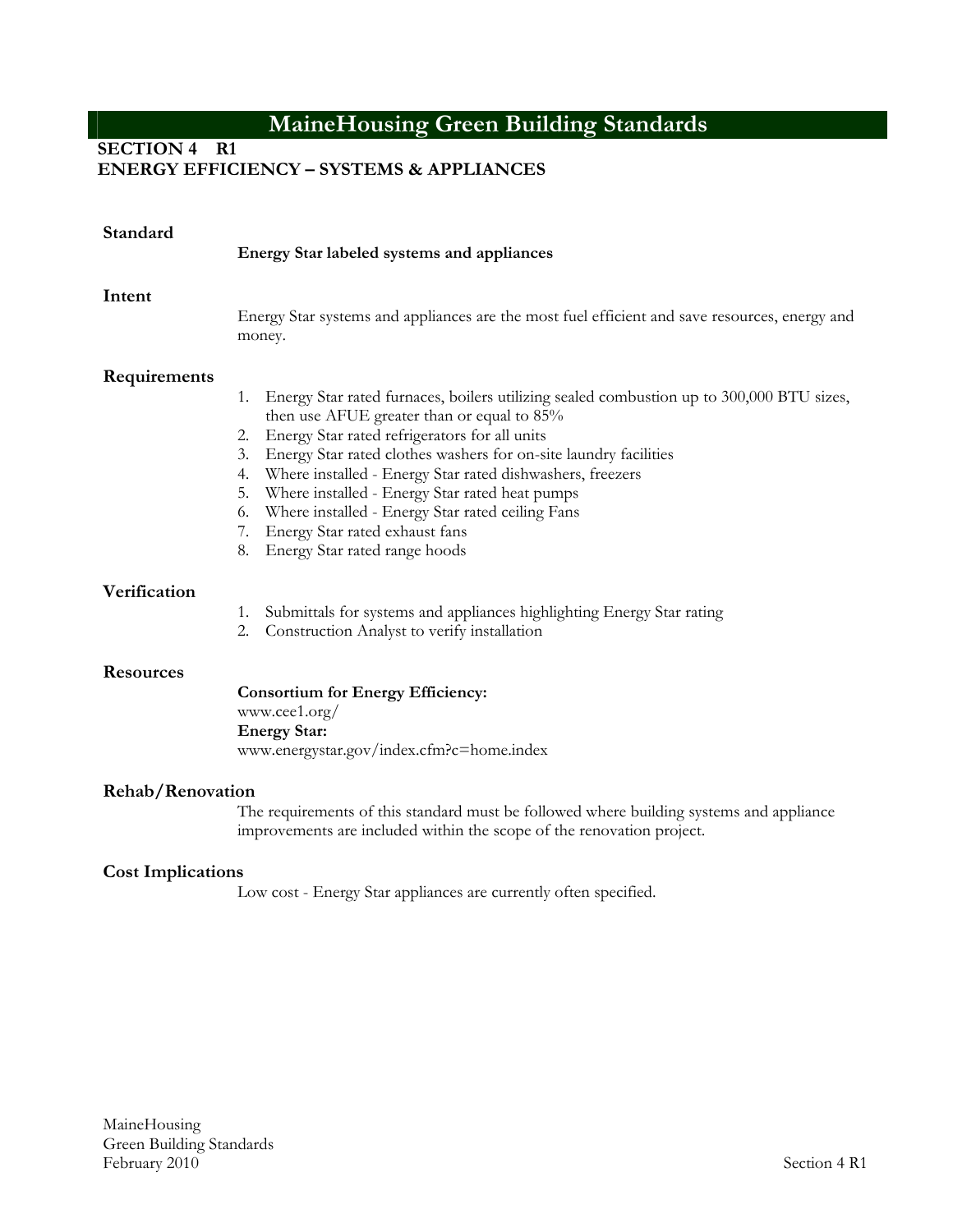**SECTION 4 R2** 

#### **ENERGY EFFICIENCY – SYSTEMS & APPLIANCES**

| Standard                 | Bathroom exhaust fans shall meet the requirements of ASHRAE 62.2 - 2003 Ventilation<br>& Acceptable Indoor Air Quality in Low-Rise Residential Buildings.                                                                                                                                            |
|--------------------------|------------------------------------------------------------------------------------------------------------------------------------------------------------------------------------------------------------------------------------------------------------------------------------------------------|
| Intent                   | To provide systems adequate for spot ventilation that could also provide background whole<br>house ventilation if needed.                                                                                                                                                                            |
| Requirements             | Fan CFM rating and sone level to be sized according to ASHRAE 62.2 2003 Guidelines<br>regarding the number of bedrooms in the unit and whether or not fans run continuously or<br>intermittently.                                                                                                    |
| Verification             | Contractor submittals<br>1.<br>2.<br>Construction Analyst to verify on site                                                                                                                                                                                                                          |
| <b>Resources</b>         | Standard of quality is Panasonic Whisperfit series<br>1.<br>Home Ventilating Institute:<br>2.<br>www.hvi.org/<br>Maine PUC:<br>3.<br>www.state.me.us/mpuc/doing_business/rules/part9.htm                                                                                                             |
| <b>Notes</b>             | Timer controls (such as Airtrak or equivalent) can be installed to cycle the air on a set schedule<br>in order to provide supplemental ventilation and improve air quality - this is an option and is not<br>required by MaineHousing.<br>Airtrak Controller, Tamarack Technologies: www.tamtech.com |
| Rehab/Renovation         | The requirements of this standard must be followed in all rehab projects.                                                                                                                                                                                                                            |
| <b>Cost Implications</b> | Low cost                                                                                                                                                                                                                                                                                             |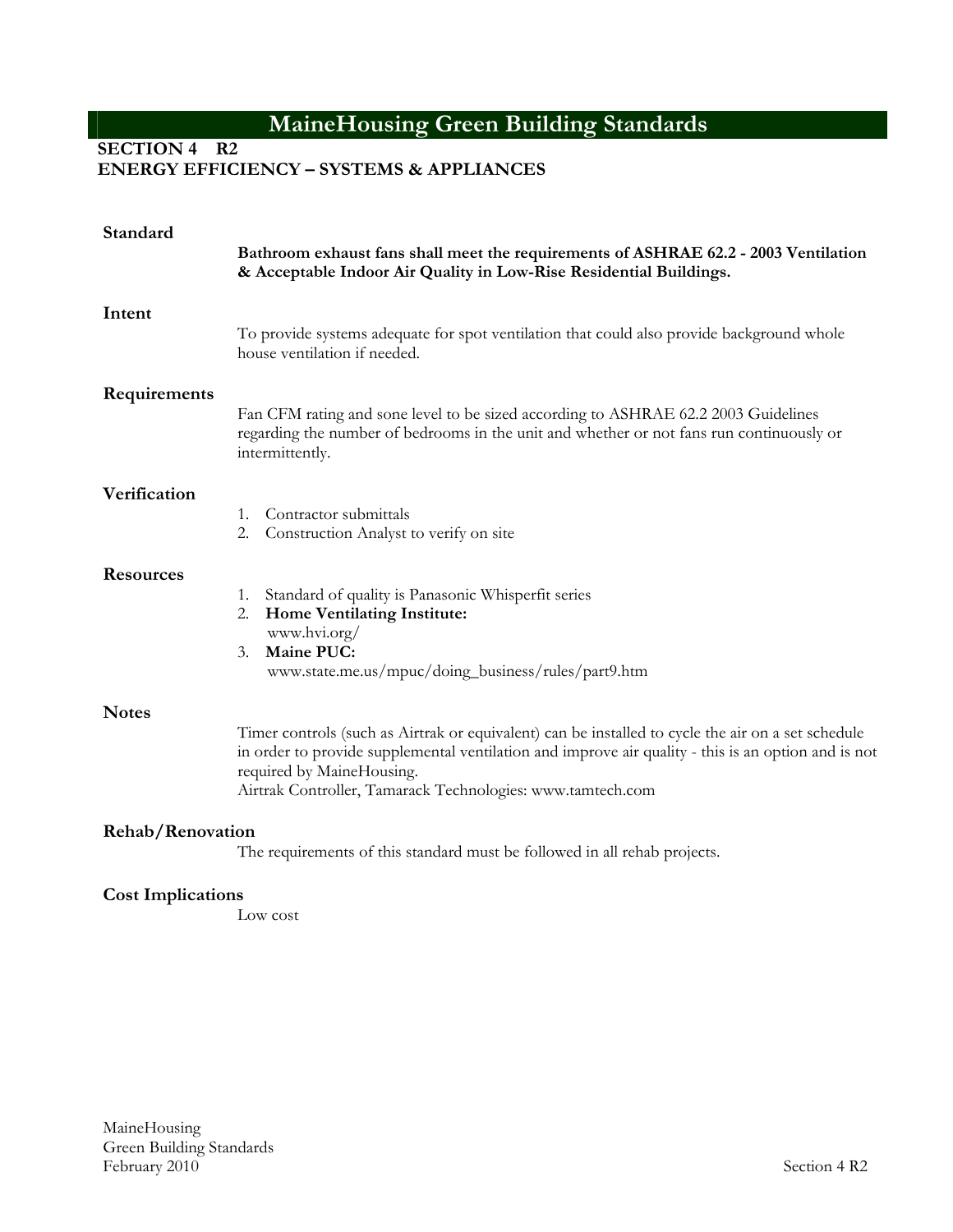**SECTION 4 R3** 

### **ENERGY EFFICIENCY – SYSTEMS & APPLIANCES**

| Standard                | Water Efficiency: Low flow faucets and showerheads                                                                                            |
|-------------------------|-----------------------------------------------------------------------------------------------------------------------------------------------|
| Intent                  | Save money and protect potable water resources                                                                                                |
| Requirements            | Faucets: Flow rate of no more than 1 gallon per minute (GPM)<br>1.<br>Showerheads: Flow rate of no more than 2 gallons per minute (GPM)<br>2. |
| Verification            | Submittals and cut sheets for plumbing fixtures<br>1.<br>Construction Analyst to verify installation<br>2.                                    |
| <b>Resources</b>        | H2ouse.org:<br>www.h2ouse.org/                                                                                                                |
| <b>Rehab/Renovation</b> | The requirements of this standard must be followed where plumbing fixture improvements are                                                    |

included within the scope of the renovation project.

### **Cost Implications**

No additional cost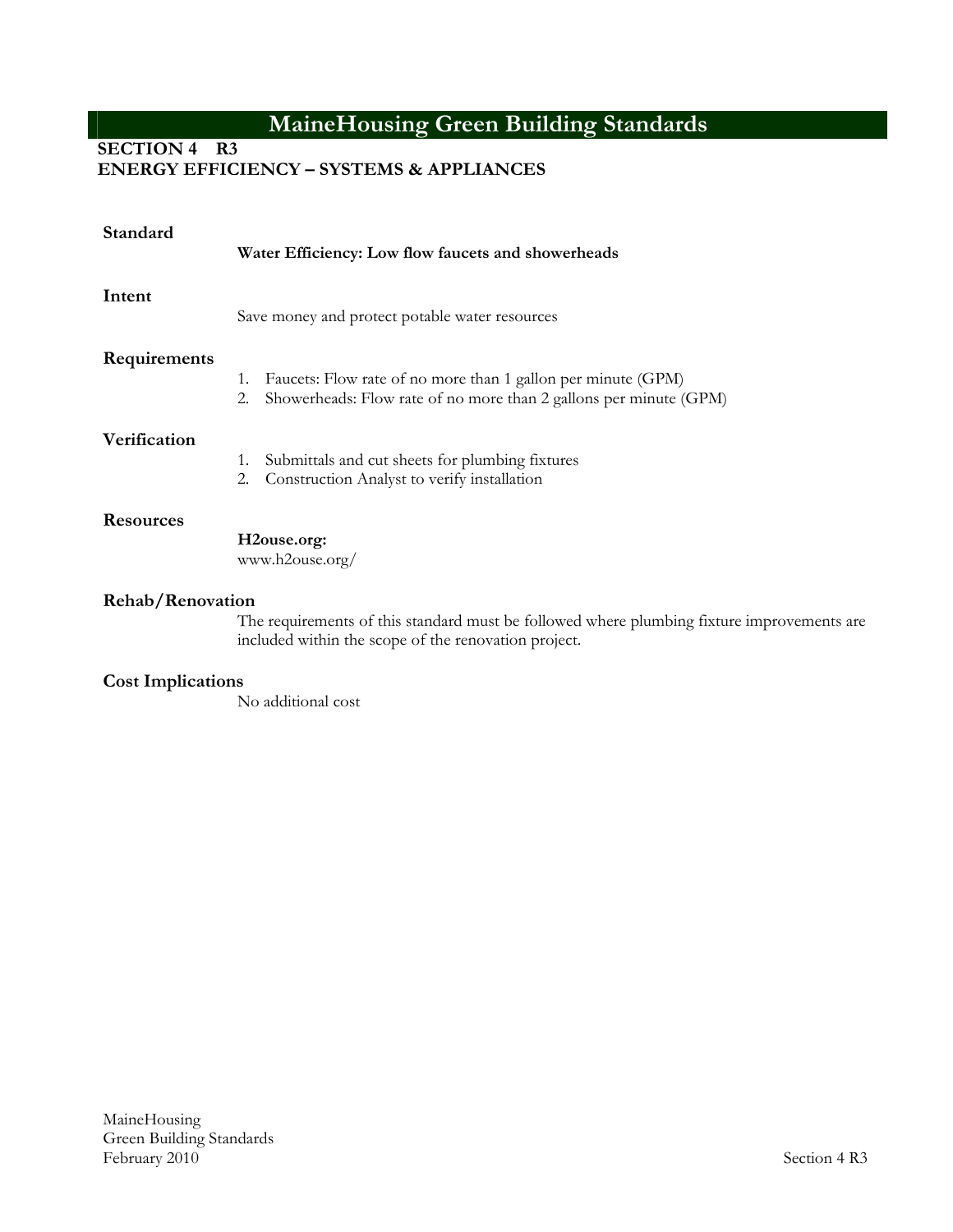**SECTION 4 R4** 

### **ENERGY EFFICIENCY – SYSTEMS & APPLIANCES**

| Standard         | Water Efficiency: Low flow toilets and urinals                                                                                                      |
|------------------|-----------------------------------------------------------------------------------------------------------------------------------------------------|
| Intent           | Save money and protect potable water resources                                                                                                      |
| Requirements     | Toilets: Rated at 1.6 gallons per flush (GPF) or less OR dual flush<br>1.<br>Urinals: Rated at 1.0 GPF or waterless<br>2.                           |
| Verification     | Submittals and cut sheets for plumbing fixtures<br>1.<br>Construction Analyst to verify installation<br>2.                                          |
| <b>Resources</b> | H <sub>2</sub> ouse.org:<br>www.h2ouse.org/                                                                                                         |
| Rehab/Renovation | The requirements of this standard must be followed where toilet and urinal replacements are<br>included within the scope of the renovation project. |

### **Cost Implications**

Additional cost for dual flush (though prices are dropping) 1.6 GPF toilets are standard.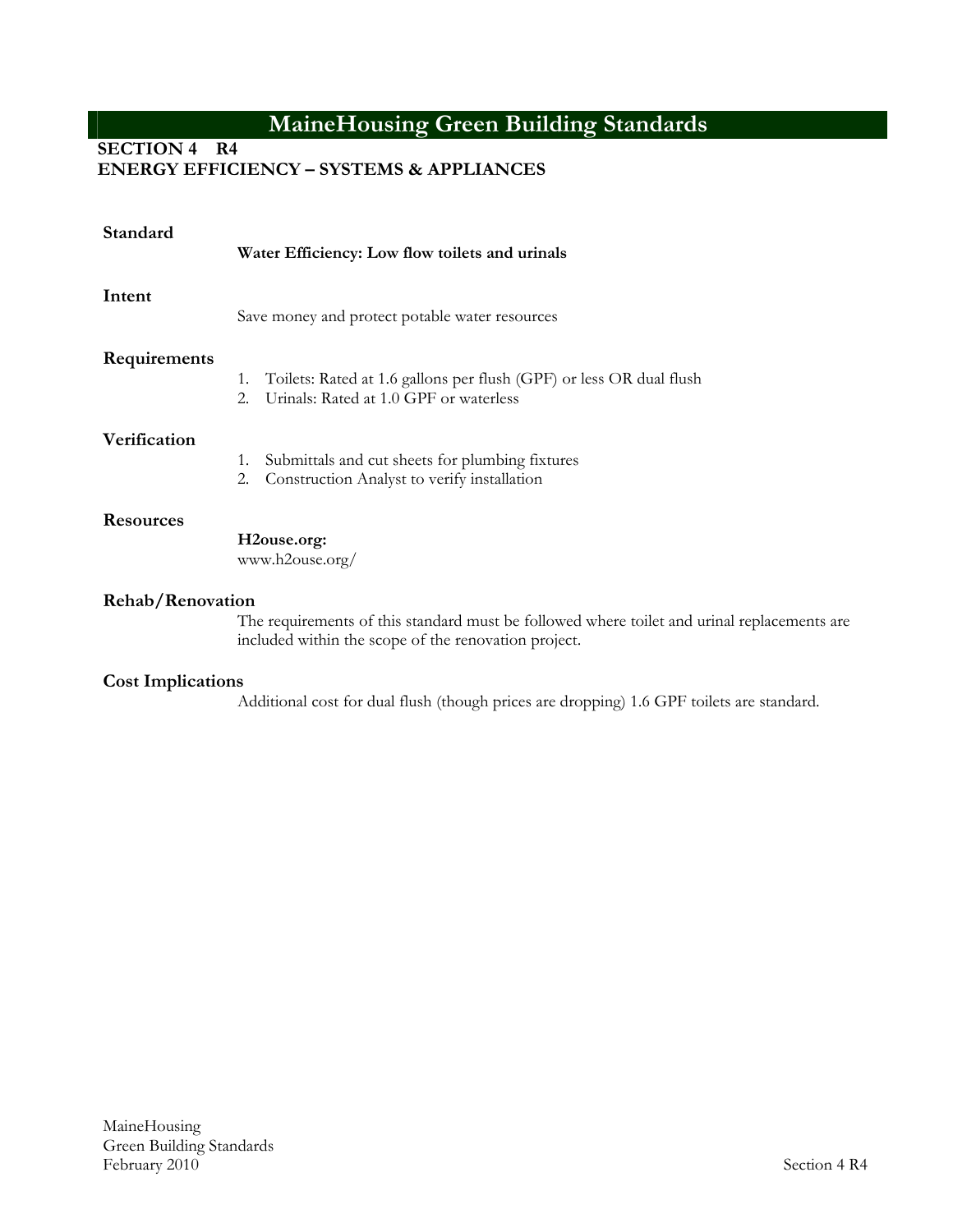**SECTION 4 R5** 

### **ENERGY EFFICIENCY – SYSTEMS & APPLIANCES**

| Standard                 | Seal ductwork with duct mastic to prevent air leakage                                                                                                                                                                                          |
|--------------------------|------------------------------------------------------------------------------------------------------------------------------------------------------------------------------------------------------------------------------------------------|
| Intent                   | Optimize performance and prevent air leakage from ductwork                                                                                                                                                                                     |
| Requirements             | Seal duct connections with water based* duct mastic.<br>Areas that must be sealed include:<br>Swivel elbows<br>$1_{-}$<br>2.<br>Branch take-offs from trunk ducts<br>Finger jointed connections<br>3.<br>4. Folded corners of boots & fittings |
| Verification             | Filter racks & plenum connections<br>5.<br>Provide appropriate language in project specifications<br>1.<br>2.<br>Construction Analyst to verify installation                                                                                   |
| <b>Resources</b>         | None                                                                                                                                                                                                                                           |
| <b>Notes</b>             | * Water based duct mastic has low VOC content                                                                                                                                                                                                  |
| Rehab/Renovation         | The requirements of this standard must be followed in all rehab projects                                                                                                                                                                       |
| <b>Cost Implications</b> | Very low additional labor and material costs                                                                                                                                                                                                   |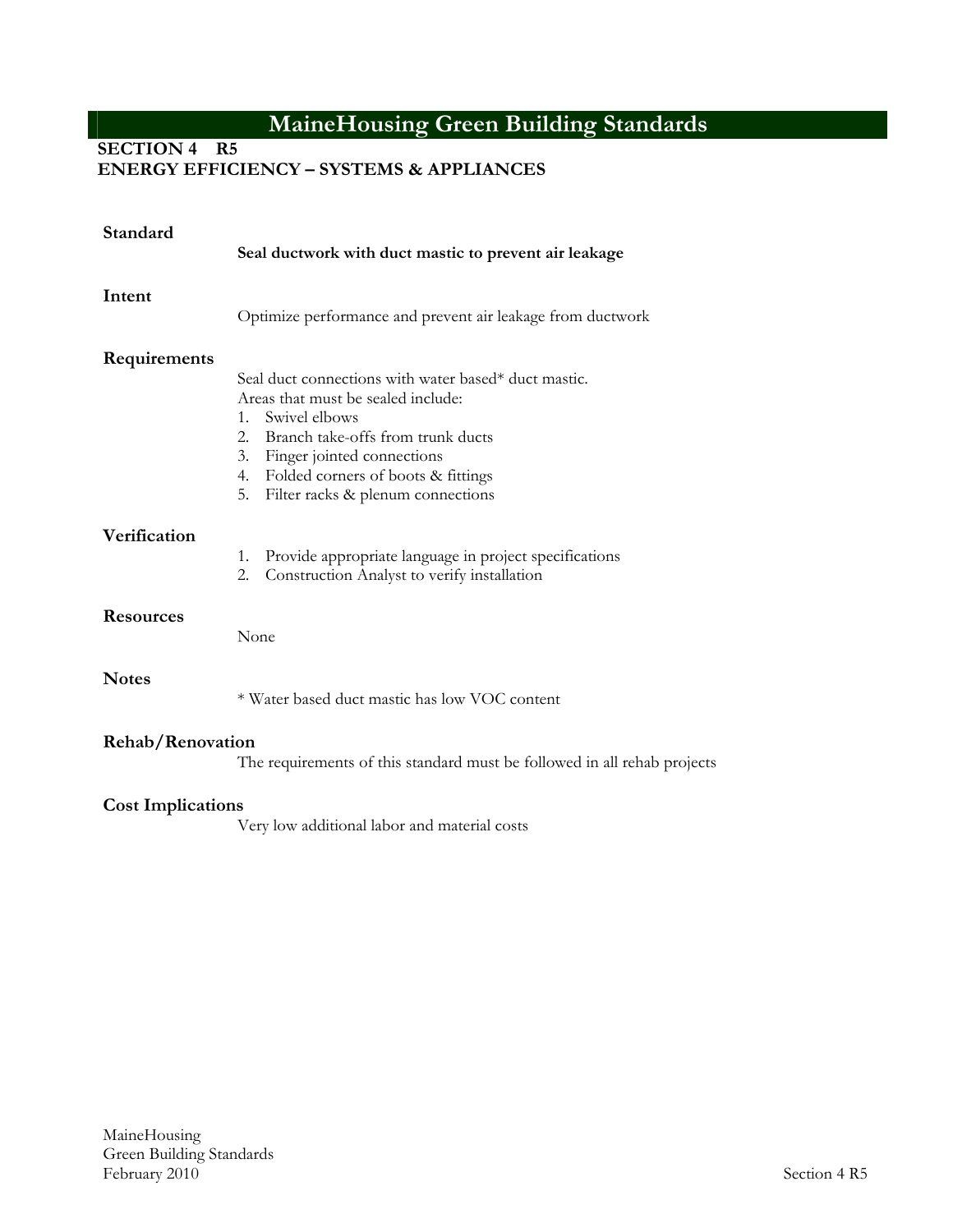**SECTION 4 R6** 

### **ENERGY EFFICIENCY – SYSTEMS & APPLIANCES**

#### **Solar Assist (Preheat) Domestic Hot Water Systems**

#### **Intent**

Where physically possible and economically feasible, capture the sun's energy to heat domestic hot water.

#### **Requirements**

- 1. Analyze each site for potential exposure to the sun.
- 2. To the maximum extent possible, orient and construct buildings to take full advantage of available sun
- 3. Calculate a cost/benefit analysis of providing solar assisted domestic hot water system(s).
	- a. System costs shall include all equipment, labor, and any necessary project upgrades (structure, electrical, etc.) to provide a complete system.
	- b. System shall be sized to provide a minimum output equal to 80% of estimated summertime need.
	- c. Baseline for comparison shall be the conventional fuel used for the heating of domestic hot water at current market rate plus 5% as a starting point.
	- d. Rate of escalation for fuel costs shall be 5% per year.
	- e. Term for comparison shall be 30 years.
	- f. Cost of money shall be equal to that of the other portions of the project.
	- g. Expected available energy shall be based on standards in the industry for the project location.
	- h. Daily hot water demand shall be highest in the morning.
	- i. SRCC Certification and Rating Category C Mildly Cloudy Day, shall be basis of BTU/day output of collectors.
- 4. System to include energy output monitoring and reporting of the domestic hot water output in a format, frequency, and level of detail as required by MaineHousing.

#### **Verification**

- 1. Complete analysis and design documents shall be submitted to MaineHousing for review and acceptance.
- 2. Submittals for systems and equipment consistent with design intent shall be provided to MaineHousing.
- 3. Construction Analyst to verify installation.
- 4. System outputs shall be monitored for a minimum of 5 years.

#### **Resources/References**

#### **Solar Rating and Certification Corporation (SRCC)**

Uniform Plumbing Code List of Maine Certified Solar System Installers ASHRAE 93 ASHRAE 90336

#### **Notes**

None

MaineHousing Green Building Standards February 2010 Section 4 R6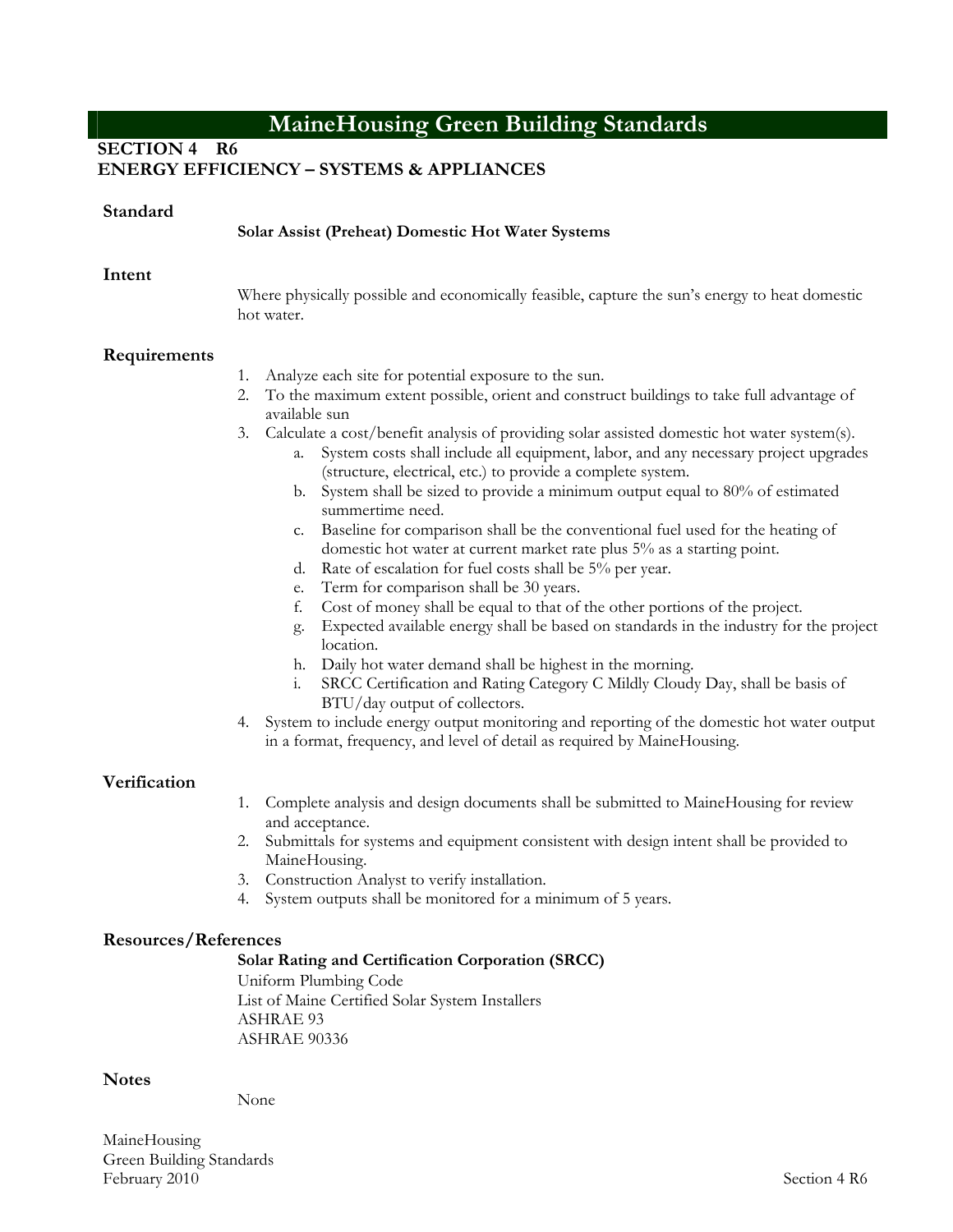### **SECTION 4 R6 ENERGY EFFICIENCY – SYSTEMS & APPLIANCES**

#### **Rehab/Renovation**

The requirements of this standard must be followed where building site and/or orientation allow for the installation of solar assist system(s) for domestic hot water.

#### **Cost Implications**

Initial capital expenditure will be offset by reduced operating costs over a reasonable amount of time.

#### *Commentary*

*Since its implementation in 2008, this standard has resulted in the inclusion of solar assist pre-heat domestic hot water in some form in virtually all tax credit projects. We have learned that there is no one system or size that fits every application; that actual domestic hot water demand from the pre-heat component, in most instances, is much less than codes or national trends would suggest; that this technology is constantly developing; that there are various opinions and theories as to how best to implement the standard; and that MaineHousing's requirement for system monitoring, data collection, and data transmission to MaineHousing has been a challenge in some instances. While there remains a learning curve, much has been learned to date.* 

*Some issues that have presented challenges on several occasions have included anticipating and designing for roof loadings due to the addition of the roof top components; shading of rooftop collectors; space needs for systems water storage; performance specifications (design-build delivery method) vs. detailed systems design; integration of solar pre-heat with the standard domestic hot water systems; systems startup and commissioning; and systems output monitoring, data collection, and data transmission.* 

*When this standard was established it was hoped it would encourage the use of alternative energy to help offset rising fuel costs; to encourage product/systems design and installation; to provide new opportunities for employment; and to provide MaineHousing with carbon credits to be packaged with an ongoing carbon credit program. It will take some time before these systems can be fully evaluated for all of these goals.* 

*A major component of this standard that is necessary to be able to determine if the goals are met is the systems output monitoring, data collection, and data transmission. MaineHousing requires consistent, accurate, and timely data from all systems from the date of original commissioning. The most useful data is of the domestic hot water output (not the solar system output) and includes the cold water temperature entering the building and feeding the solar pre-heat, the temperature of the preheated water leaving the solar storage and feeding the conventional domestic hot water heating system, and the flow of the domestic hot water as it is used, all at 15 minute intervals and transmitted to MaineHousing as an e-mail attachment in an Excel spreadsheet format on a daily basis. MaineHousing calculates the BTU offset and carbon reduction from the data provided. MaineHousing reviews the data for time-of-day use trending, volume per person trending, and BTU outputs and reports out any issues of concern to the building Owner. Once a system's data is found to be stabilized and reflective of the design goals, data transmission (still at the same level of detail) is only necessary to be transmitted once a week unless MaineHousing discovers a need to revert back to the daily transmissions.*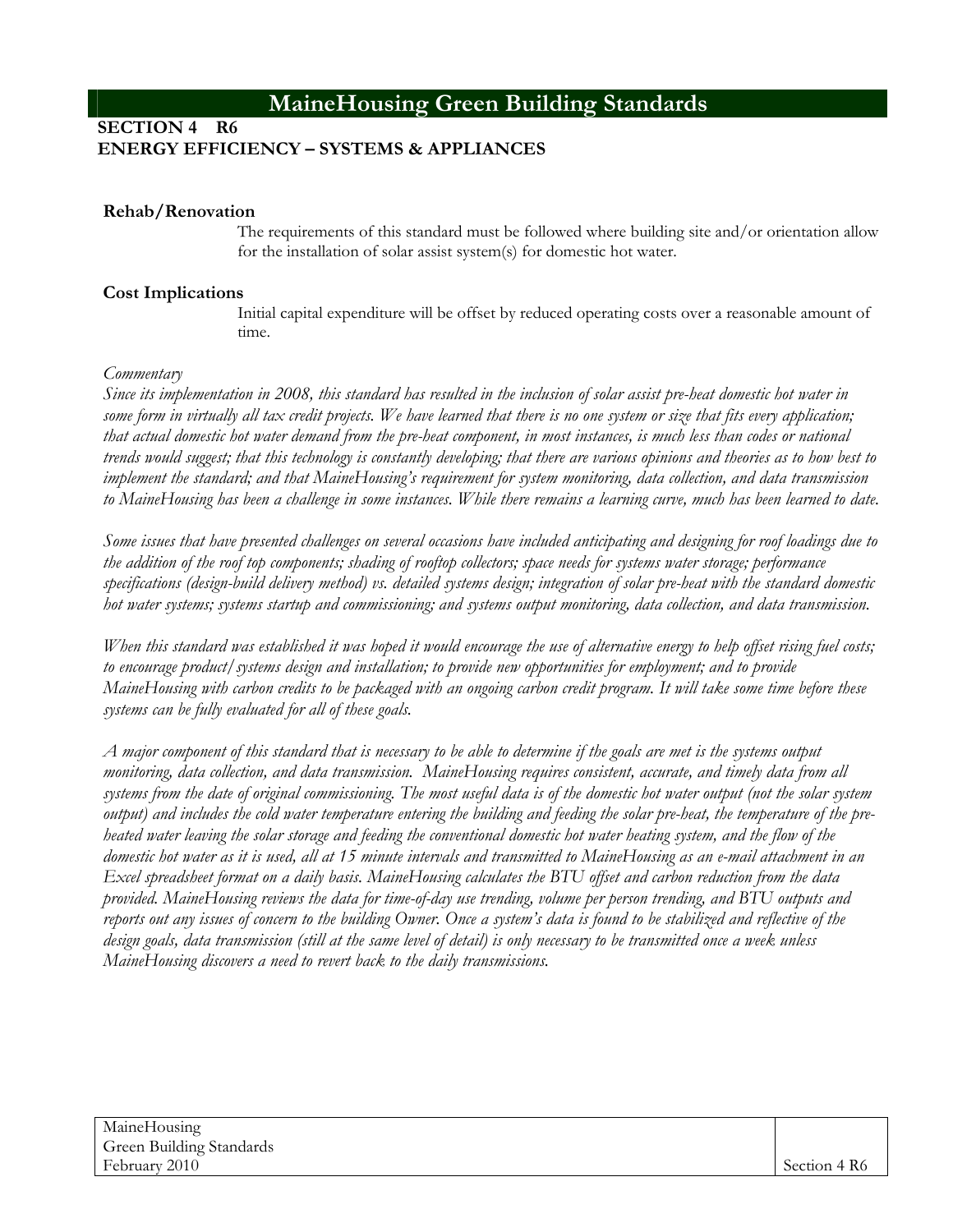### **SECTION 5 R1 ENERGY EFFICIENCY – INTERIOR LIGHTING FIXTURES**

| Standard                 | Lamps and fixtures shall be Energy Star rated or equivalent or better as<br>documented/recognized by Efficiency Maine                                                                                                                            |
|--------------------------|--------------------------------------------------------------------------------------------------------------------------------------------------------------------------------------------------------------------------------------------------|
| Intent                   | Optimize the energy efficiency of indoor lighting                                                                                                                                                                                                |
| Requirements             | Specify and install fixtures and lamps that are Energy Star rated or Efficiency Maine's listed<br>energy efficient fixtures                                                                                                                      |
| Verification             | Design documents to specify which standards are being met for each fixture with sufficient<br>backup documentation as requested by Construction Analyst<br>Contractors submittals highlighting Energy Star rating or Efficiency Maine compliance |
| <b>Resources</b>         | <b>Energy Star:</b><br>www.energystar.gov/index.cfm?c=home.index<br><b>Efficiency Maine:</b><br>www.efficiencymaine.com/                                                                                                                         |
| Rehab/Renovation         | The requirements of this standard must be followed where interior lighting fixture replacements<br>are included within the scope of the renovation project.                                                                                      |
| <b>Cost Implications</b> | No additional cost                                                                                                                                                                                                                               |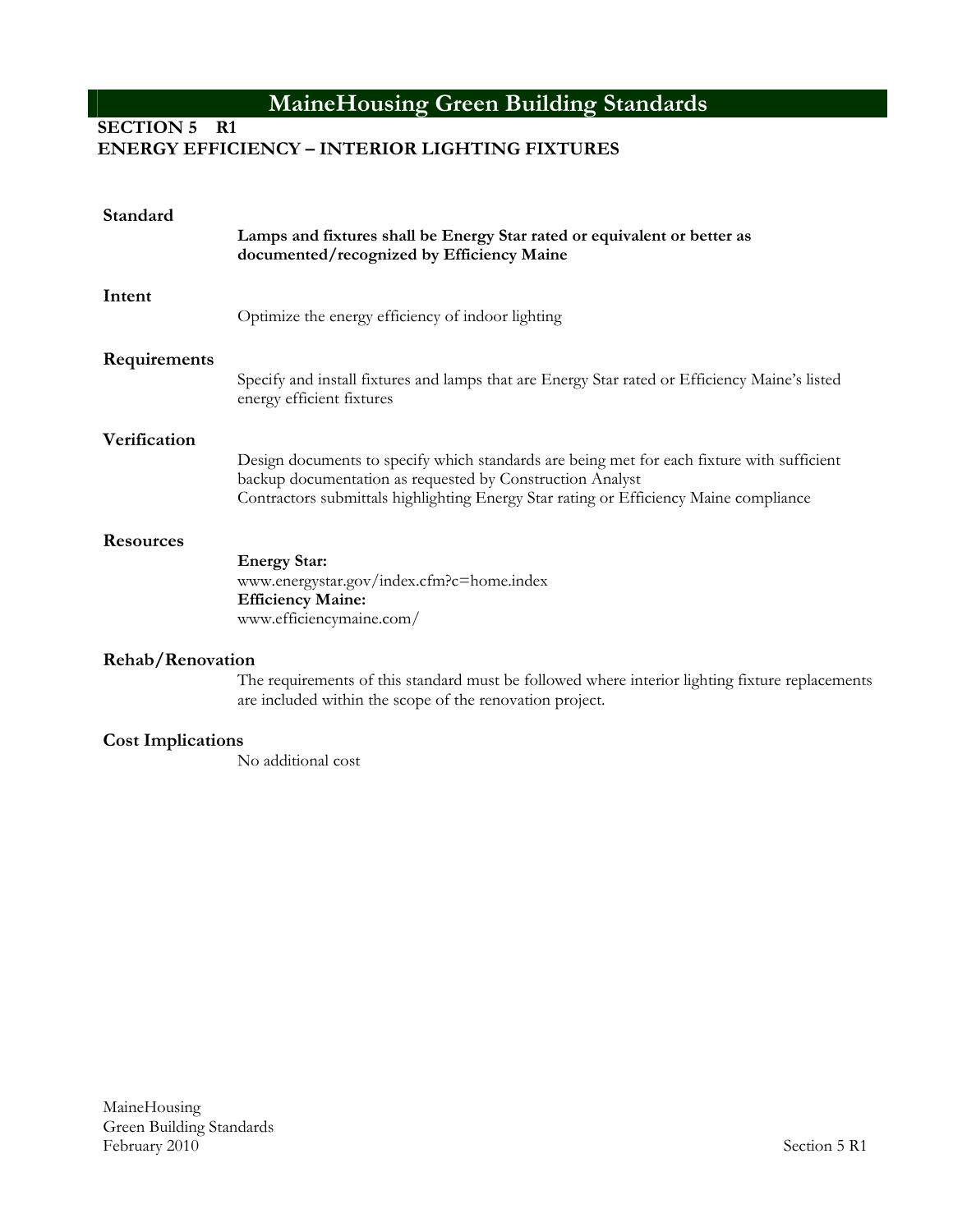### **SECTION 5 R2**

### **ENERGY EFFICIENCY – INTERIOR LIGHTING FIXTURES**

| Standard                 | No recessed light fixtures shall be installed in roof/ceiling assemblies                                                                                     |
|--------------------------|--------------------------------------------------------------------------------------------------------------------------------------------------------------|
| Intent                   | To maintain the thermal integrity of the building envelope                                                                                                   |
| Requirements             | No recessed light fixtures shall be installed in roof / ceiling assemblies or in any ceiling that<br>would interrupt the integrity of the building envelope. |
| Verification             | Construction Analyst to verify on site                                                                                                                       |
| <b>Resources</b>         | None                                                                                                                                                         |
| Rehab/Renovation         | The requirements of this standard must be followed by all rehab projects.                                                                                    |
| <b>Cost Implications</b> |                                                                                                                                                              |

No additional cost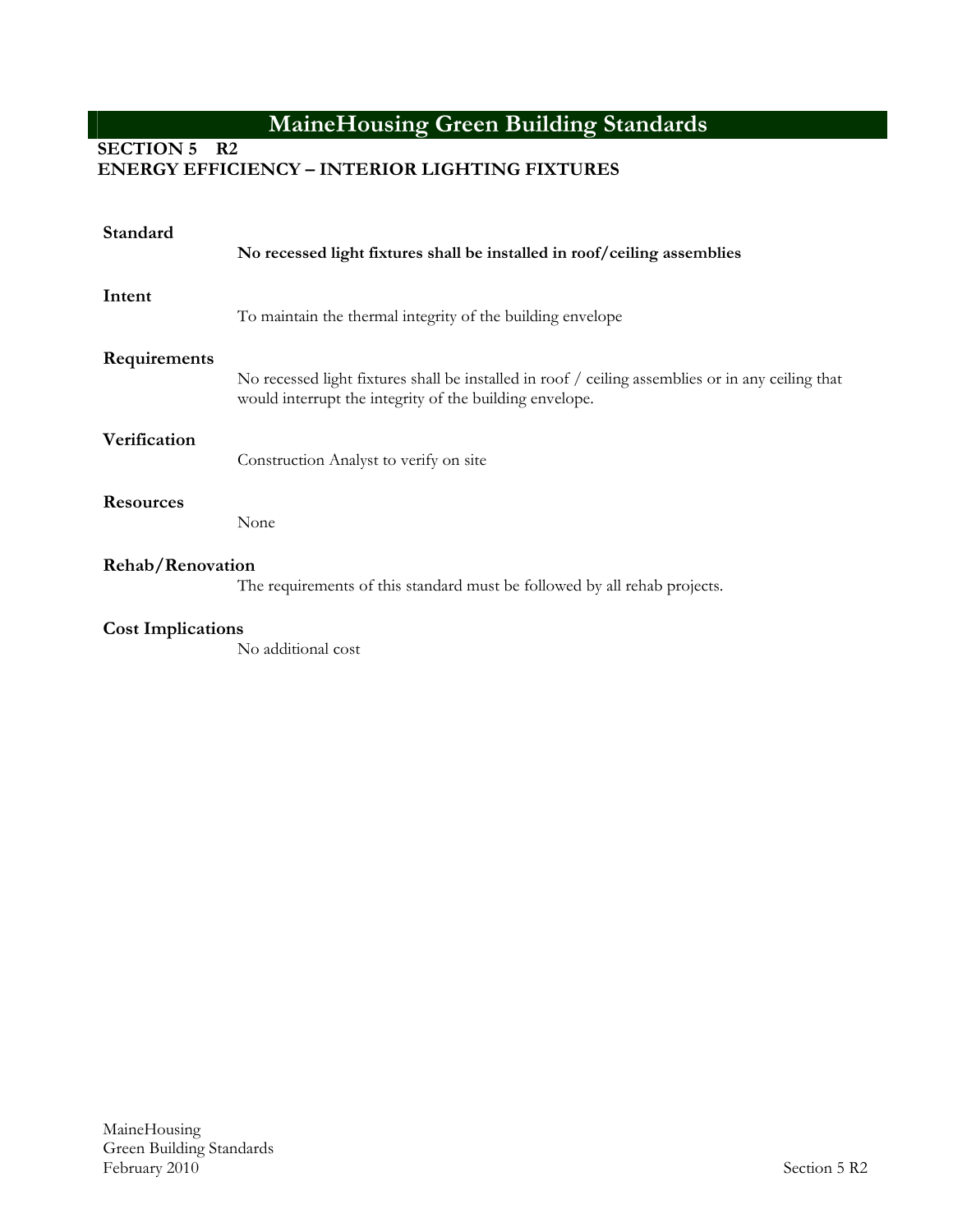# **SECTION 5 R3**

### **ENERGY EFFICIENCY – INTERIOR LIGHTING FIXTURES**

| Standard                 | All emergency exit signs shall be LED                                            |
|--------------------------|----------------------------------------------------------------------------------|
| Intent                   | To save energy and replacement costs                                             |
| Requirements             | All emergency exit signs shall be LED (Light Emitting Diodes)                    |
| Verification             | Contractor submittals<br>$1_{-}$<br>Construction Analyst to verify on site<br>2. |
| <b>Resources</b>         | None                                                                             |
| Rehab/Renovation         | The requirements of this standard must be followed by all rehab projects.        |
| <b>Cost Implications</b> | Low or no additional cost                                                        |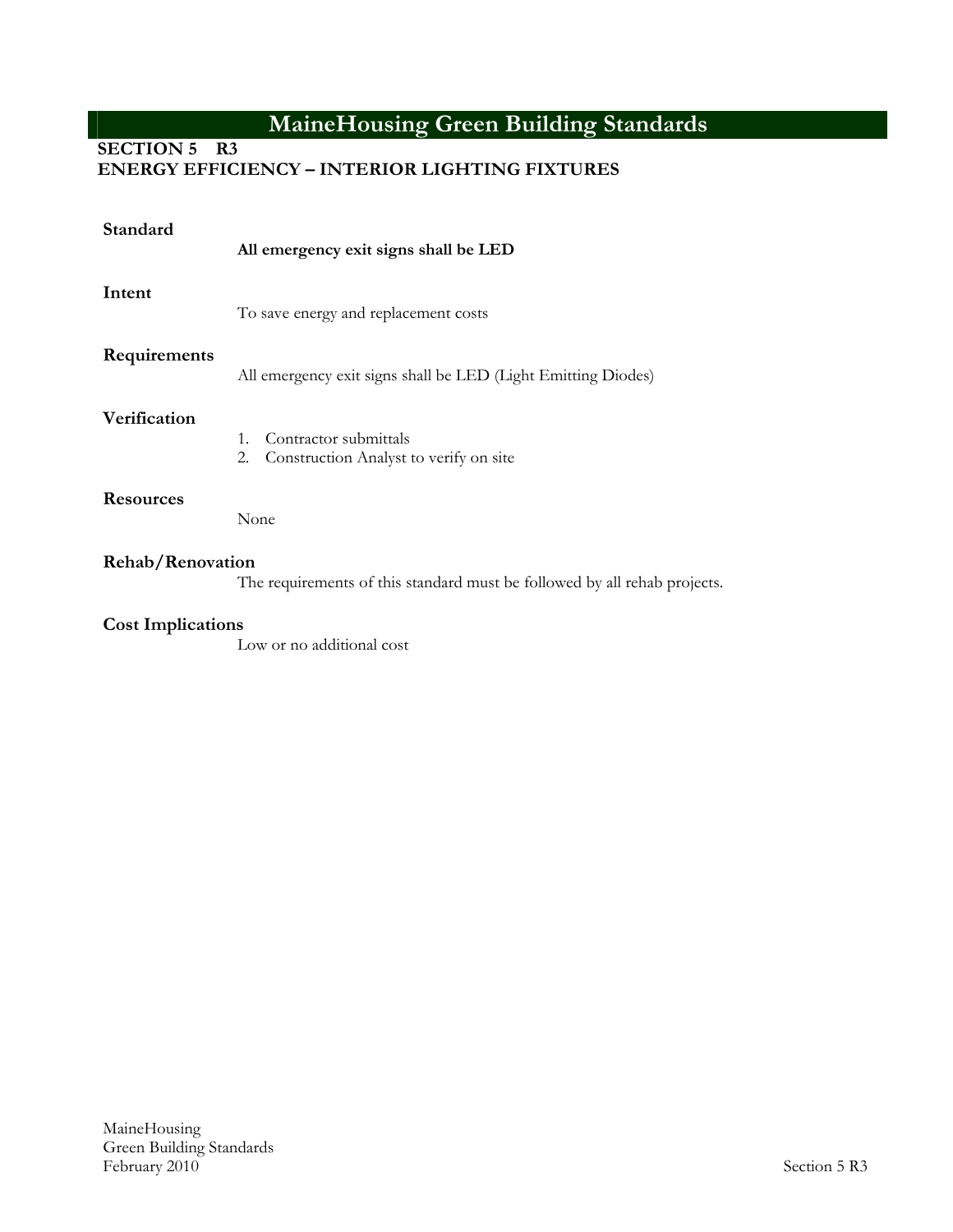**SECTION 5 R4** 

#### **ENERGY EFFICIENCY – INTERIOR LIGHTING FIXTURES**

| Standard                 | Research, specify, and provide as appropriate, automatic lighting controls to minimize<br>energy use in unoccupied or infrequently occupied spaces within project buildings.                                                                                                                                                                                                                                      |
|--------------------------|-------------------------------------------------------------------------------------------------------------------------------------------------------------------------------------------------------------------------------------------------------------------------------------------------------------------------------------------------------------------------------------------------------------------|
| Intent                   | To save energy by turning off or reducing unnecessary lighting.                                                                                                                                                                                                                                                                                                                                                   |
| Requirements             | Provide automatic on/off lighting controls activated by occupant load and/or natural light<br>sensors or other "smart" control systems for lights or groups of lights in common areas such as<br>stairways, corridors, community rooms, public toilet facilities, offices, laundries, etc. while still<br>maintaining minimum lighting levels, particularly in egress routes, as required by applicable<br>codes. |
| Verification             | Design specifications and/or drawings that clearly indicate functional intent consistent with<br>1.<br>this standard provided by designer of record.<br>2. Commissioning Agent will review and verify that opportunities have been explored to the<br>maximum extend feasible, consistent with the goals and objectives of this standard.<br>Installation and proper operation by Construction Analyst.<br>3.     |
| <b>Resources</b>         | Green Building Products 2 <sup>nd</sup> Edition, Edited by Wilson, Piep Korn, Maling, Battisto, New<br>Society Publishers.                                                                                                                                                                                                                                                                                        |
| Rehab/Renovation         | The requirements of this standard must be followed where building lighting systems<br>improvements are included within the renovation project scope.                                                                                                                                                                                                                                                              |
| <b>Cost Implications</b> |                                                                                                                                                                                                                                                                                                                                                                                                                   |

Minor added costs for additional sensor/switches/controls/wiring with very likely considerable energy costs savings over the life of the project.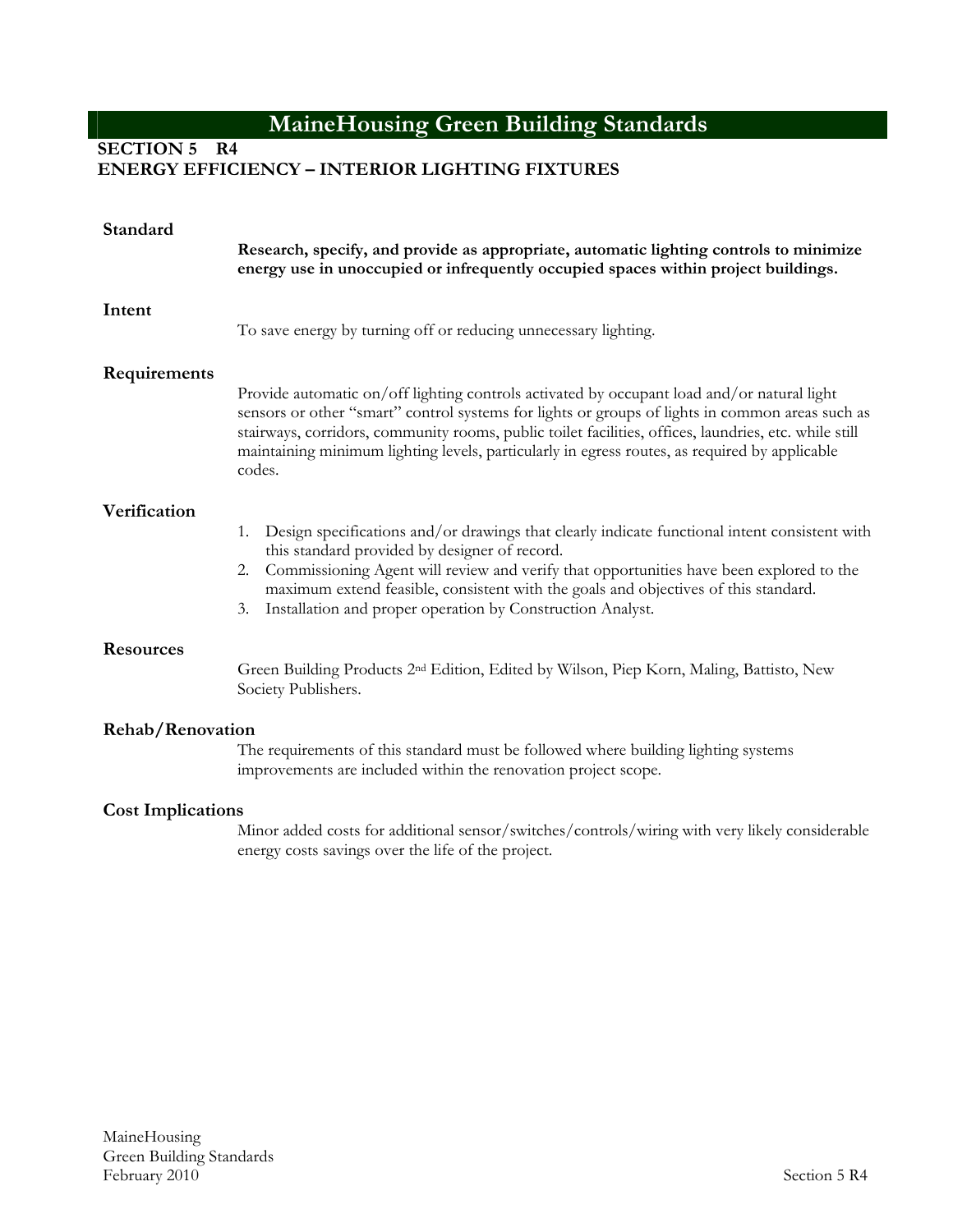### **SECTION 6 R1**

### **INSPECTION/COMMISSIONING**

| Standard     | Commissioning required for projects of five units or more with central mechanical and<br>electrical systems                                                                                                                                                                                                                                                                                                                                                                                                                                                                                                                                                                                                                                                                                                                                                                                                                                                                                                                                                                             |  |
|--------------|-----------------------------------------------------------------------------------------------------------------------------------------------------------------------------------------------------------------------------------------------------------------------------------------------------------------------------------------------------------------------------------------------------------------------------------------------------------------------------------------------------------------------------------------------------------------------------------------------------------------------------------------------------------------------------------------------------------------------------------------------------------------------------------------------------------------------------------------------------------------------------------------------------------------------------------------------------------------------------------------------------------------------------------------------------------------------------------------|--|
| Intent       | To verify that systems are operating as designed and specified                                                                                                                                                                                                                                                                                                                                                                                                                                                                                                                                                                                                                                                                                                                                                                                                                                                                                                                                                                                                                          |  |
| Requirements | The Owner shall retain a qualified third party to:                                                                                                                                                                                                                                                                                                                                                                                                                                                                                                                                                                                                                                                                                                                                                                                                                                                                                                                                                                                                                                      |  |
|              | 1. Review the mechanical and electrical systems design and equipment selections during the<br>design phases with regard to their compatibility with the overall building design, energy<br>conservation, systems function, and code compliance; and<br>2. Provide quality assurance and test monitoring during construction to help assure that the<br>design intent is met.<br>Augment and advise the project team.<br>3.<br>4. Commissioning and commissioning report is required for:<br>Boilers & Controls<br>a.<br>b. Air-conditioning Systems & Controls (only in common spaces)<br>c. Ventilation Systems & Controls<br>d. Electrical Systems (lighting and power)                                                                                                                                                                                                                                                                                                                                                                                                               |  |
| Verification | Third party to provide professional services that are two-fold: to review the mechanical and<br>electrical systems designs and equipment selections during the design phases, including review<br>and comment of their compatibility with the overall building design as related to energy<br>conservation, systems function, and code compliance; and secondly, to provide quality assurance<br>and monitoring during construction to help assure that the design intent is met. It is not the<br>intent of this requirement to diminish in any way the responsibilities and liabilities of the design<br>team of record or to diminish the work of the contractors employed to carry out the work. The<br>commissioning agent is an "advisor" to the Owner/Developer and the other members of the<br>project team, and MaineHousing.                                                                                                                                                                                                                                                  |  |
|              | The expected work products are to include periodic reports documenting the review and<br>recommendations relative to the systems designs as the project design evolves. These should<br>include input from the concept stage through to the completion of the construction documents.<br>THE OWNER/DEVELOPER AND/OR THE DESIGN TEAM SHALL ADDRESS ALL<br>RECOMMENDATIONS AND PROVIDE WRITTEN DOCUMENTATION AS TO WHY<br>ANY OF THE COMMISSIONING AGENT'S SUGGESTIONS ARE NOT INCLUDED<br>INTO THE PROJECT DESIGN. During construction, periodic field reports of physical<br>inspections of the project at various stages of completion shall be provided by the<br>commissioning agent. Reviews and comments related to the systems shop drawings process<br>should also be documented. A written review and comments on systems test monitoring and<br>test results should be provided. Lastly, a concluding document shall be provided stating that, in<br>the opinion of the Commissioning Agent, the building systems have or have not been designed<br>and/or installed properly. |  |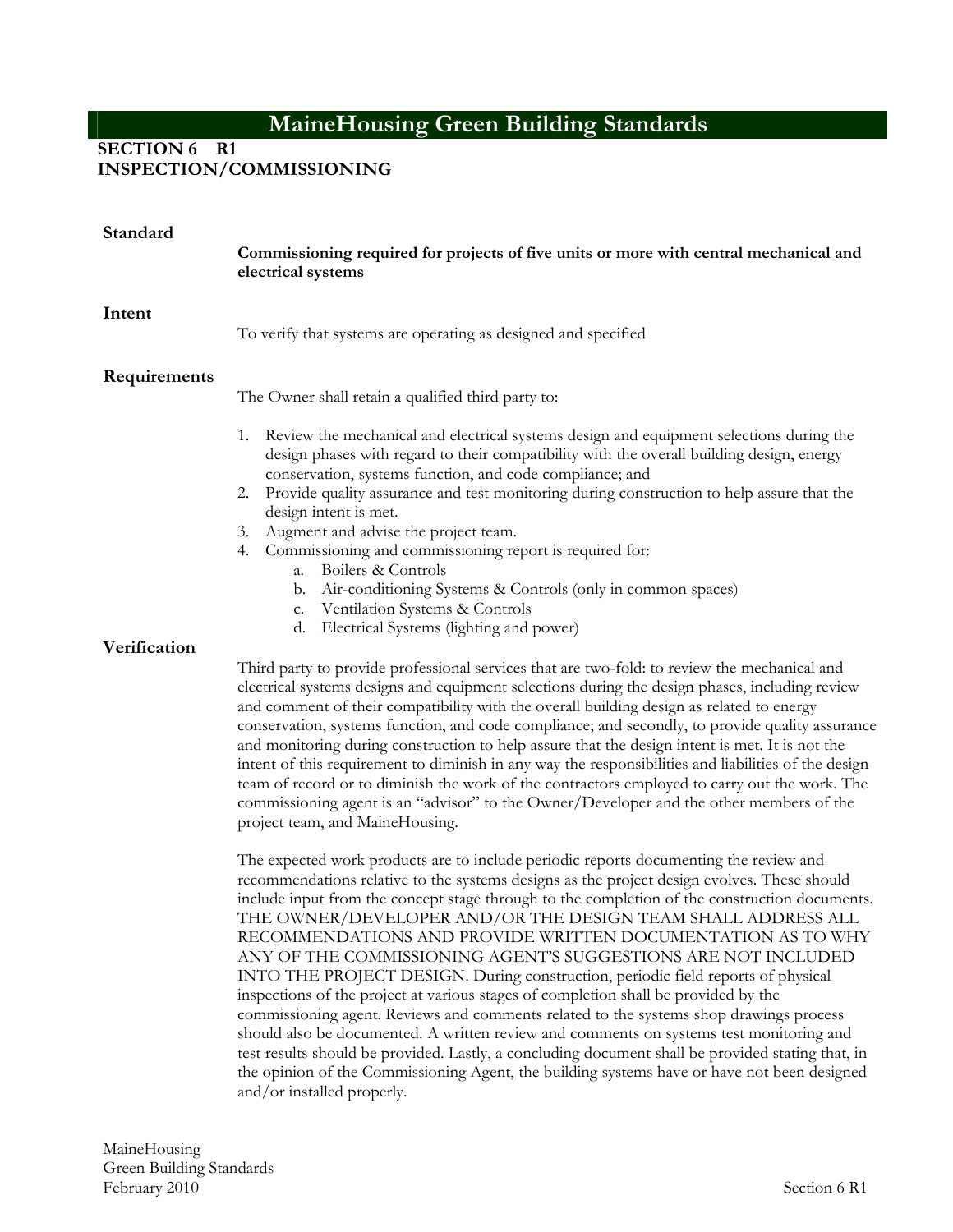### **SECTION 6 R1 INSPECTION/COMMISSIONING**

**Resources** 

None

#### **Rehab/Renovation**

The requirements of this standard must be followed where central mechanical and/or electrical system replacements in projects of five or more units are included within the scope of the renovation project.

#### **Cost Implications**

Additional costs contingent upon size and complexity of central mechanical systems.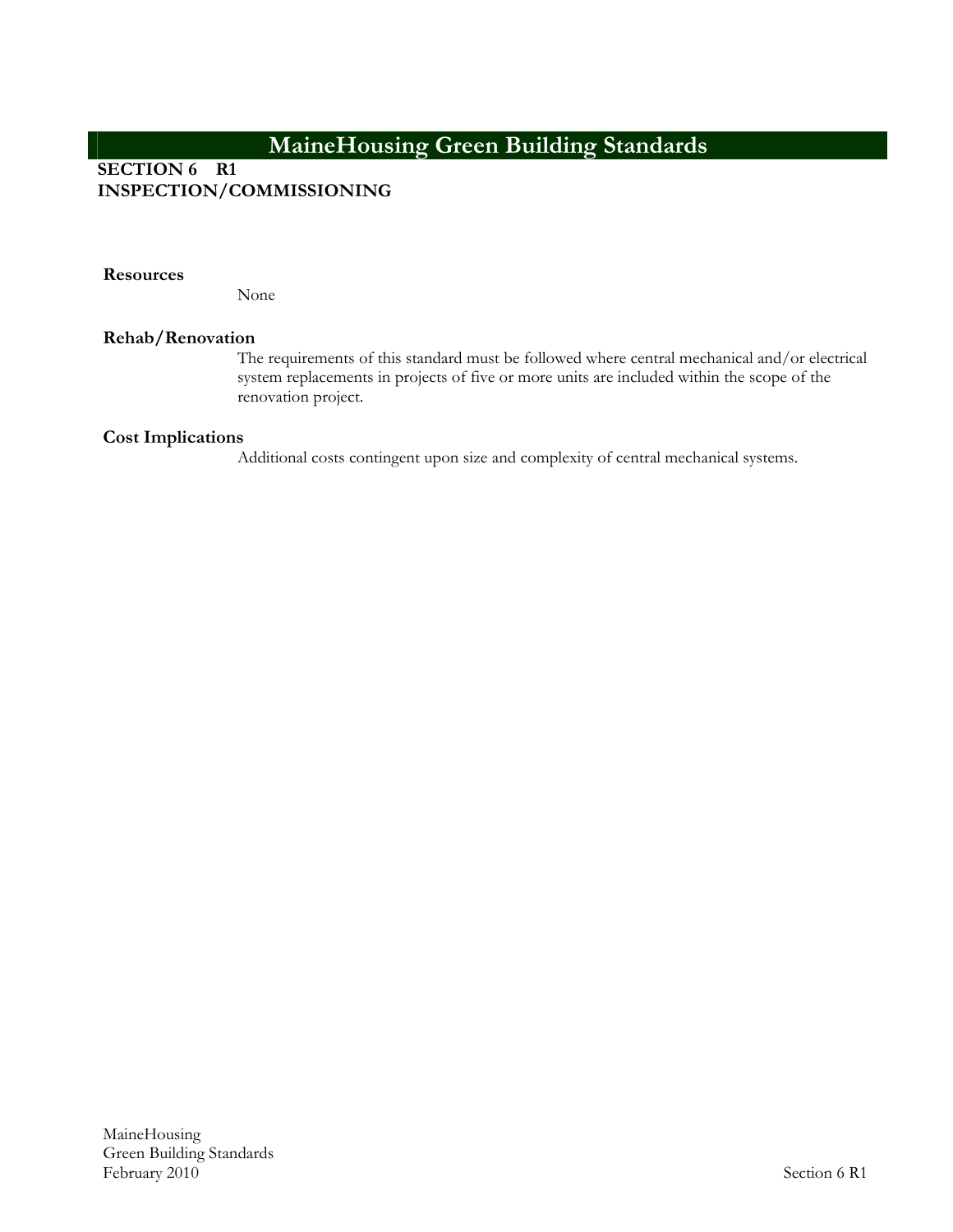**SECTION 6 R2** 

**INSPECTION/COMMISSIONING**

| Standard         | For each project, a representative number of units, as determined by MaineHousing,<br>must be "Blower Door" tested to verify effectiveness of air sealing.                                                                                                                                                                                                  |  |
|------------------|-------------------------------------------------------------------------------------------------------------------------------------------------------------------------------------------------------------------------------------------------------------------------------------------------------------------------------------------------------------|--|
| Intent           | Verify that the building meets MaineHousing requirements for effective air sealing to prevent<br>heat loss and creation of cold surfaces that can cause condensation and mold growth.                                                                                                                                                                       |  |
| Requirement      | Blower Door test conducted with calibrated equipment operated by a trained and qualified<br>1.<br>technician to be performed before the drywall is installed if polyethylene is the air barrier &<br>after installation if airtight drywall approach (ADA).                                                                                                 |  |
|                  | Maximum building envelope leakage is to not exceed 0.25 cubic feet per minute per square<br>2.<br>foot at 50 pascals negative pressure (0.25 CFM/SF @ 50 PA).                                                                                                                                                                                               |  |
|                  | The SF (Square Foot) reference in the standard is the total building envelope square footage<br>area measured using the inside surface dimensions. The intent is to analyze the effectiveness<br>of the air sealing.                                                                                                                                        |  |
|                  | Example: A building that is 8' tall (single story) and has dimensions that is 24' by 24'<br>would have an envelope SF of:                                                                                                                                                                                                                                   |  |
|                  | walls: $4$ walls $8'x24' = 768$<br>floor: $24 \times 24 =$<br>576<br>roof: $24 \times 24 =$<br>576<br>1,920 SF of Envelope                                                                                                                                                                                                                                  |  |
|                  | Air sealing individual units may have no real bearing on building envelope heat loss if the<br>3.<br>building shell is leaky. Therefore, MaineHousing requires building shell air sealing from<br>design through to construction completion.                                                                                                                |  |
| Verification     |                                                                                                                                                                                                                                                                                                                                                             |  |
|                  | 1. Blower Door test report(s) completed by a trained and qualified technician<br>2. Verify that any unwanted leakage areas identified by the test are sealed after the test<br>Verify that test results demonstrate that the building meets the envelope leakage<br>3.<br>requirements of the International Energy Conservation Code (IECC) 2004 Supplement |  |
| <b>Resources</b> |                                                                                                                                                                                                                                                                                                                                                             |  |
|                  | The Energy Conservatory:<br>www.energyconservatory.com/<br>Infiltec:<br>www.infiltec.com/inf-bd.htm<br>Home Energy Magazine:                                                                                                                                                                                                                                |  |
|                  | www.homeenergy.org/archive/hem.dis.anl.gov/eehem/94/940110.html                                                                                                                                                                                                                                                                                             |  |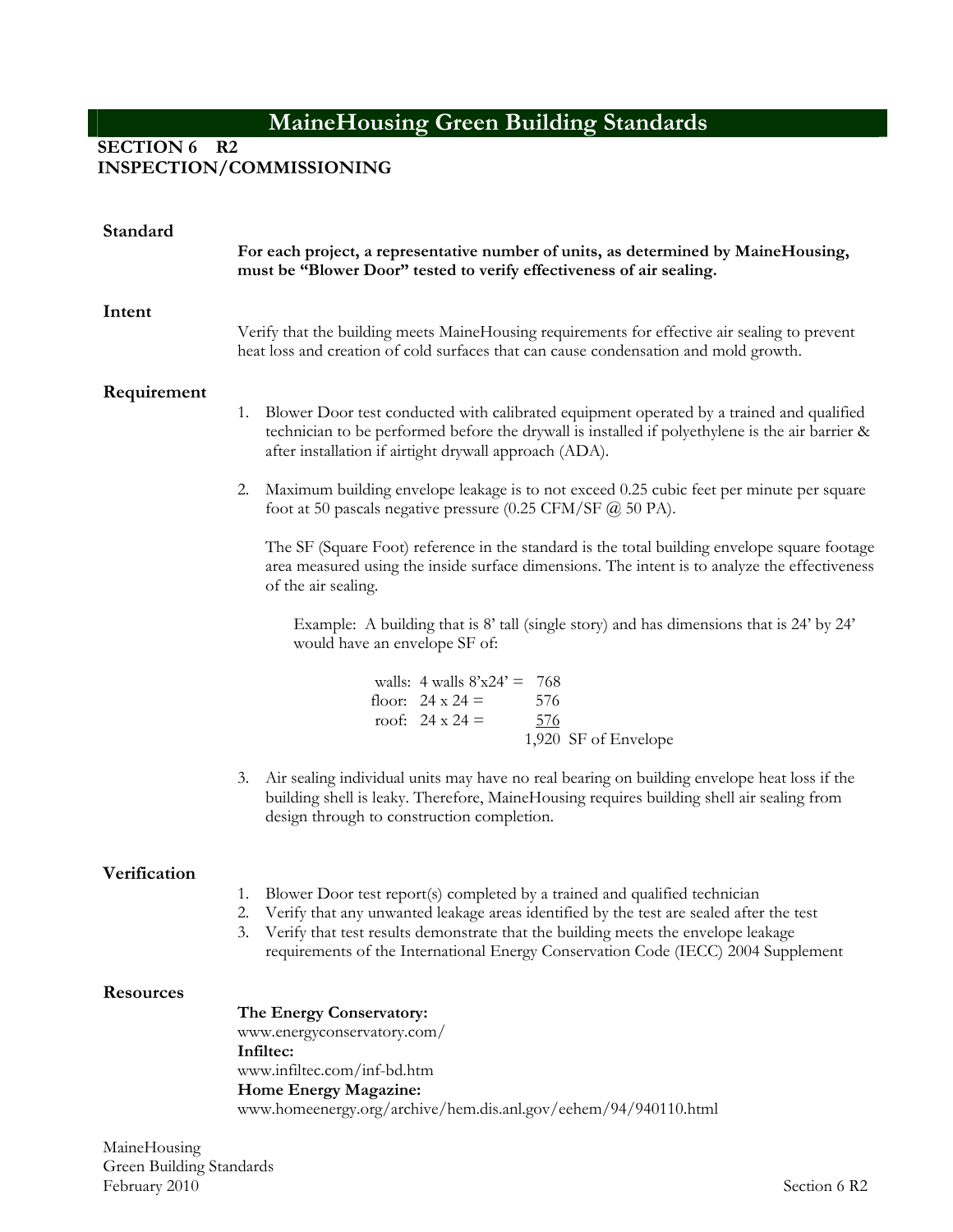**SECTION 6 R2 INSPECTION/COMMISSIONING**

#### **Rehab/Renovation**

The requirements of this standard must be followed where envelope air sealing is included within the scope of the renovation project.

#### **Cost Implications**

Blower Door tests cost \$150 - \$200 / unit tested

#### Commentary

*A blower door measures the amount of "hole" in a single continuous surface – imagine the six sides of a large closed cardboard box. A blower door test then tells you how much air will move through the total surface area under any given pressure. If you place several smaller closed boxes inside the larger one and then try to test the individual boxes, you will get a number for each but it is relatively meaningless because the blower door can't, without multiple doors &/or a lot of complicated "sub-tests," isolate the small box surface leakage from the surrounding big box surface leakage.* 

*Generally speaking, testing individual units in a large building will reveal the air leaks – you can feel the air coming in – but if you can't see the path, it won't tell you if the air is coming from the outside, from the basement*  $\mathcal{O}/\mathit{or}$  *attic or from another unit. We care because exterior air has to be heated while basement/attic or adjoining unit air may be contaminated with something.* 

*Another issue in large buildings is shell leakage. It is quite possible for the units to have very little leakage while the shell leaks considerably. Blower door testing of individual units – without some detective work – likely won't define shell leakage. We care because the heating system is sized by exterior wall & ceiling surface. If the shell is leaky, all the interior walls are ""washed"" in exterior air, making them radiate heat at the same rate as the exterior walls and this vastly increases the building heat load.* 

*It is highly unlikely that units constructed within a MaineHousing project will expect to accomplish "air sealing" utilizing only polyethylene. It is more likely that through the diligent use of caulking at wall plates and door and window installations; attention to tightly sealing any and all penetrations in framing members, including top and bottom plates of walls; and assuring a continuous and tight drywall installation, including air sealing above ceilings, in party walls, in and around cabinetry; that blower door testing will most effectively be conducted after the completion of the drywall work. As to "verification" the intent is to test and investigate how effective the air sealing measures have been executed by performing blower door testing. Such "verification" is not intended to be quantitative – it is meant to be more qualitative, i.e., by looking for and identifying "leaks" in the air seal utilizing equipment (infrared camera), visual, and/or other "telltale" (smoke, powder) methods. Where testing generally occurs at a point when most finishes are in place, remediation efforts, if found to be necessary, can be difficult at best, if not impossible… therefore making it particularly critical to attend to all potential sealing challenges recognized throughout the course of construction, regardless of how minimal they may be perceived to be. It is further important to understand that once leaks are identified, they must be corrected. This may prove to be difficult or impossible based on the type of construction.* 

*Experience has shown that multiple blower doors are necessary when testing buildings comprised of multiple townhouse and/or flats so that each init can be isolated and test only its thermal surfaces. In large buildings, multiple blower doors may be necessary to achieve test pressure to the large volume of building to be tested.*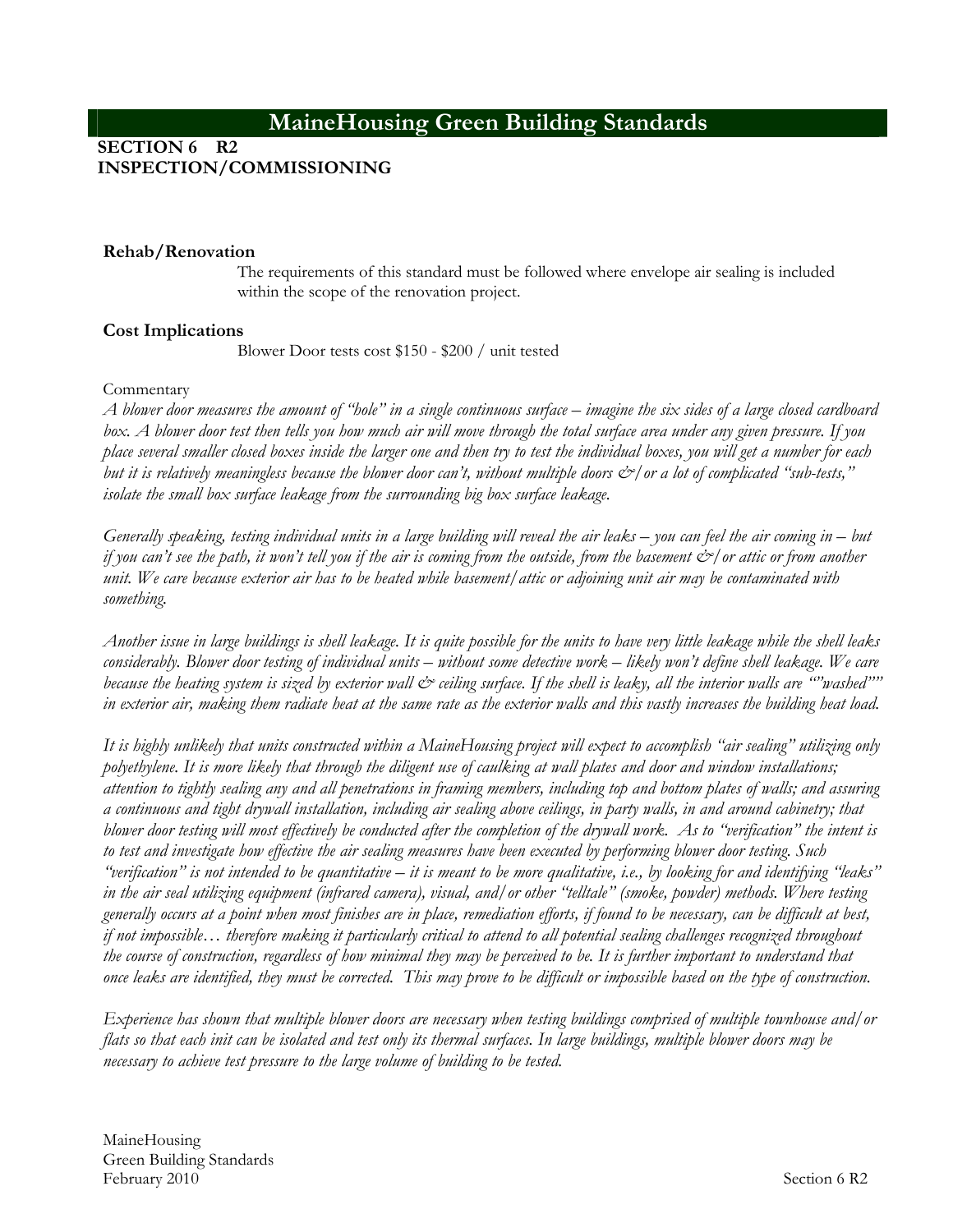**SECTION 6 R3** 

**INSPECTION/COMMISSIONING**

| Standard                 | A representative sampling of ducted air distribution systems, as determined by<br>MaineHousing, must be tested to verify effectiveness of duct sealing.                                                                           |
|--------------------------|-----------------------------------------------------------------------------------------------------------------------------------------------------------------------------------------------------------------------------------|
| Intent                   | Verify that the ductwork meets MaineHousing requirements for effective air sealing to optimize<br>performance and prevent heat loss.                                                                                              |
| Requirement              | Duct test conducted with calibrated equipment conducted by a trained and qualified technician.                                                                                                                                    |
| Verification             | Duct tightness test report(s) completed by a trained and qualified technician.<br>Verify that the leakage areas identified by the test are sealed after the test.                                                                 |
| <b>Resources</b>         | The Energy Conservatory:<br>www.energyconservatory.com/<br>Home Energy Magazine:<br>www.homeenergy.org/archive/hem.dis.anl.gov/eehem/99/991114.html<br><b>Testing Methodology:</b><br>www.epb.lbl.gov/publications/lbnl-47308.pdf |
| Rehab/Renovation         | The requirements of this standard must be followed where ducted distribution systems are<br>included in the project.                                                                                                              |
| <b>Cost Implications</b> | Low additional cost                                                                                                                                                                                                               |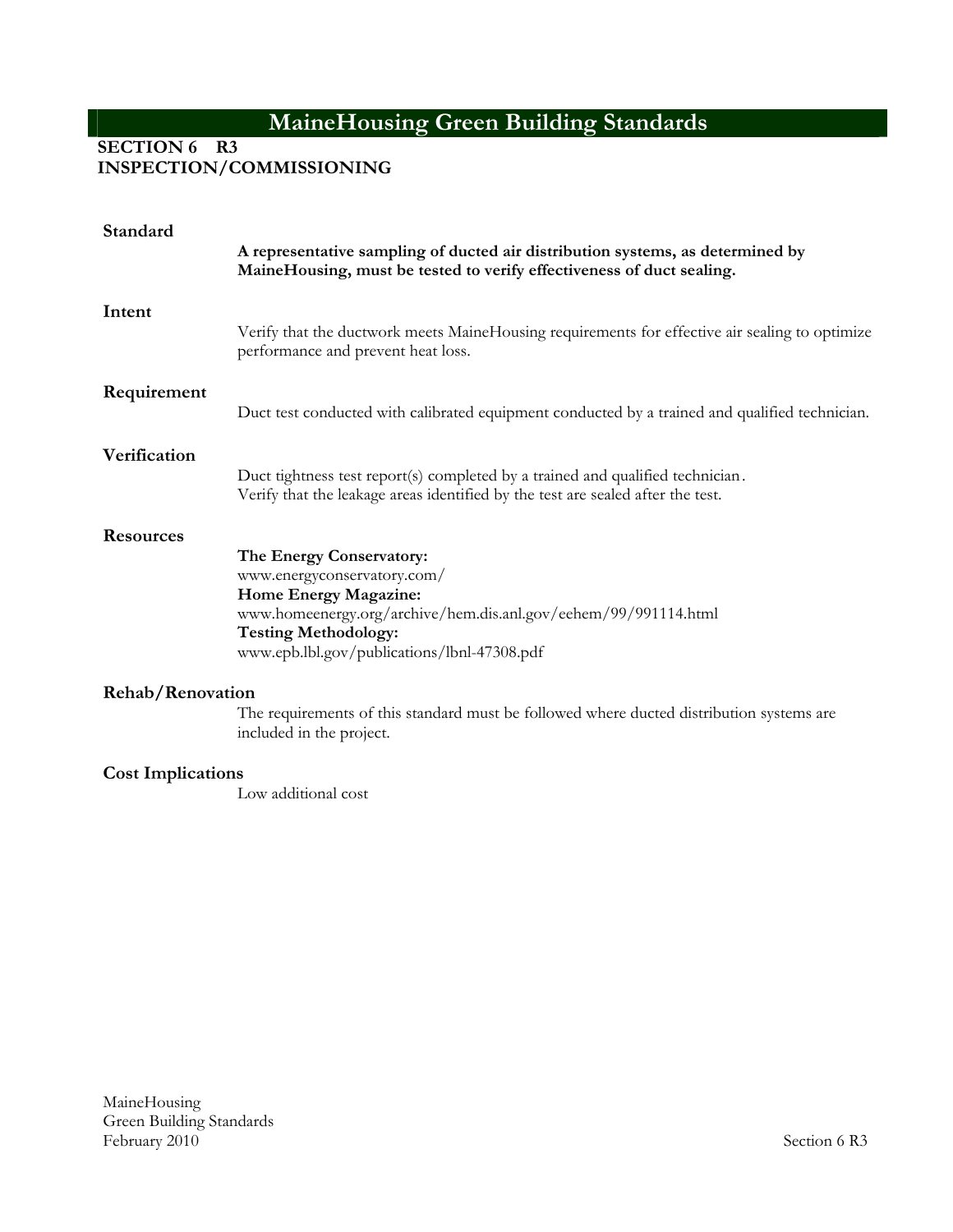**SECTION 7 R1** 

**INDOOR ENVIRONMENTAL QUALITY**

| Standard                 | Position and size operable windows and glazing systems to take advantage of natural<br>ventilation, cooling and daylighting.                                                        |
|--------------------------|-------------------------------------------------------------------------------------------------------------------------------------------------------------------------------------|
| Intent                   | Optimize daylighting and passive ventilation opportunities                                                                                                                          |
| Requirement              | Operable windows to the east and west to take advantage of summer ventilation<br>1.<br>Shading to reduce overheating<br>2.                                                          |
| Verification             | Review of 50% building plans                                                                                                                                                        |
| <b>Resources</b>         | None                                                                                                                                                                                |
| Rehab/Renovation         | The requirements of this standard must be followed to the extent possible where window $\&$<br>glazing system replacements are included within the scope of the renovation project. |
| <b>Cost Implications</b> | No to low additional cost                                                                                                                                                           |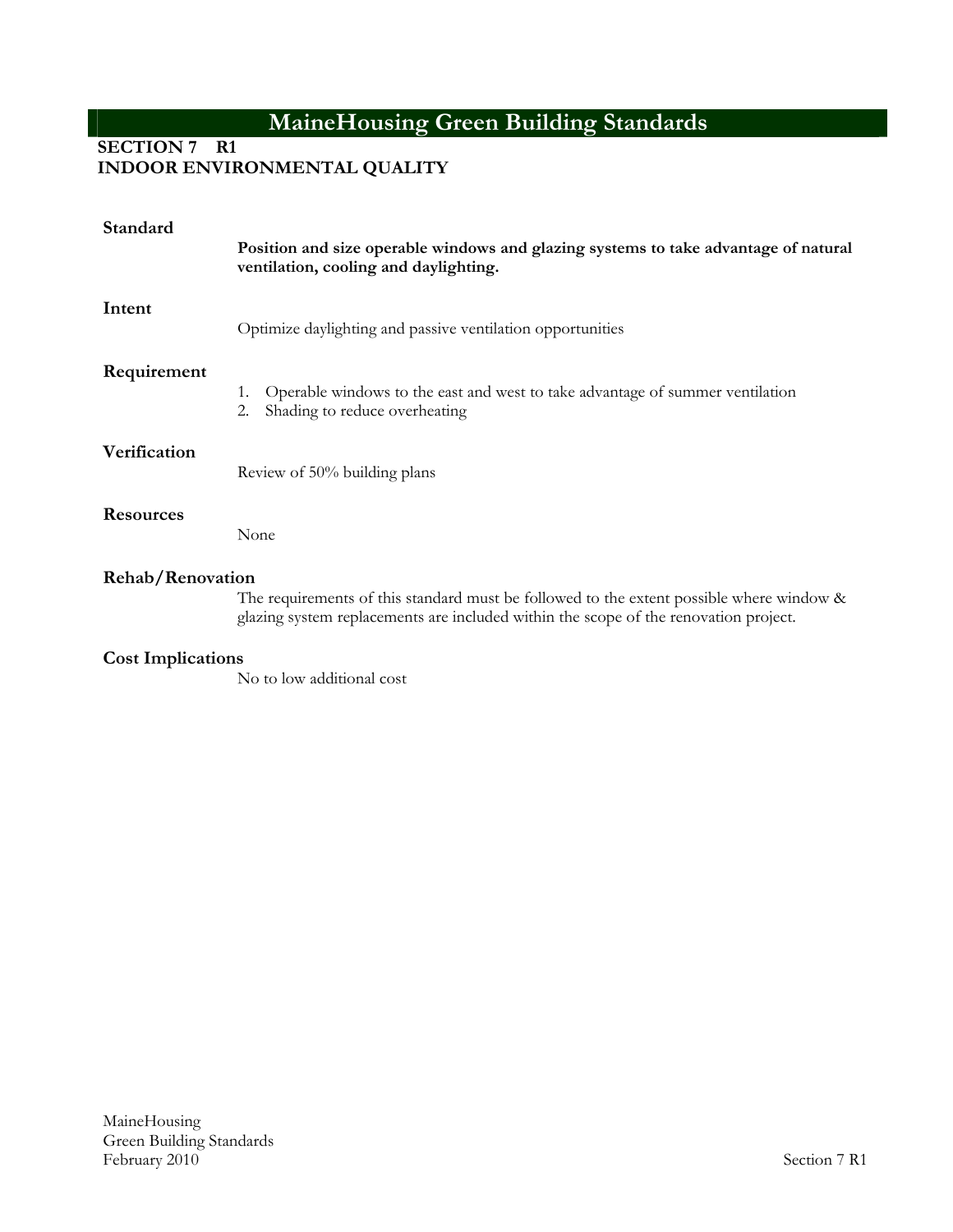**SECTION 7 R2** 

**INDOOR ENVIRONMENTAL QUALITY**

| Standard                 | Use low VOC paint                                                                                                                                                                                                                                                                                                     |
|--------------------------|-----------------------------------------------------------------------------------------------------------------------------------------------------------------------------------------------------------------------------------------------------------------------------------------------------------------------|
| Intent                   | Protect installers and occupants from irritating and/or harmful indoor air contaminants                                                                                                                                                                                                                               |
| Requirement              | Volatile Organic Compound (VOC) emissions from paints & coatings must not exceed the<br>VOC limits of Green Seal's standard GS-11 requirements.<br>Non-flat: $150 \text{ g/L}$<br>1.<br>Flat: $50 \text{ g/L}$<br>2.                                                                                                  |
| Verification             | Manufacturers cut sheets and submittals                                                                                                                                                                                                                                                                               |
| <b>Resources</b>         | <b>Sustainable ABC:</b><br>www.sustainableabc.com/m_p_f_a.html<br>Zero VOC Paint Guide:<br>www.aqmd.gov/prdas/brochures/paintguide.html<br><b>Green Seal:</b><br>www.greenseal.org (Charge for publication)<br>Sourcebook for Green & Sustainable Building:<br>www.greenbuilder.com/sourcebook/FinishesAdhesives.html |
| Rehab/Renovation         | The requirements of this standard must be followed where interior painting is included within<br>the scope of the renovation project.                                                                                                                                                                                 |
| <b>Cost Implications</b> |                                                                                                                                                                                                                                                                                                                       |

No additional cost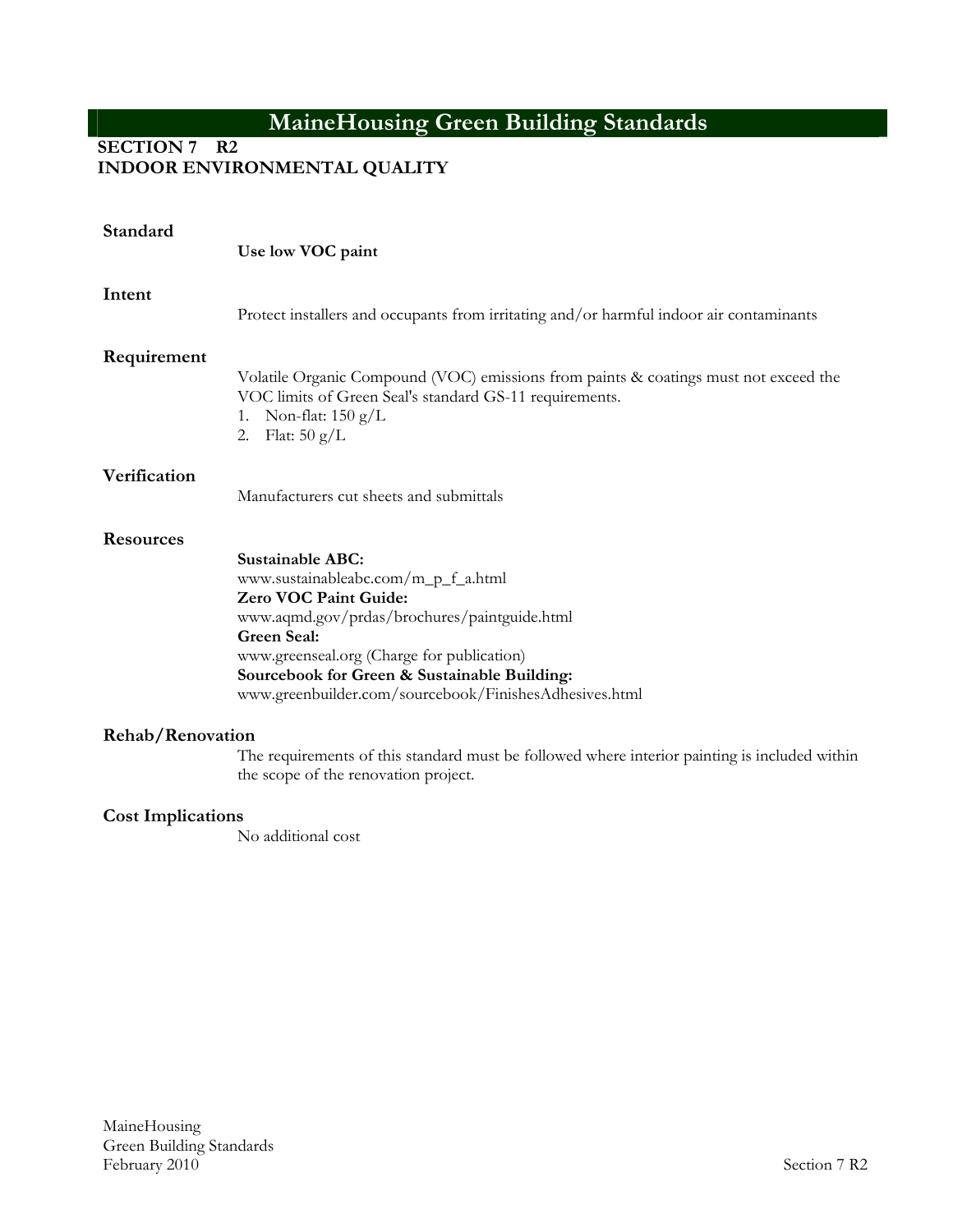**SECTION 7 R3** 

**INDOOR ENVIRONMENTAL QUALITY**

| Standard         |                                                                                                                                                                                                                                                                                                                      |
|------------------|----------------------------------------------------------------------------------------------------------------------------------------------------------------------------------------------------------------------------------------------------------------------------------------------------------------------|
|                  | Use low VOC adhesives & sealants                                                                                                                                                                                                                                                                                     |
| Intent           | Protect installers and occupants from irritating and/or harmful indoor air contaminants                                                                                                                                                                                                                              |
| Requirement      | Volatile Organic Compound (VOC) emissions from adhesives and sealants must not exceed<br>VOC limits of South Coast Air Quality Management District Rule #1168 AND sealants used as<br>fillers must meet the requirements of the Bay Area Air Quality Management District Regulation<br>8, Rule 51<br>(Attach tables) |
| Verification     | Manufacturers cut sheets and submittals                                                                                                                                                                                                                                                                              |
| <b>Resources</b> | <b>South Coast Air Quality Management District:</b><br>www.aqmd.gov/rules/html/r1168.html<br>Bay Area Air Quality Management District:<br>www.baaqmd.gov                                                                                                                                                             |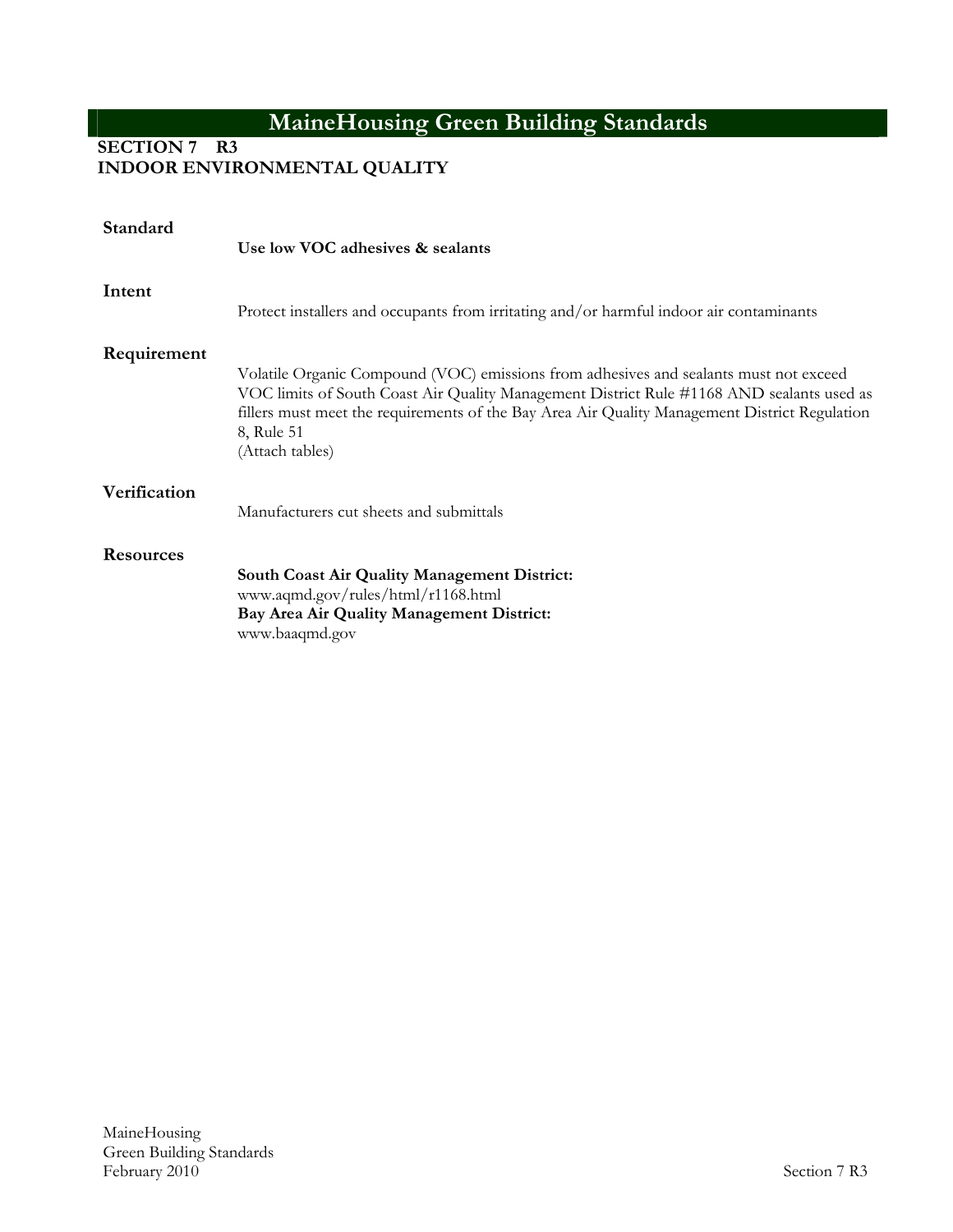**SECTION 7 R3** 

# **INDOOR ENVIRONMENTAL QUALITY**

#### **SUMMARY OF REFERENCED STANDARDS**

**South Coast Rule #1168 by the South Coast Air Quality Management District**

(www.aqmd.gov/rules/html/r1168.html)

Limits on VOCs in grams per liter for adhesives and sealants used on interior of building are as follows:

|                                     | VOC Limit |
|-------------------------------------|-----------|
|                                     | (g/L)     |
| <b>Welding and Installation</b>     |           |
| <b>Indoor Carpet Adhesives</b>      | 50        |
| Carpet Pad Adhesives                | 50        |
| Outdoor Carpet Adhesive             | 150       |
| Wood Flooring Adhesive              | 100       |
| <b>Rubber Floor Adhesives</b>       | 60        |
| Subfloor Adhesives                  | 50        |
| Ceramic Tile Adhesives              | 65        |
| VCT and Asphalt Tile Adhesives      | 50        |
| Dry Wall and Panel Adhesives        | 50        |
| Cove Base Adhesives                 | 50        |
| Multipurpose Construction Adhesives | 70        |
| Structural Glazing Adhesives<br>100 | 100       |
| Single Ply Roof Membrane Adhesives  | 250       |
| PVC Welding                         | 510       |
| CPVC Welding                        | 490       |
| ABS Welding                         | 400       |
| Plastic Cement Welding              | 350       |
| Adhesive Primer for Plastic         | 650       |
| Contact Adhesive                    | 250       |
| Special Purpose Contact Adhesive    | 250       |
| <b>Substrates</b>                   |           |
| Metal to metal                      | 30        |
| Plastic foams                       | 50        |
| Porous material except wood         | 50        |
| Wood                                | 30        |
| Fiberglass                          | 80        |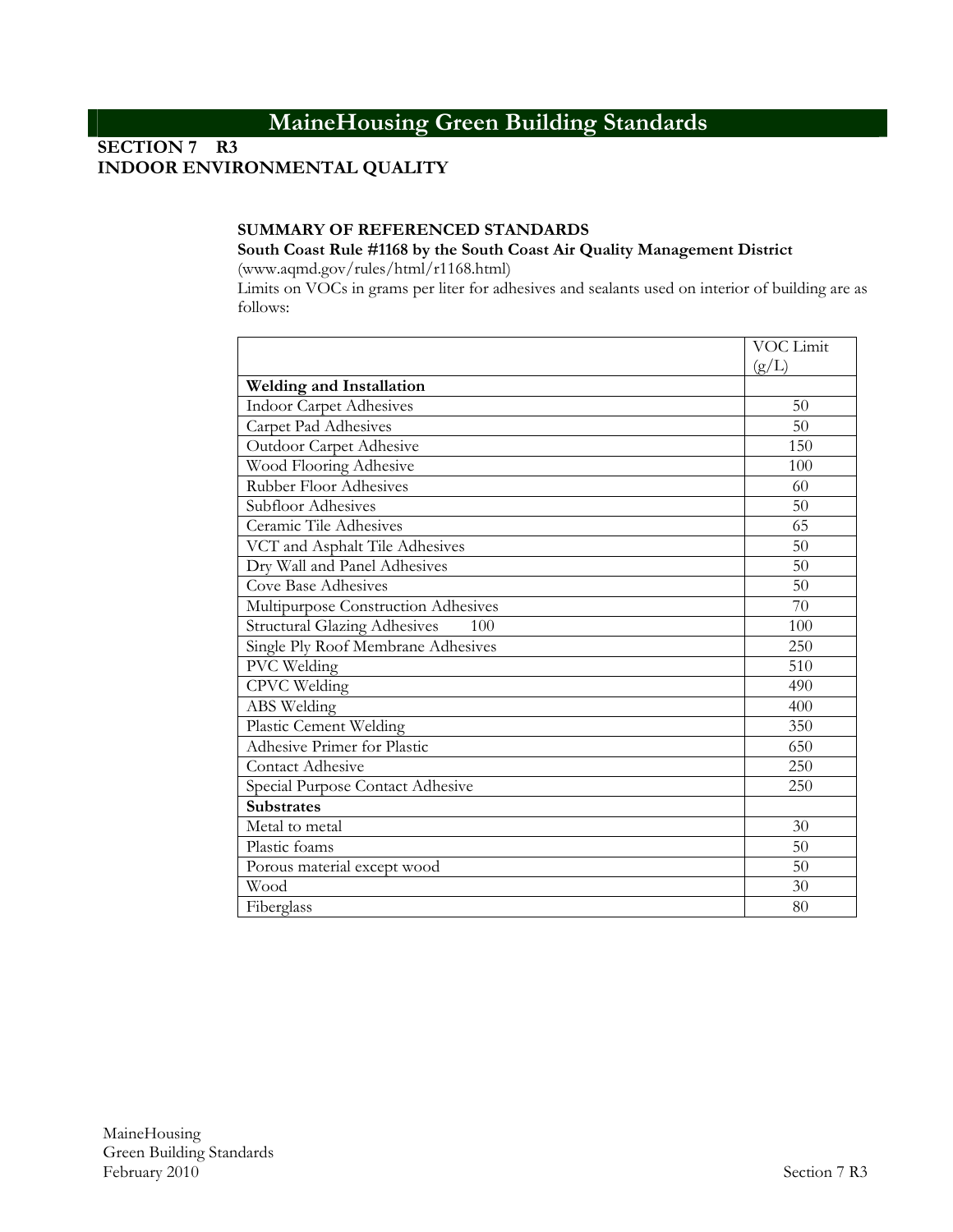### **SECTION 7 R3 INDOOR ENVIRONMENTAL QUALITY**

Limits on VOCs in grams per liter for sealants and sealant primers per South Coast Rule #1168 by the South Coast Air Quality Management District:

|                           | VOC Limit   |
|---------------------------|-------------|
|                           | $\rm (g/L)$ |
| <b>Sealants</b>           |             |
| Architectural             | 250         |
| Other                     | 420         |
| <b>Sealant Primers</b>    |             |
| Architectural – nonporous | 250         |
| Architectural – porous    | 775         |
| Other                     | 750         |

Limits on VOCs in grams per liter for Sealants used as Fillers per Bay Area Air Quality Management District, Reg. 8 Rule 51

|                          | VOC Limit |
|--------------------------|-----------|
|                          | (g/L)     |
| <b>Sealants</b>          |           |
| Architectural            | 250       |
| Other                    | 420       |
| <b>Sealant Primers</b>   |           |
| Architectural-Nonpourous | 250       |
| Architectural-Pourous    | 775       |
| Other                    | 750       |

#### **Rehab/Renovation**

The requirements of this standard must be followed where adhesives and sealants are included within the scope of the renovation project.

#### **Cost Implications**

No additional cost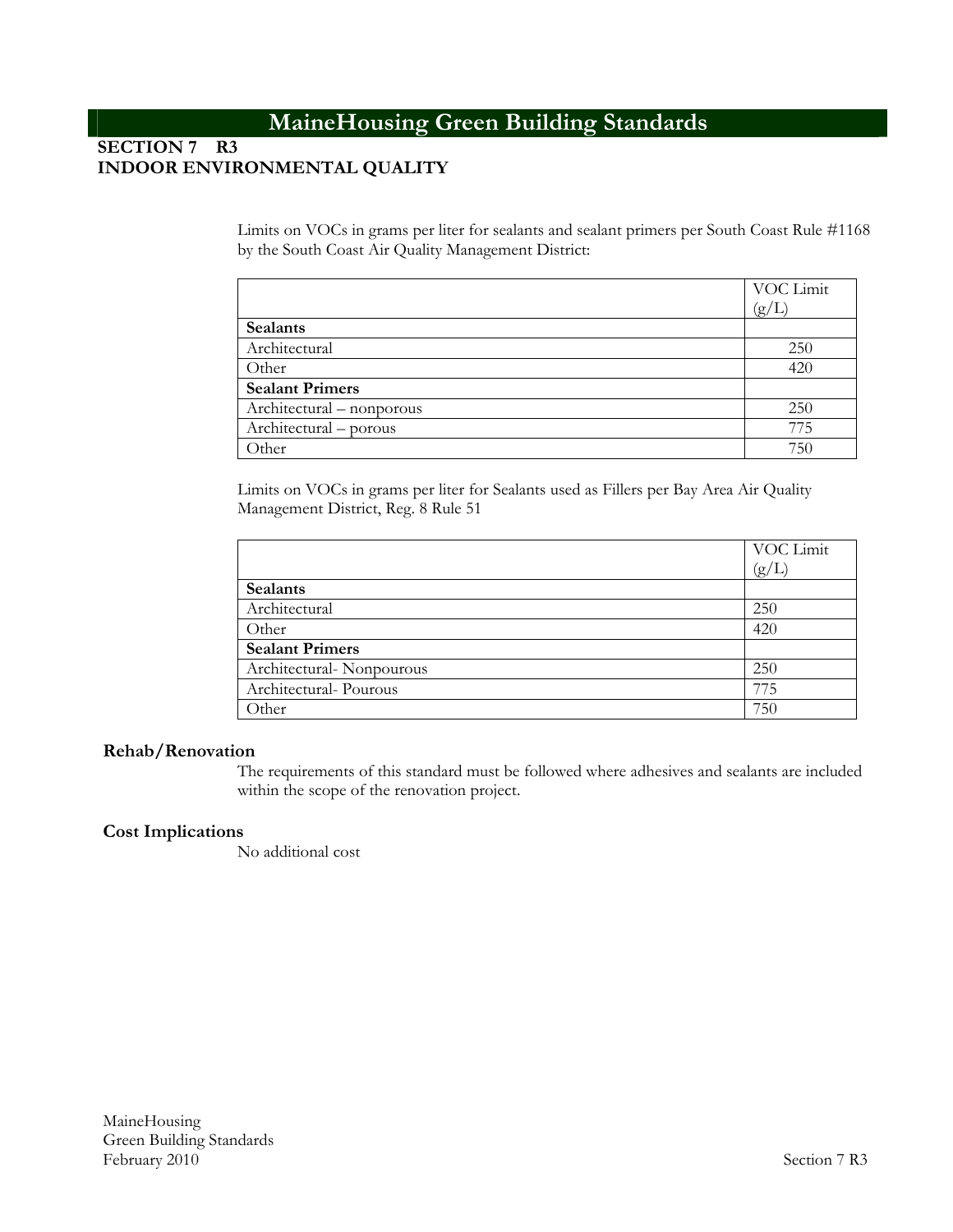**SECTION 7 R4** 

**INDOOR ENVIRONMENTAL QUALITY**

| Standard         | If carpet is installed it must meet CRI low emission label standard                                                                                                                     |              |  |  |
|------------------|-----------------------------------------------------------------------------------------------------------------------------------------------------------------------------------------|--------------|--|--|
| Intent           | Protect installers and occupants from irritating and/or harmful indoor air contaminants                                                                                                 |              |  |  |
| Requirement      | Carpet systems must meet or exceed Carpet & Rug Institute (CRI) Green Label Indoor Air<br>Quality Test Program.                                                                         |              |  |  |
| Verification     | Manufacturers cut sheets & submittals verifying that carpet systems meet CRI Air Quality test<br>requirements.                                                                          |              |  |  |
| <b>Resources</b> | Carpet & Rug Institute:<br>www.carpet-rug.com<br>Limits on VOCs in grams per liter for carpets, cushion, and adhesives per the Carpet and Rug<br>Institute Green Label Testing Program: |              |  |  |
|                  | Emission factor<br>$\lim$ it (mg/m2/hr)                                                                                                                                                 |              |  |  |
|                  | Carpets                                                                                                                                                                                 |              |  |  |
|                  | <b>Total VOCs</b>                                                                                                                                                                       | 0.5          |  |  |
|                  | 4 - Phenylcyclohexane                                                                                                                                                                   | 0.05         |  |  |
|                  | Formaldehyde                                                                                                                                                                            | 0.05         |  |  |
|                  | Styrene                                                                                                                                                                                 | 0.4          |  |  |
|                  | Cushion                                                                                                                                                                                 |              |  |  |
|                  | <b>Total VOCs</b>                                                                                                                                                                       | $\mathbf{1}$ |  |  |
|                  | 4-Phenylcyclohexane                                                                                                                                                                     | 0.3          |  |  |
|                  | Formaldehyde                                                                                                                                                                            | 0.05         |  |  |
|                  | Styrene                                                                                                                                                                                 | 0.05         |  |  |
|                  | <b>Adhesives</b>                                                                                                                                                                        |              |  |  |
|                  | Total VOCs                                                                                                                                                                              | 10           |  |  |
|                  | Formaldehyde                                                                                                                                                                            | 0.05         |  |  |
|                  | 2 - Ethyl - 1 - Hexanol                                                                                                                                                                 | 3            |  |  |
| Rehab/Renovation |                                                                                                                                                                                         |              |  |  |

The requirements of this standard must be followed where carpet installation is included within the scope of the renovation project.

#### **Cost Implications**

No additional cost

MaineHousing Green Building Standards February 2010 Section 7 R4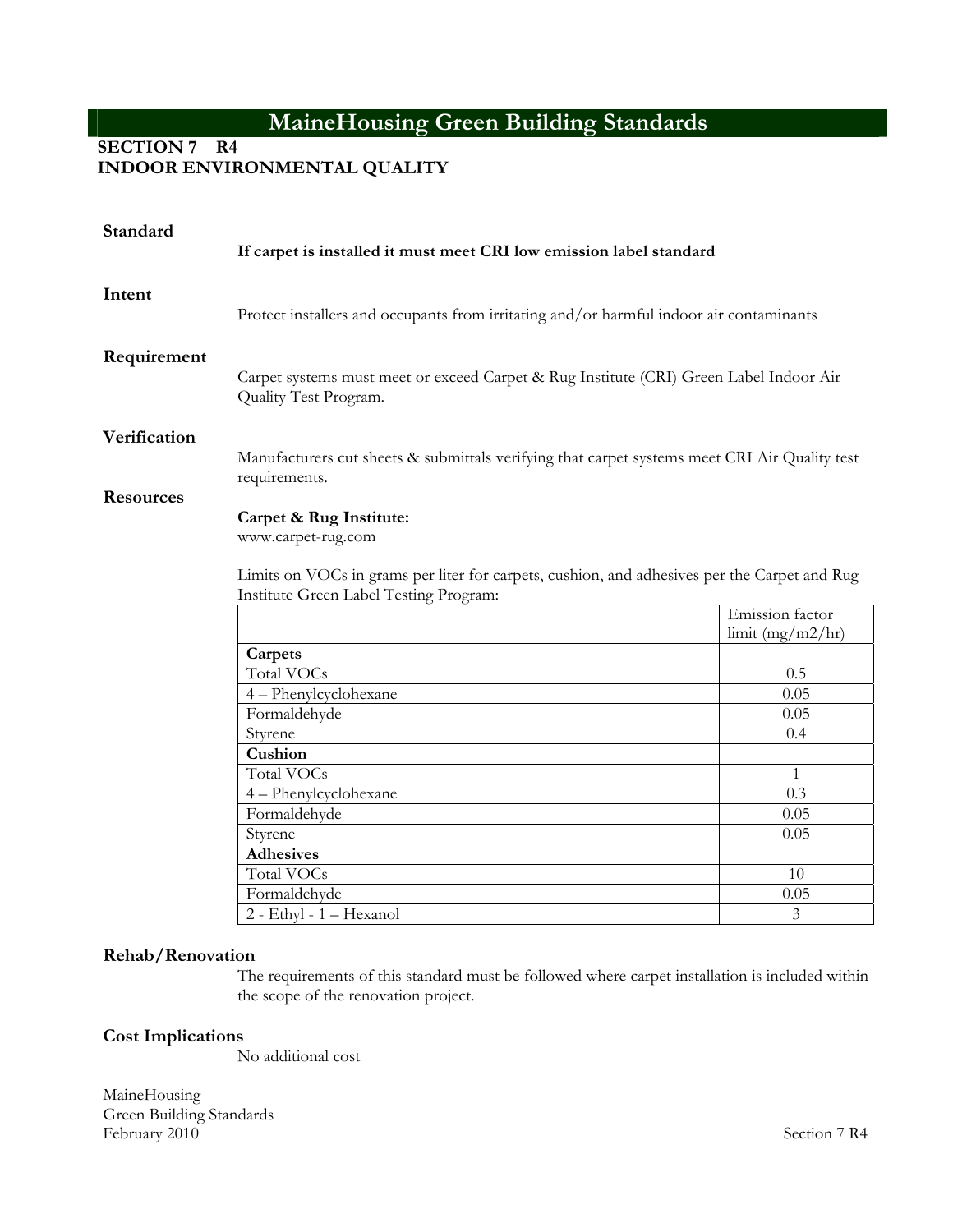**SECTION 7 R5** 

**INDOOR ENVIRONMENTAL QUALITY**

| Standard                 | No carpet in kitchens, bathrooms or within 3' of entry doors                                                                      |
|--------------------------|-----------------------------------------------------------------------------------------------------------------------------------|
| Intent                   | Prevent the growth of mold and mildew in carpet systems                                                                           |
| Requirement              | Do not install carpet in kitchens, bathrooms or within 3 feet of entry doors that will be subject<br>to wet or muddy foot traffic |
| Verification             | Construction drawings highlighting carpet system installation requirements<br>1.<br>Construction Analyst to verify on site<br>2.  |
| <b>Resources</b>         | None                                                                                                                              |
| Rehab/Renovation         | The requirements of this standard must be followed in all rehab projects                                                          |
| <b>Cost Implications</b> |                                                                                                                                   |

No additional cost

#### *Commentary*

*Units with at-grade access are subject to the entry requirement. Main entrances to multi-unit buildings are subject to the entry standard. The use of products designed and maintained as "walk-off" surfaces at main building entries will be reviewed on a case-by-case basis. Providing an easily cleaned hard surface are near all entry doors for the storage of footwear is encouraged.*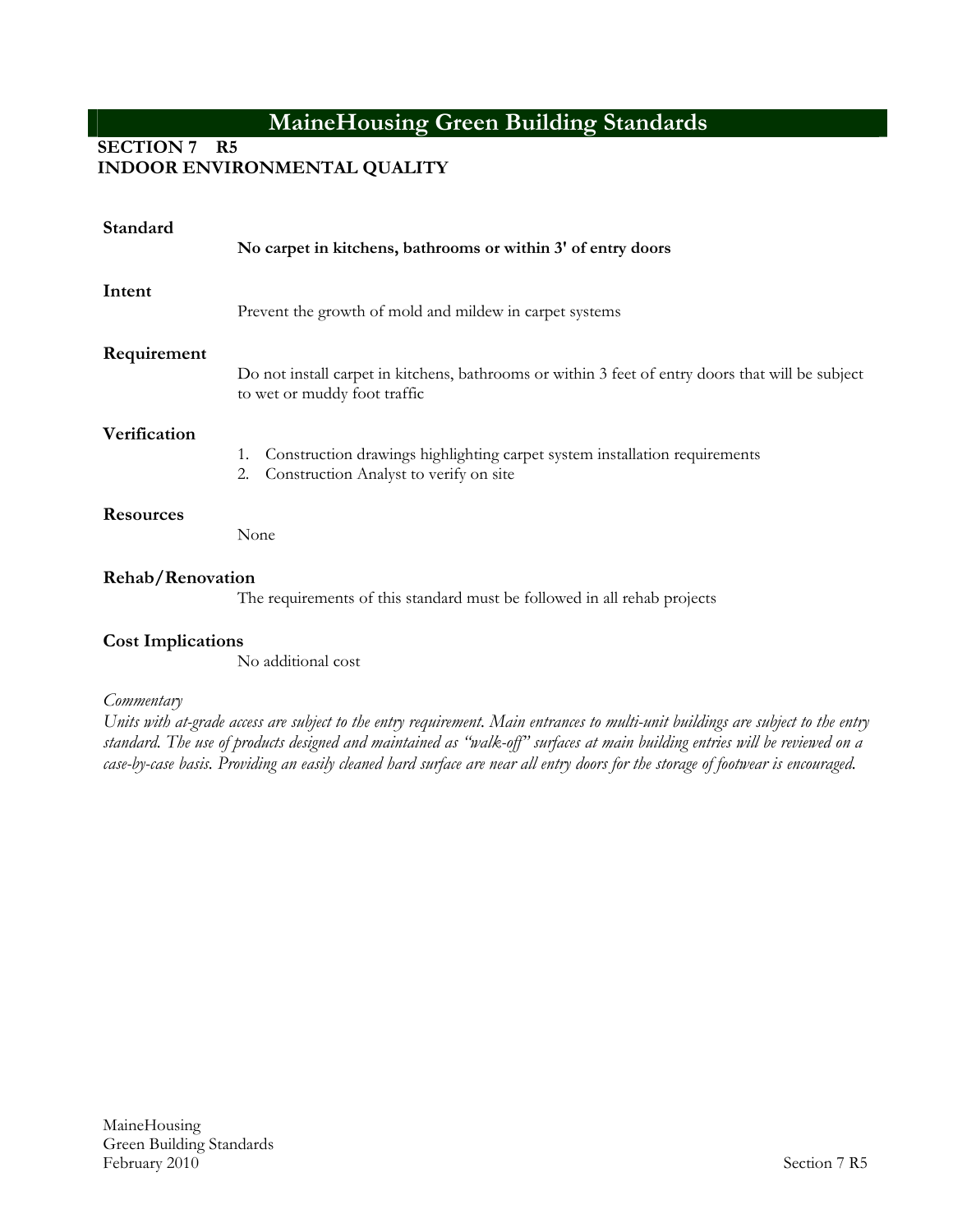### **SECTION 8 R1 MATERIALS**

| Standard     | Use framing and finish lumber harvested from sustainably managed forests OR local /<br>regional materials OR durable materials.                                                                                                                                                                                                                                                                                                                                                                                                                                                                                                                                                                                                                                                                                                                                                                                                                                                                                                                                                                                                                                                                                                                                      |
|--------------|----------------------------------------------------------------------------------------------------------------------------------------------------------------------------------------------------------------------------------------------------------------------------------------------------------------------------------------------------------------------------------------------------------------------------------------------------------------------------------------------------------------------------------------------------------------------------------------------------------------------------------------------------------------------------------------------------------------------------------------------------------------------------------------------------------------------------------------------------------------------------------------------------------------------------------------------------------------------------------------------------------------------------------------------------------------------------------------------------------------------------------------------------------------------------------------------------------------------------------------------------------------------|
| Intent       | Preserve resources by using certified, regional or durable products                                                                                                                                                                                                                                                                                                                                                                                                                                                                                                                                                                                                                                                                                                                                                                                                                                                                                                                                                                                                                                                                                                                                                                                                  |
| Requirement  | Choose one of the following:<br>1. Use framing and finish lumber milled from logs harvested from sustainably managed forests<br>- credit requires that 25% of wood products (as measured by dollar value) used in the<br>project come from "certified forests".<br>2. Local / regional materials that are manufactured / harvested / extracted within a 300 mile<br>radius of the project - credit requires 20% of building materials (measured by dollar value)<br>3. For durable materials - use at least 2 of the following products:<br>Fiber cement siding covering at least 75% of all buildings<br>Composite decking with high recycled content, for all exterior deck applications<br>Natural linoleum flooring, for at least all kitchen or bathroom floors of all buildings<br>Ceramic tile bathroom or kitchen flooring, for all such flooring in all buildings<br>Roofing with a warranty of at least 40 years, for all buildings<br>Insulated glass with a warranty of at least 20 years, for all exterior windows<br>Siding with a warranty of at least 40 years, covering at least 75% of all buildings<br>Wood, cork or bamboo flooring, covering at least 15% of all floor areas within the project<br>Brick covering at least 40% of all buildings |
| Verification | For certified wood - verify with:<br>The contractor must verify sustainable forest management through a letter from the sawmill to<br>the lumber yard that declares the percentage of sawlogs harvested from certified forestland that<br>were used in manufacturing lumber sold to the contractor. Certification of the forestland may<br>be by the Forest Stewardship Council (FSC), Sustainable Forestry Initiative (SFI), American<br>Tree Farm System (ATFS), Certified Master Logger Program (MLP), or some other established<br>standard, as approved by the state of Maine Department of Conservation, as such standards<br>evolve over time.<br>For local/regional materials:<br>Declaration from product vendor or manufacturer stating where product is manufactured<br>For durable materials:<br>Manufacturers product information and warranties                                                                                                                                                                                                                                                                                                                                                                                                        |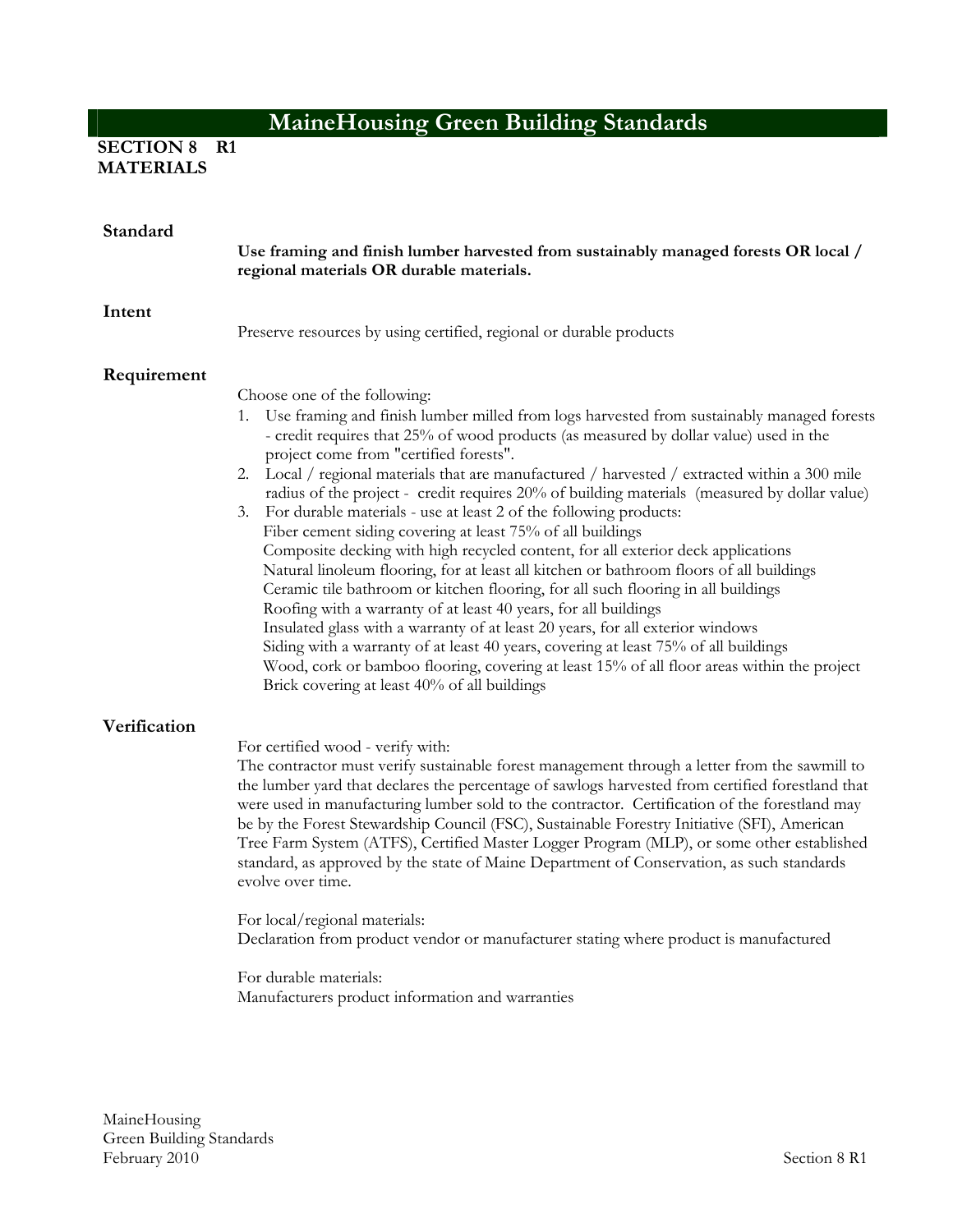### **SECTION 8 R1 MATERIALS**

#### **Resources**

#### **Maine Department of Conservation:**

www...mainegov-images.informe.org/doc/mfs/fpm/for\_cert/forest\_cert\_brochure.pdf

#### **Rehab/Renovation**

The requirements of this standard must be followed to the extent possible where framing or finish material replacement is included within the scope of the renovation project.

#### **Cost Implications**

Additional costs, if any, for verification should be very low. FSC certified wood and most durable products will have higher first costs.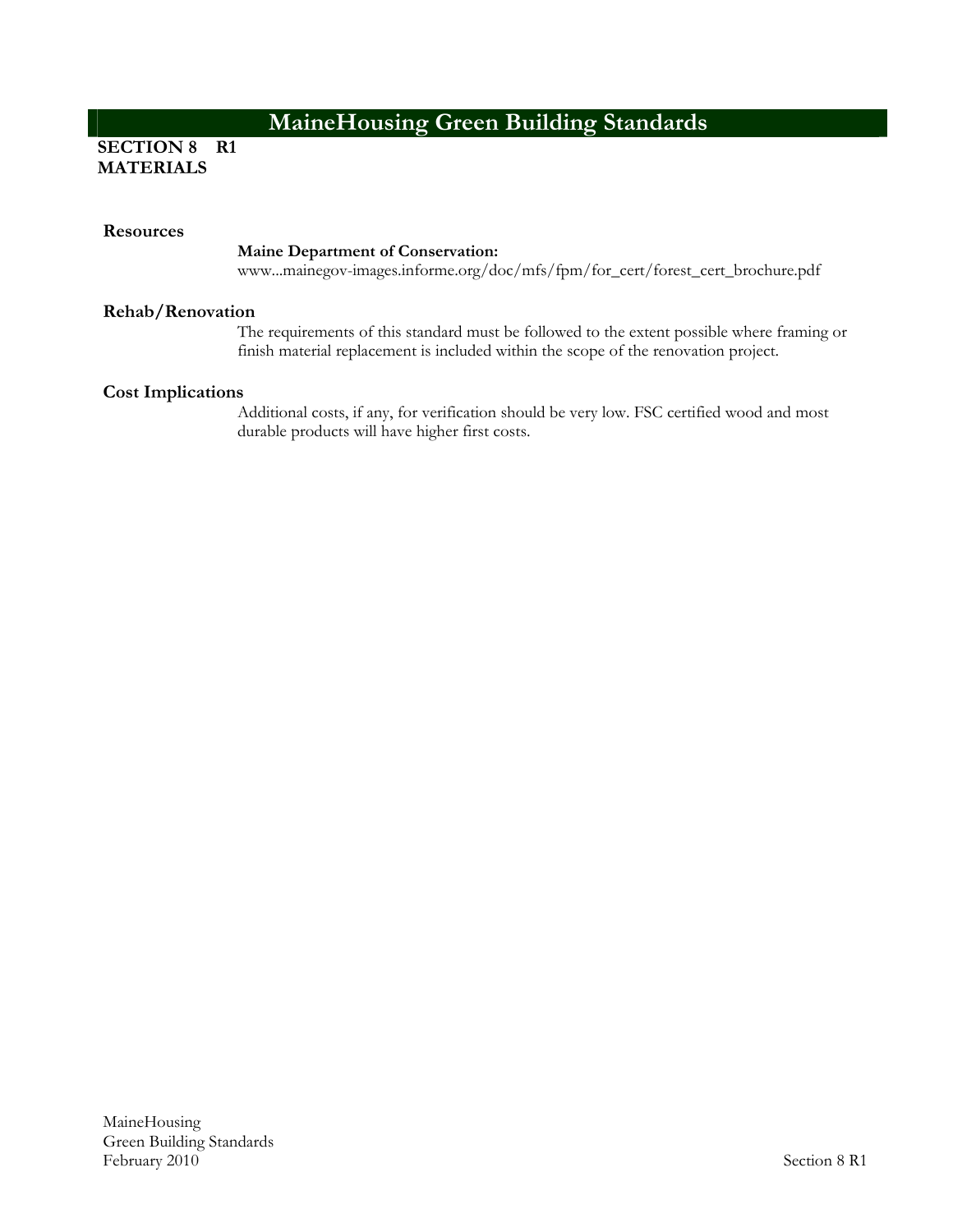### **SECTION 9 R1 RESOURCE EFFICIENCY**

| Standard                 | Provide space for recycling containers at convenient location(s) for storage of recyclables |
|--------------------------|---------------------------------------------------------------------------------------------|
| Intent                   | Encourage building occupants to recycle                                                     |
| Requirement              | Provide recycling area / containers for each unit or building                               |
| Verification             | Verify recycling location on plans                                                          |
| <b>Resources</b>         | None                                                                                        |
| Rehab/Renovation         | The requirements of this standard must be met by all rehab projects                         |
| <b>Cost Implications</b> | Cost for additional Square Footage required for recycling area                              |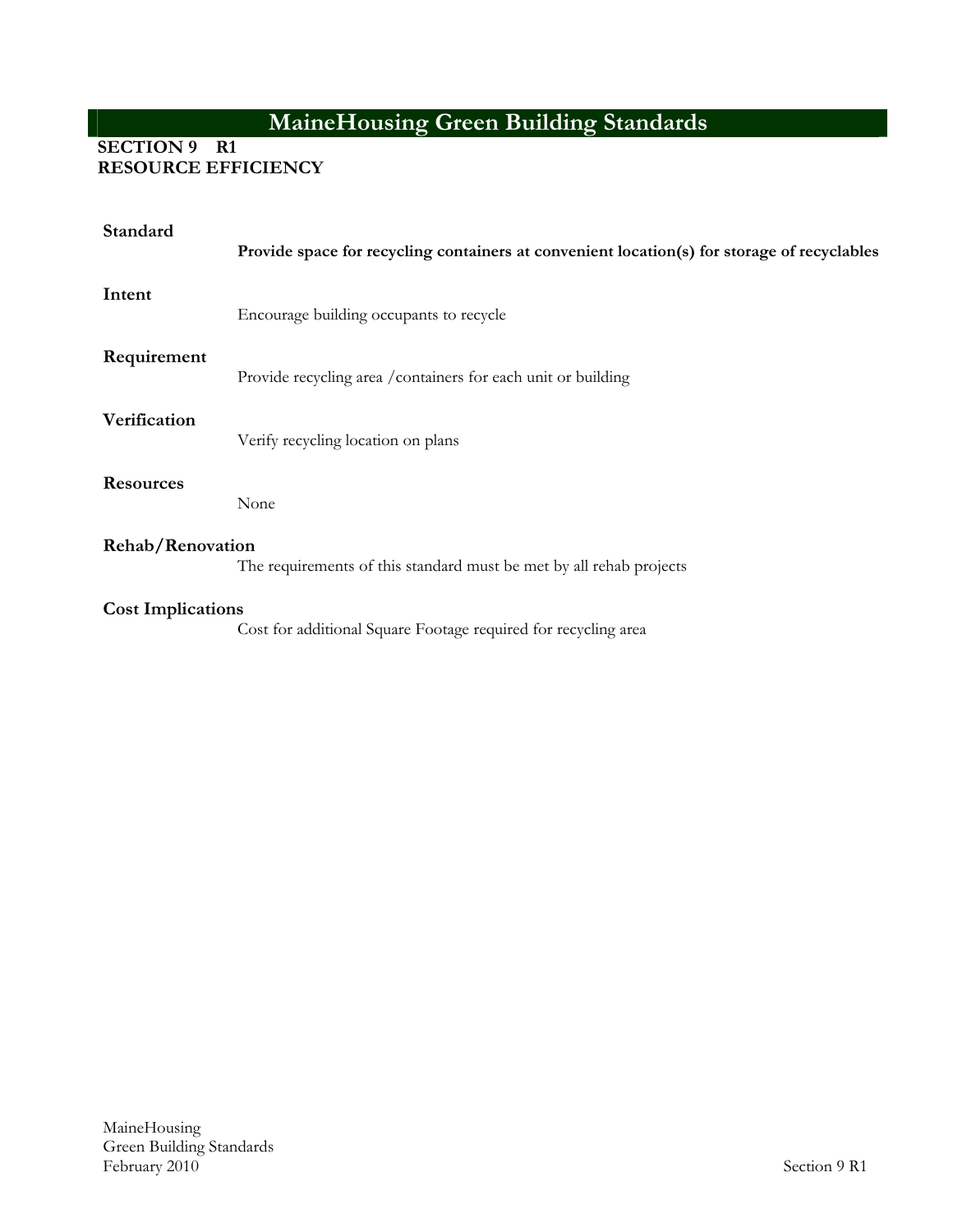**SECTION 9 R2** 

**RESOURCE EFFICIENCY**

| Standard         | Non-mercury thermostats                                                                                            |
|------------------|--------------------------------------------------------------------------------------------------------------------|
| Intent           | Prevent the release of mercury into the environment                                                                |
| Requirement      | All thermostats must be non-mercury thermostats                                                                    |
| Verification     | Contractor submittals<br>$1_{-}$<br>2.<br>Construction Analyst to verify on site                                   |
| <b>Resources</b> | <b>Maine Department of Environmental Protection:</b><br>www.maine.gov/dep/mercury/                                 |
| Rehab/Renovation | The requirements of this standard must be followed where thermostat<br>within the scope of the renovation project. |

### **Cost Implications**

No additional cost

*Commentary* 

*While it is herein noted that thermostats containing mercury are generally outlawed for new construction, this standard serves as a reminder that they should be addressed in any projects undergoing renovation.*

replacements are included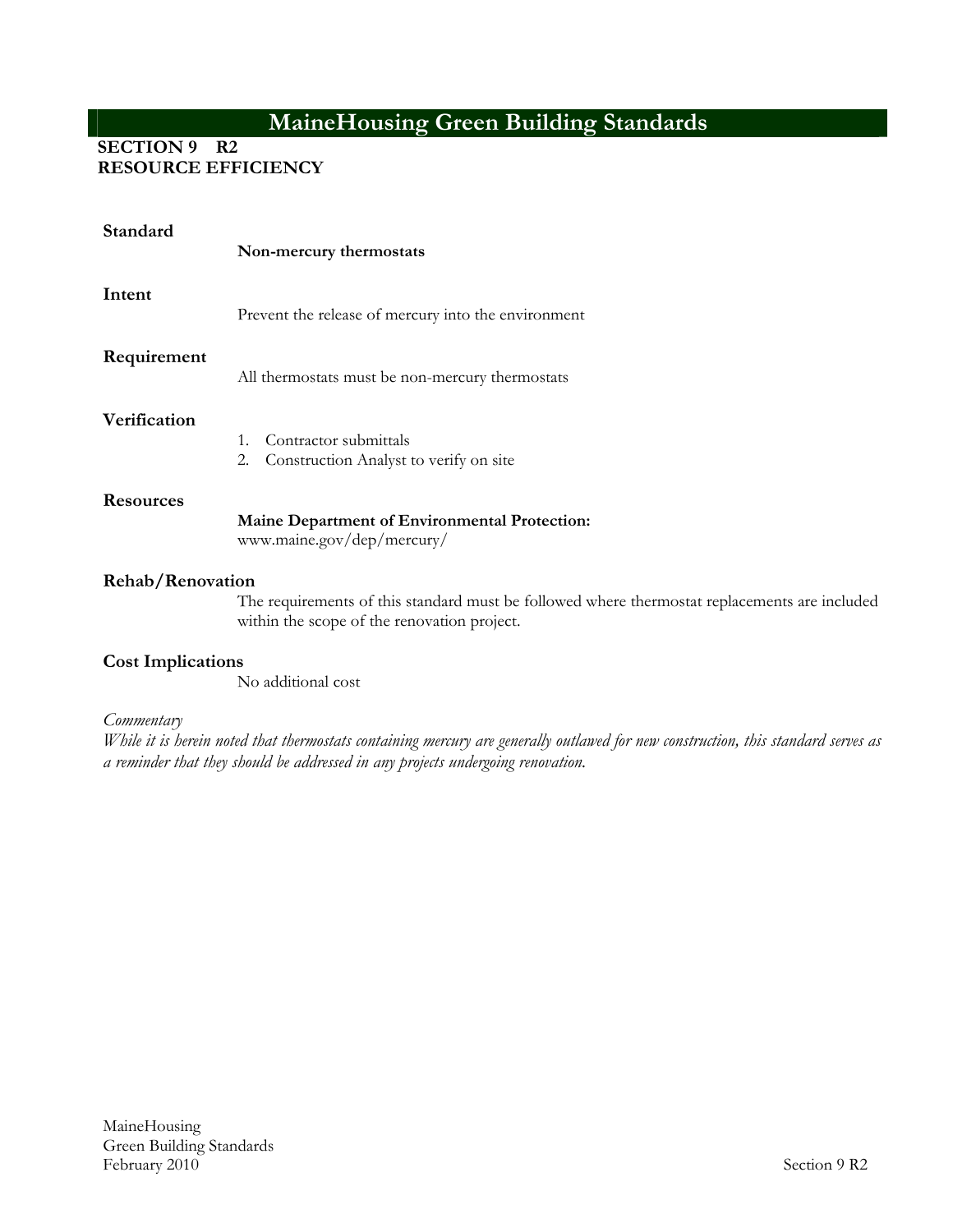**SECTION 10 R1 POST OCCUPANCY**

| Standard                 |                                                                                                                                                                            |
|--------------------------|----------------------------------------------------------------------------------------------------------------------------------------------------------------------------|
|                          | Provide tenants and facility managers with educational materials about green design,<br>building operations, recycling and building maintenance.                           |
| Intent                   | To maintain the 'green' goals of the project after occupancy by educating and involving                                                                                    |
|                          | occupants in the site and building operations and maintenance procedures.                                                                                                  |
| Requirement              |                                                                                                                                                                            |
|                          | 1. Introductory presentation to prospective tenants describing design, operations, recycling,<br>site and building maintenance goals                                       |
|                          | Brochure or handout materials containing background information, resources.<br>2.                                                                                          |
| Verification             |                                                                                                                                                                            |
|                          | Provide MaineHousing with copies of educational materials                                                                                                                  |
| <b>Resources</b>         |                                                                                                                                                                            |
|                          | MaineHousing's Green operations and Maintenance Manual template - contact MaineHousing's Asset<br>Management Division or Website                                           |
|                          | MaineHousing's Green Healthy Homes Guide template - contact MaineHousing's Asset<br>Management Division or Website                                                         |
| Rehab/Renovation         |                                                                                                                                                                            |
|                          | The requirements of this standard are to educate tenants about all relevant green design and<br>construction measures included within the scope of the renovation project. |
| <b>Cost Implications</b> |                                                                                                                                                                            |
|                          | Additional cost to purchase or produce, print and distribute educational materials.                                                                                        |